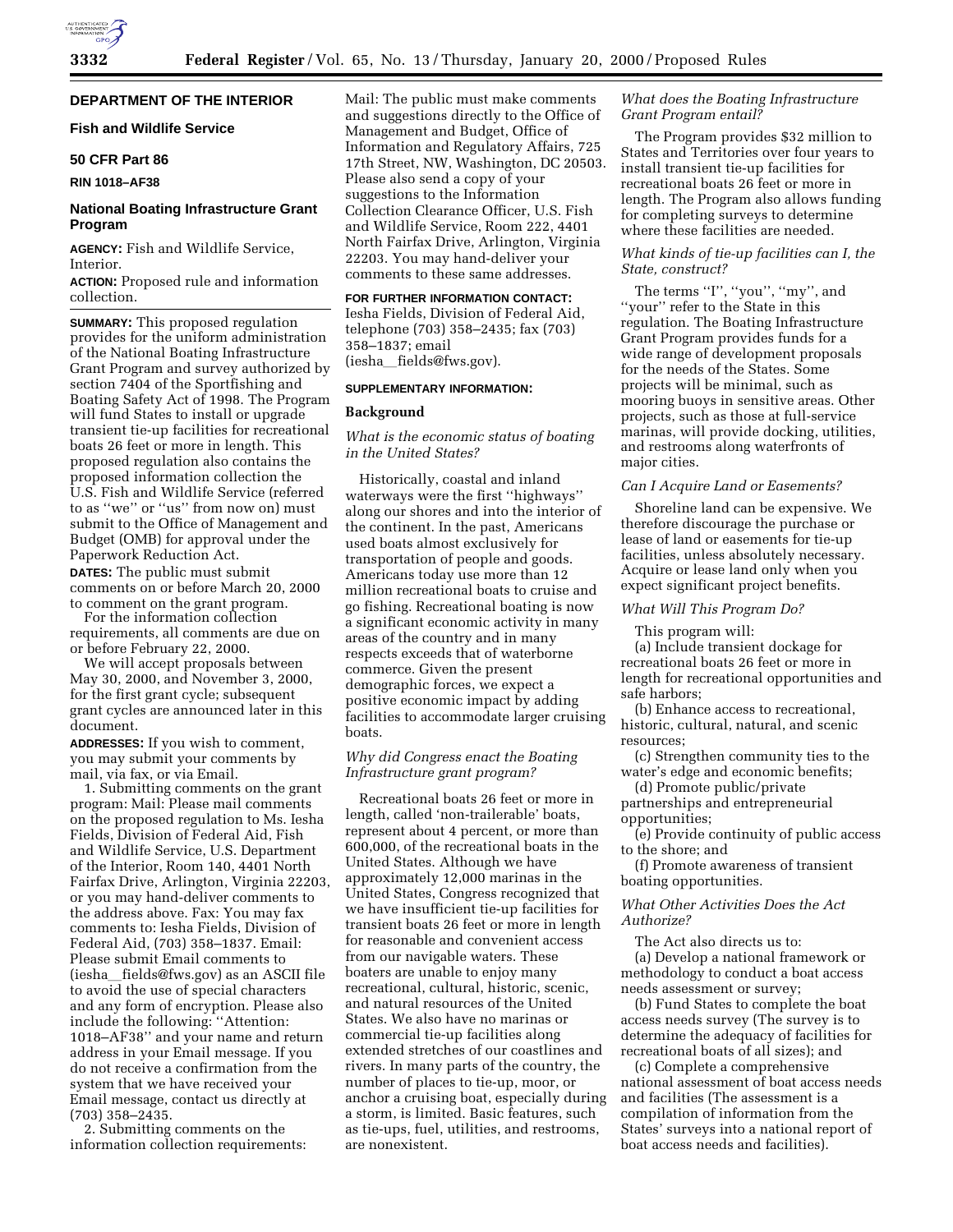# **Information Collection Requirements**

# *With What Information Collection Requirements Must the Grant Recipients Comply?*

The requirements in this regulation, except surveys, are only those needed to fulfill applicable requirements of 43 CFR part 12; see 43 CFR 12.4 for information concerning those requirements. We submitted the collection of survey information contained in this regulation to the Office of Management and Budget for approval, in compliance with 44 U.S.C. 3501 *et seq.* We may not conduct or sponsor, and OMB does not require a person to respond to, a collection of information unless it displays a currently valid OMB control number. OMB has 60 days in which to respond, but may respond within 30 days; therefore, to ensure that OMB considers your comments, they should receive them within 30 days.

# *What Information Collection Action is the Service Taking?*

We submitted the following information collection requirements to OMB for review and approval under the Paperwork Reduction Act of 1995, 44 USC 3501, *et seq.* This proposed regulation includes a notice of information collection to fund a survey to determine boater access needs. The public can find the information to be collected below in § 86.118. Doing the survey will include collections of information from the public that require approval by OMB.

# *On What Should the Public Comment?*

We invite the public's remarks on: (a) Whether or not the collection of information is necessary for the proper performance of the functions of the agency, including whether or not the information will have practical utility;

(b) The accuracy of the agency's estimate of burden, including the validity of the methodology and assumptions used;

(c) Ways to enhance the quality, utility, and clarity of the information on those who are to respond; and

(d) Ways to minimize the burden of the collection of information on respondents, to include using appropriately automated, electronic, mechanical, or other technological collection techniques, or other forms of information technology.

## *Why do the States and the Service Need This Survey?*

States should obtain sufficient information to determine what boat access facilities are currently available

to the public, and where they need additional facilities. States will use the information to determine the adequacy, number, location, and quality of facilities that provide public access for all sizes of recreational boats. States will also use this information to develop plans for the construction, renovation, and maintenance of facilities. We will use the information the States provide to develop a comprehensive national report of recreational boat access needs and facilities, which the Act requires. We are collecting this information to better evaluate grant proposals. We will use this information to award or deny grants, following criteria established in the Act and its regulations.

## *Is Information Already Available About Boat Access?*

The States Organization for Boating Access (SOBA) is the primary organization that monitors boating access in the United States. This organization says that this information is not generally available. Scoping meetings and telephone and Email inquiries with SOBA and 12 States revealed that the information was not available without the survey. We also consulted with the following: BOAT/ US, International Association of Fish and Wildlife Agencies, Marina Operators Association of America, Marine Environmental Education Foundation, Marine Retailers Association of America, National Association of State Boating Law Administrators, National Boating Federation, and National Marine Manufacturers Association of America. To the extent possible, States will use information already available.

However, some information is out of date since some marinas have gone out of business. Some sites are no longer open. New sites have been constructed. Finally, boating use and needs may have changed since any previous survey has been completed. A few States have completed a similar survey. Section 7404(b) of the Act exempts States that have already completed such a survey. We do not anticipate any duplication.

## *How Will the Service Minimize the Burden on Small Businesses and Small Entities?*

Part C of the survey will include all non-State providers of transient facilities. This number will be small. Part D of the survey will include only a subset of small businesses and small entities to minimize the burden to them. These are the minimum number of questions necessary to obtain the information. Information already available will be used to the extent

possible. We do not anticipate any significant impacts to small businesses or small entities.

# *What Happens if the States do not Complete the Survey?*

States would not have an adequate basis to identify which boating access facilities are adequate, and where the States need additional facilities. States would not spend awarded funds most efficiently. If information is not available to boaters on facility locations, they will not use the facilities and will waste Federal funds. Section 7404(b) of the Act requires us to develop a comprehensive national report of recreational boat access needs and facilities. Without the survey, we could not complete this requirement.

## *What is the Hour Burden of the Collection of Information?*

We expect the information requested to vary depending upon the type of information requested from a particular respondent. Different respondents may provide one or more types of information. Respondents will usually provide the data verbally. Responses may vary from 10 minutes to 1 hour for completion and submission to the States, depending upon the types of information collected from a particular respondent, with an average of 38 minutes per response. This response time estimate includes time to review instructions, gather and maintain data, and complete and review the forms.

We estimate that States will conduct 39,200 interviews of boat owners for Parts A and B, with averages of 200 per State for Part A and 500 per State for Part B, for 50 States and 6 territories. States will conduct 12,400 interviews of providers for Parts C and D, with averages of 150 per State for Part C and 71 per State for Part D.

We estimate that States will interview 150 providers for Part C (all 56 State/ Territory providers plus most Federal/ municipal agencies and marinas). We estimate that States will interview 71 providers for Part D (all 56 State/ Territory providers plus the few Federal/municipal agencies and marinas). Some boaters will fill out Parts A and B, and most providers will fill out Parts C and D. We therefore estimate that 45,400 different individuals will respond.

We estimate that, for Part A, 8,400 boaters will respond; for Part B, 28,000 boaters will respond; for Part C, 8,000 providers will respond; and for Part D, 1,000 providers will respond. We estimate the response rate to be 70 percent, with States following up with the same number of respondents until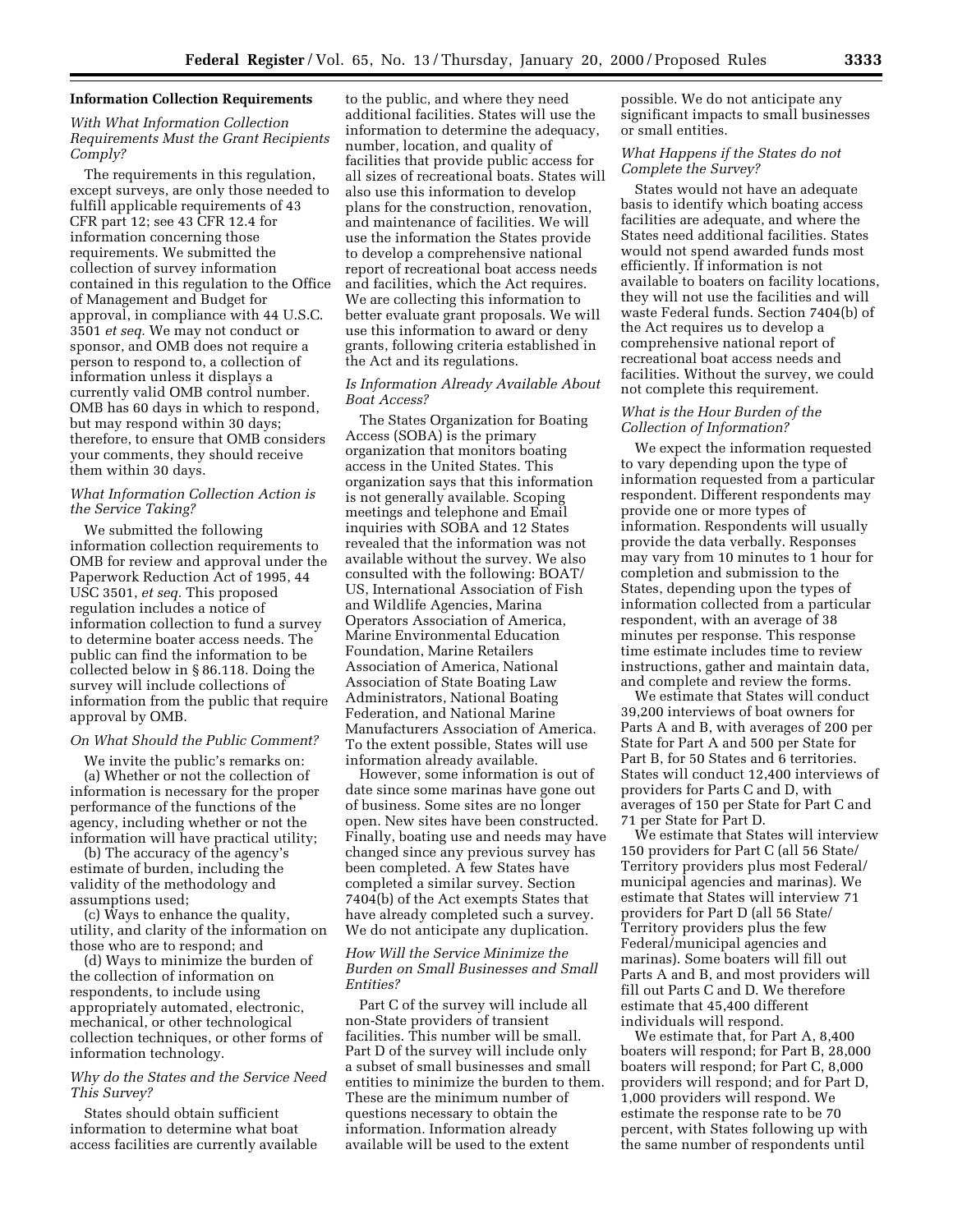they reach 70 percent. We estimate a total of 15,000 burden hours for the potential 45,400 respondents.

We estimate the cost for information collection is 15,000 burden hours at

\$20.00 per hour, or \$300,000. This amount is \$196,000 at 9,800 burden hours for boaters, and \$104,000 at 5,200 burden hours for providers. This

amount is a one-time cost that States will incur over a 3 year period. Some States will complete the survey the first year, some later.

| Type of information | Number of<br>respond-<br>ents i | Average<br>time re-<br>quired per<br>response<br>(minutes) | Annual bur-<br>den hours |
|---------------------|---------------------------------|------------------------------------------------------------|--------------------------|
|                     | 12.200                          | 15                                                         | 2,800                    |
|                     | 28,000                          | 15                                                         | 7,000                    |
|                     | 8,400                           | 25                                                         | 3,500                    |
|                     | 4.000                           | 25                                                         | 1.700                    |

1These numbers are not additive since some boaters will fill out both Parts A and B, and most of the providers will fill out both Parts C and D.

# *What is the Total Annual Cost Burden to Respondents or Record-keepers?*

The Federal Government will pay 75 percent of the costs of the surveys. The Bureau of Census estimates that telephone surveys cost \$25 per interview. At 921 interviews per State, we expect the total cost of each survey to be \$23,000. We also obtained estimates from States that have recently completed such a survey, and we determined the cost to be \$25,000. If the 56 States and Territories complete surveys, the total cost would be \$1,400,000, or \$1,050,000 for the Federal Government's portion. If States use mail surveys, the cost would be similar. However, their response rate is lower and, therefore, not as effective. This will be a one-time cost during the 3 year period, either in-house or contracting out costs to generate the information. We estimate that the Federal Government will incur no additional costs for this information collection. States will obtain all the information. We expect no program changes or adjustments.

## *What are the Environmental Effects of This Regulation and Information Collection?*

This regulation and information collection requirement is not a major Federal action significantly affecting the quality of the human environment. In compliance with 516 DM 2, Appendix 1, we have determined that this regulation is categorically excluded from the National Environmental Policy Act process. It is limited to ''policies, directives, regulations and guidelines of an administrative, financial, legal, technical or procedural nature.'' The National Environmental Policy Act of 1969 does not require a detailed statement. However, once approved for funding, the States must provide environmental documentation consistent with Federal and State

regulations before constructing/ renovating tie-up facilities.

# *What Requirements Must I, the State, Comply With for Other Acts?*

When you participate in this national grant program, you must comply with National Environmental Policy Act requirements, Appendix 1 of 516 Department Manual 6, Clean Water Act, Endangered Species Act, Coastal Barriers Resources Act as amended by the Coastal Barrier Improvement Act, Coastal Zone Management Act, and Executive Orders on Floodplains (E.O. 11988), Wetlands (E.O. 11990), historic/ cultural resources, prime and unique farmlands, and EPA Marine Guidance 6217 (or replacement).

# **Our Policy on Comments That We Receive**

We will take into consideration public comments and any additional information received during the comment period. Our practice is to make comments, including in most cases names and addresses of respondents, available for public review during regular business hours. Individual respondents may request that we withhold their home address from the rule-making record, which we will honor to the extent allowable by law. In limited circumstances we would withhold a respondent's identity from the rule-making record, as allowable by law. If you wish us to withhold your name and address, you must state this prominently at the beginning of your comment. However, we will not consider anonymous comments. We will make all submissions from organizations or businesses and from individuals who identify themselves as representatives or officials of organizations or businesses available for public inspection completely.

## **Required Determinations**

*What are the Effects of This Regulation on Other Acts and Executive Orders?*

*Regulatory Planning and Review (E.O. 12866)*

This document is not a significant regulation subject to Office of Management and Budget review under Executive Order 12866.

(a) This rule will not have an annual economic effect of \$100 million or adversely affect an economic sector, productivity, jobs, the environment, or other units of government. We do not need a cost-benefit and economic analysis. Program funds total \$8 million per year for four years, for a total of \$32 million. Program funds for surveys total \$1,050,000. States must match these amounts with 25 percent or \$2 million per year. State match totals \$8 million. This \$10 million a year for grants would not have an economic effect of \$100 million. The program will not negatively affect an economic sector, productivity, jobs, and other units of government. The program will have a positive effect on these factors. We will review all actions for NEPA compliance to protect the environment.

(b) This rule will not create inconsistencies with other agencies' actions. We will give all agencies an opportunity to review the proposed rule. We will require the necessary Federal, State, and local reviews and permits before allowing construction of all facilities. These reviews will ensure that this rule will not create inconsistencies with other agencies' actions.

(c) This rule will not materially affect entitlements, grants, user fees, loan programs, or the rights and obligations of their recipients. This grant program does not stipulate any requirements that would affect entitlements, grants, or loan programs. User fees are not mandatory and allow only enough charges to maintain the facility. The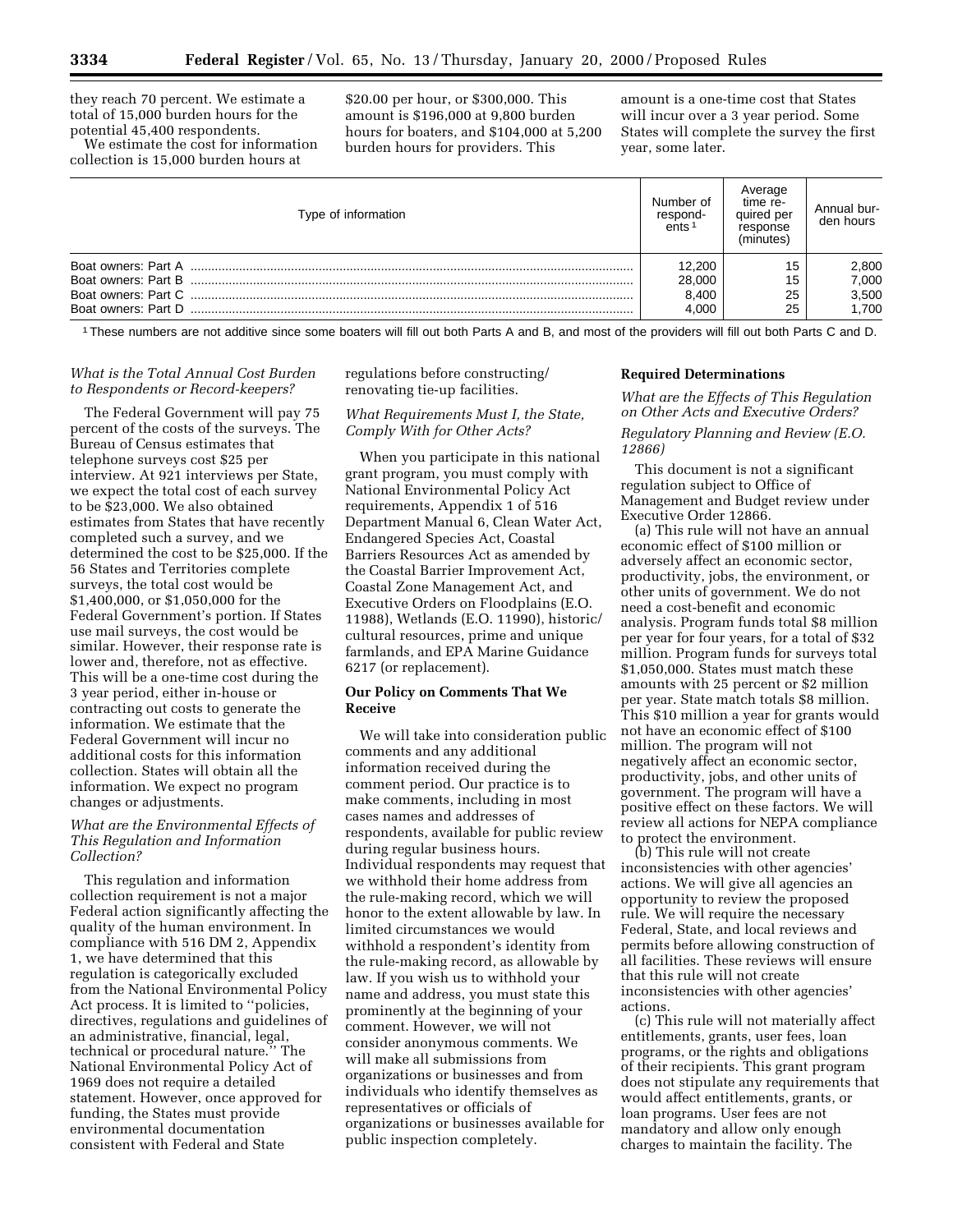amount of facilities, user fees, or fee charges will not materially affect user fees. The program will not affect the rights of recipients. The program will only obligate the recipient to maintain the facility. All stipulations will be voluntarily accepted prior to awarding funds for facility construction.

(d) This rule will not raise novel legal or policy issues. This program will award funds to States to install facilities for transient non-trailerable boats. This grant program is similar to past Federal Aid grant programs for construction of facilities. No novel legal or policy issues have been or are expected to be raised by this program.

## *Regulatory Flexibility Act*

The Department certifies that this document will not have a significant economic effect on a substantial number of small entities under the Regulatory Flexibility Act (5 U.S.C. 601 *et seq.*). Eight million dollars will be available annually for a 4-year period. The effects of these regulations occur to agencies in the States, Puerto Rico, Guam, the Virgin Islands, American Samoa, the District of Columbia, and the Northern Mariana Islands. These are not small entities under the Regulatory Flexibility Act. Some small entities, mainly marina operators, may receive grant funds. The program will place facilities where there are none now, in remote areas where no competition exists, and in populated areas where marinas have not previously installed them. The program will, therefore, minimize competition with private industry. Employment, investment, productivity, and innovation should all increase because the program will construct facilities to attract transient boaters. The result will be to increase spending in the area. U.S.-based enterprises' ability to compete with foreign-based enterprises should not be affected by this rule. The rule does not stipulate any procedures regarding this issue.

## *Small Business Regulatory Enforcement Fairness Act (SBREFA)*

This regulation is not a major rule under 5 U.S.C. 804(2), the Small Business Regulatory Enforcement Fairness Act, as discussed in the Regulatory Planning and Review and Regulatory Flexibility Act sections above.

## *Unfunded Mandates Reform Act*

This regulation does not impose an unfunded mandate on State, local, or tribal governments or the private sector of more than \$100 million per year. This regulation does not have a significant or unique effect on State, local, tribal

governments, or the private sector. The rule would establish a grant program that States may participate in voluntarily. A statement containing the information required by the Unfunded Mandates Reform Act (2 U.S.C. 1531 *et seq.*) is not required.

#### *Takings (E.O. 12630)*

In compliance with Executive Order 12630, this regulation does not have significant takings implications. The rule provides standardized procedures for administering a Federal discretionary grant program.

#### *Federalism Assessment (E.O. 13132)*

In compliance with Executive Order 13132, this regulation does not have sufficient Federalism implications to warrant the preparation of a Federalism Assessment. The regulation allows eligible States to make decisions regarding the development and submission of proposed grants for construction renovation, maintenance, or public information and education programs. Therefore, it is consistent with Executive Order 13132.

## *Civil Justice Reform (E. O. 12988)*

In compliance with Executive Order 12988, the Office of the Solicitor has determined that this regulation does not unduly burden the judicial system and meets the requirements of §§ 3(a) and 3(b)(2) of the Order.

### *Paperwork Reduction Act*

The information collection requirements contained in this regulation, except surveys that are described above, are only those necessary to fulfill applicable requirements of 43 CFR Part 12; see 43 CFR 12.4 for information concerning Office of Management and Budget approval of those requirements. The information collection requirements related to the surveys will not be imposed until OMB approval under the provisions of 44 U.S.C. 3501 *et seq.* For detailed information concerning the surveys refer to the section above titled ''INFORMATION COLLECTION REQUIREMENTS''.

## *Clarity of This Regulation*

Executive Order 12866 requires each agency to write regulations that are easy to understand. We invite your comments on how to make this regulation easier to understand, including answers to questions such as the following:

(a) Are the requirements in the regulation clearly stated?

(b) Does the regulation contain technical language or jargon that interferes with its clarity?

(c) Does the format of the regulation (grouping and order of sections, use of headings, paragraphing, etc.) aid or reduce its clarity?

(d) Would the regulation be easier to understand if we divided it into more (but shorter) sections?

(e) Is the description of the regulation in the ''Summary'' section of the preamble helpful to understand the regulation?

(f) What else could we do to make the regulation easier to understand?

What intergovernmental review procedures must I as a State follow?

Executive Order 12372 ''Intergovernmental Review of Federal Programs'' and 43 CFR Part 9 ''Intergovernmental Review of Department of the Interior Programs and Activities'' applies to the National Boating Infrastructure Grant Program. Under the Order, you may design your own processes to review and comment on proposed Federal assistance under covered programs.

## *What is my Responsibility as a State if I Participate in the Executive Order Process Having Single Points of Contact?*

You should alert your Single Points of Contact (SPOCs) to the prospective applications and receive any necessary instructions to provide material the SPOC requires. You must submit all required materials, if any, to the SPOC and show the date of this submittal (or the date of contact if the SPOC does not require submittal) on the narrative. If you are from a State that chooses to exempt the grants, you need take no action regarding E.O. 12372.

Who is the author of this regulation? Robert D. Pacific, Division of Federal Aid, U.S. Fish and Wildlife Service.

# **List of Subjects in 50 CFR Part 86**

Administrative practice and procedure, Boats and boating, Grant programs—recreation, Natural resources, Recreation and recreation areas, and Reporting and recordkeeping requirements.

For the reasons set out in the preamble, we propose to amend Subchapter F of Chapter I, Title 50 of the Code of Federal Regulations, by adding a new part 86 to read as follows.

## **PART 86—NATIONAL BOATING INFRASTRUCTURE GRANT PROGRAM**

**Subpart A—General Information About the Grant Program**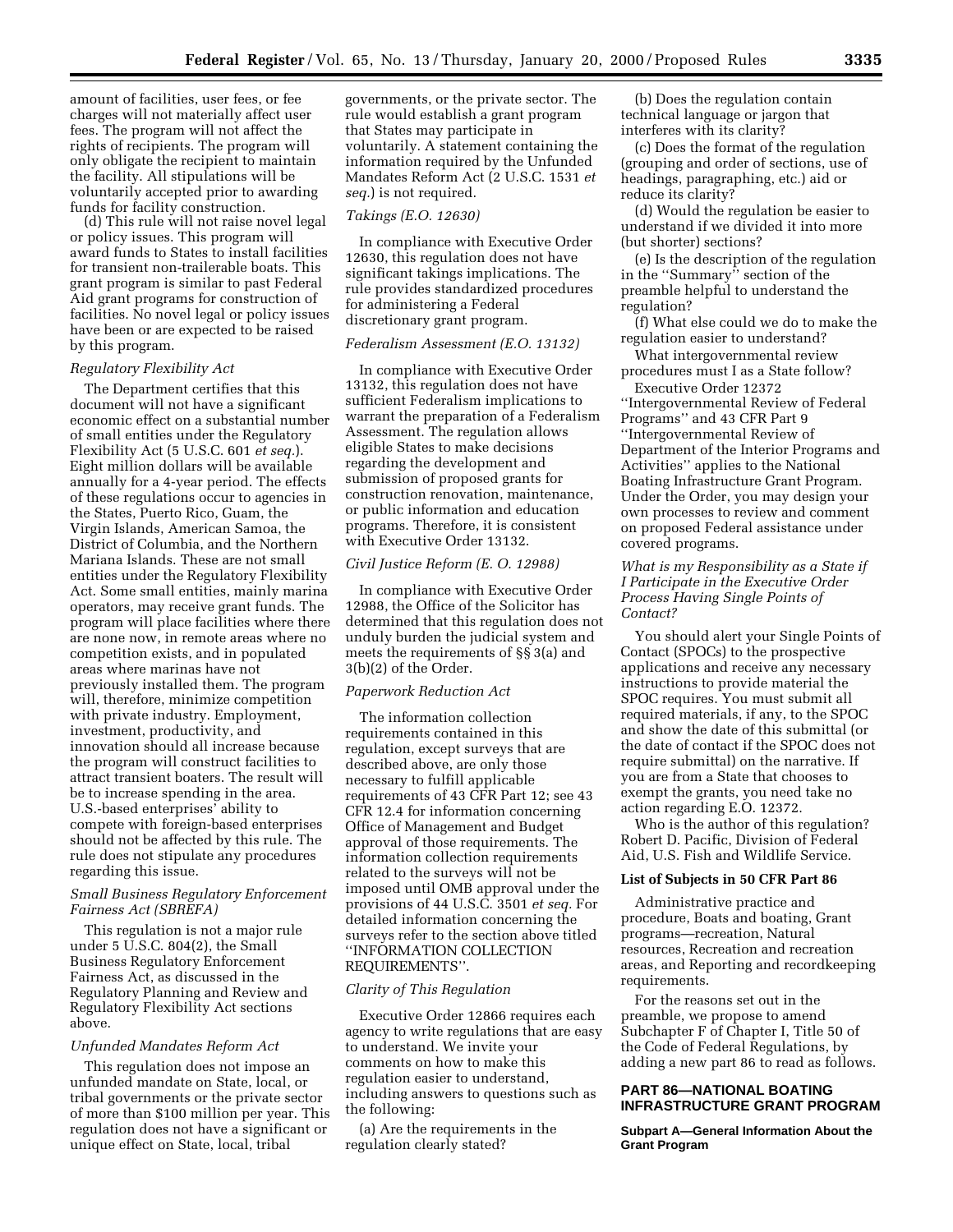- Sec.
- 86.10 What does this regulation do?
- 86.11 What does the National Boating Infrastructure Grant Program do?\_\_
- 86.12 What is boating infrastructure?
- 86.13 Am I eligible to apply for these
- grants?
- 86.14 How does the grant process work? 86.15 What are the information collection requirements?

#### **Subpart B—Funding State Grant Proposals**

- 86.20 What activities are eligible for funding?
- 86.21 What activities are ineligible for funding?

#### **Subpart C—Public Use of the Facility**

- 86.30 Must I allow the public to use the grant-funded facilities?
- 86.31 How much money may I charge the public to use tie-up facilities?

## **Subpart D—Funding Availability**

- 86.40 How much money is available for grants?
- 86.41 How long will the money be available?
- 86.42 What are the match requirements?
- 
- 86.43 May someone else supply the match?<br>86.44 What are my allowable costs? What are my allowable costs?
- 86.45 When will I receive the funds?

#### **Subpart E—How States Apply for Grants**

- 86.50 Who may apply?
- 86.51 When must I apply?
- 86.52 To whom must I apply?
- 86.53 What information must I include in my grant proposals?
- 86.54 What are funding tiers?
- 86.55 How must I submit proposals?
- 86.56 What are my compliance requirements with Federal laws, regulations, and policies?

# **Subpart F—How the Service Selects Grants**

- 86.60 What are the criteria used to select grants?
- 86.61 What process does the Service use to select grants?
- 86.62 What must I do after my grant has been selected?
- 86.63 Are there any appeals if my project has not been selected?

### **Subpart G—How States Manage Grants**

- 86.70 What are my requirements to acquire, install, operate, and maintain real and personal property?
- 86.71 How will I be reimbursed?
- 86.72 Are there any other requirements?
- 86.73 What if I don't spend all the money?

## 86.74 What if I need more money?

#### **Subpart H—Report Requirements for the States**

- 86.80 What are my reporting requirements for this grant program?
- 86.81 When are the reports due?
- 86.82 What must be in the reports?

### **Subpart I—State Use of Signs and Sport Fish Restoration Symbols**

- 86.90 What are my responsibilities for information signs?
- 86.91 What are my program crediting responsibilities?
- 86.92 Who can use the SFR logo?
- 86.93 Where should I use the SFR logo?
- 86.94 What crediting language should I use?

#### **Subpart J—Service Completion of the National Framework**

- 86.100 What is the National Framework?
- 86.101 What is the Service schedule to adopt the National Framework?
- 86.102 How did the Service design the National Framework?

#### **Subpart K—How States Will Complete Access Needs Surveys**

- 86.110 What does the State survey do?
- 86.111 Must I do a survey?
- 86.112 What are the advantages of doing a survey?
- 86.113 What if I have recently completed a boat access survey?
- 86.114 Do I need to conduct a survey if I already have a plan installing tie-up facilities for boats 26 feet or more in length?
- 86.115 How should I administer the survey?
- 86.116 May I change the questions in the survey?
- 86.117 What is the Service schedule to approve the survey?
- 86.118 What are the questions in this survey instrument?

#### **Subpart L—Completing the Comprehensive National Assessment**

- 86.120 What is the Comprehensive National Assessment?<br>86.121 What
- What does the Comprehensive National Assessment do?<br>86.122 Who completes the
- Who completes the
- Comprehensive National Assessment?<br>86.123 When is the Comprehensive When is the Comprehensive
- National Assessment due?<br>86.124 What are the Compi What are the Comprehensive
- Assessment products?

#### **Subpart M—How States Will Complete the State Program Plans**

- 86.130 What does the State program plan do?<br>86.131
- Must I do a plan?
- 86.132 What are the advantages to doing a plan?
- 86.133 What are the plan standards?<br>86.134 What if I am already carrying
- What if I am already carrying out a plan?
- 86.135 What is the Service schedule to approve the plans?
- 86.136 What must be in the plan?
- 86.137 What variables should I consider?

**Authority:** Title 7, Subtitle D, Pub. L. 105– 178, 112 Stat. 482.

#### **Subpart A—General Information About the Grant Program**

#### **§ 86.10 What does this part do?**

In this part, the terms ''I'', ''you'', ''my'', and ''your'' refer to the State in this regulation. ''We'' and ''us'' refers to the Fish and Wildlife Service. This part establishes your requirements under the Sportfishing and Boating Safety Act of 1998 (Public Law 105–178, Subtitle D, 112 Stat. 482) to:

(a) Participate in the National Boating Infrastructure Grant Program (the program),

(b) Complete your boat access survey, and

(c) Develop State plans to install transient tie-up facilities for boats 26 feet or more in length. In this part:

(1) *Tie-up facilities* mean facilities that transient recreational boats 26 feet or more in length occupy temporarily, not to exceed 10 consecutive days; for example, temporary shelter from a storm; a way station en route to a destination; a mooring feature for fishing; or a dock to visit a recreational, historic, cultural, natural, or scenic site.

(2) *Nontrailerable recreational vessels* mean motorized boats 26 feet or more in length manufactured for and operated primarily for pleasure, including vessels leased, rented, or chartered to another person for his or her pleasure.

### **§ 86.11 What does the National Boating Infrastructure Grant Program do?**

This program provides funds for States to construct, renovate, and maintain tie-up facilities with features for transient boaters in vessels 26 feet or more in length, and to produce and distribute information and educational materials about the system/program.

(a) *Grant* means financial assistance the Federal Government awards to an eligible grantee.

(b) *States* means individual States within the United States, the District of Columbia, the Commonwealth of Puerto Rico, Guam, American Samoa, the Virgin Islands, and the Commonwealth of the Northern Mariana Islands.

(c) *Construct* means activities that produce new capital improvements and increase the value or usefulness of existing property. These activities include adding new (presently do not exist), replacing, or expanding tie-up facilities.

(d) *Renovate* means to rehabilitate or repair a tie-up facility to restore it to its original intended purpose, or to expand its purpose to allow transient nontrailerable boats.

(e) *Maintain* means activities necessary to keep up the tie-up facility. These are activities that allow the facility to continue to function, such as repairing docks, etc. These activities exclude routine janitorial activities.

## **§ 86.12 What is boating infrastructure?**

Boating infrastructure refers to features that provide stopover places for transient boats 26 feet or more in length to tie up. These features include, but are not limited to:

(a) Mooring buoys (permanently anchored floats designed to tie up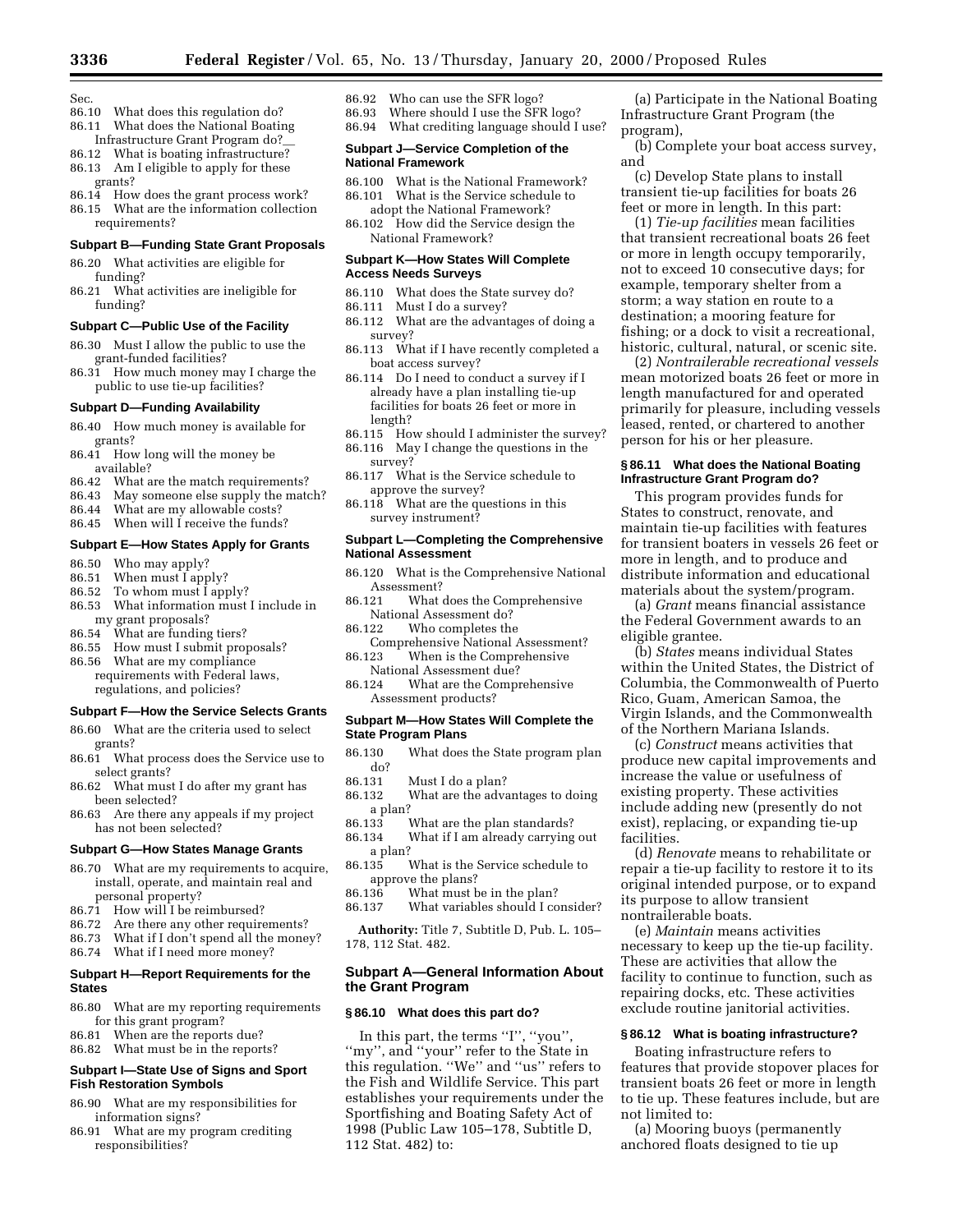recreational vessels 26 feet or more in length),

(b) Day-docks (nontrailerable tie-up facilities that do not allow overnight use),

(c) Navigational aids (aids to navigation, such as channel markers, buoys, and directional information),

(d) Seasonal slips (slips for recreational boats 26 feet or more in length that boaters occupy for no more than 10 consecutive days),

(e) Safe harbors (facilities protected from waves, wind, tides, ice, currents, *etc.,* that provide temporary safe anchorage point or harbor of refuge during storms),

(f) Floating and fixed piers,

(g) Floating and fixed breakwaters, (h) Dinghy docks (floating or fixed

platforms that nontrailerable boaters use for a temporary tie-up of their small boats to access the shore),

(i) Restrooms,

(j) Retaining walls,

(k) Bulkheads,

(l) Dockside utilities,

(m) Pumpout stations,

(n) Recycling and trash receptacles,

(o) Electric service,

(p) Water supplies, and

(q) Pay telephones.

## **§ 86.13 Am I eligible to apply for these grants?**

You may apply for these grants if you are an agency of a State, with authority from the State Government to submit application. States must identify one key contact only and must submit proposals through this person.

#### **§ 86.14 How does the grant process work?**

To ensure that grants address the highest national priorities identified in the Act, we make funds available on a competitive basis. We will fund the proposals that best meet the funding criteria. You must submit your proposals by a certain date within the annual cycles. You must address certain questions and criteria to be eligible and competitive. We will conduct a panel review of all proposals, and the Service director will make the final awards. You may begin work on your project only after you have signed a grant agreement.

### **§ 86.15 What are the information collection requirements?**

This part contains both routine information collection and survey requirements, as follows:

(a) The routine information collection requirements for grants application and associated record keeping contained in this part are only those necessary to fulfill applicable requirements of 43 CFR Part 12. These requirements include recordkeeping and reporting requirements. See 43 CFR 12.4 for information concerning Office of Management and Budget approval of those requirements.

(b) The information collection requirements related to the surveys have been submitted to OMB for approval. They will not be imposed until OMB approval under the provisions of 44 U.S.C. 3501 *et seq.* The surveys are voluntary and are for States to determine the adequacy, number, location, and quality of facilities that provide public access for all sizes of recreational boats. The public's burden estimate for the surveys is as follows:

| Type of information | Number of<br>respond-<br>ents i | Average<br>time re-<br>quired per<br>response<br>(minutes) | Annual bur-<br>den hours |
|---------------------|---------------------------------|------------------------------------------------------------|--------------------------|
|                     | 12,200                          | 15                                                         | 2,800                    |
|                     | 28,000                          | 15                                                         | 7,000                    |
|                     | 8,400                           | 25                                                         | 3,500                    |
|                     | 4,000                           | 25                                                         | 1.700                    |

1These numbers are not additive since some boaters will fill out both Parts A and B, and most of the providers will fill out both Parts C and D.

(c) Send comments regarding this burden estimate or any other aspect of this collection of information, including suggestions for reducing the burden, to the Service Information Collection Clearance Officer, ms—224 ARLSQ, Fish and Wildlife Service, Washington, DC 20240, or the Office of Management and Budget, Paperwork Reduction Project 1018-, Washington, DC 20503.

# **Subpart B—Funding State Grant Proposals**

## **§ 86.20 What activities are eligible for funding?**

Your project is eligible for funding if you propose to:

(a) Construct, renovate, and maintain public and private boating infrastructure tie-up facilities. To be eligible you must:

(1) Build these facilities on navigable waters, available to the public.

(i) *Navigable waters* means waters connected to or part of the jurisdictional waters of the United States that

transient boats 26 feet or more in length currently use or can use for recreation;

(ii) *Available* means a transient tie-up facility where the public can reasonably access the facility, located where all boats typical to that facility can easily use it, where the facility provider charges equitable fees, and where open periods are reasonable;

(2) Design them for temporary use for recreational boats 26 feet or more in length. *Temporary use* means short-term use of a tie-up facility for transient vessels, not to exceed 10 consecutive days;

(3) Build them in water deep enough for boats 26 feet or more in length to navigate: A minimum of 6 feet of depth at the lowest tide or other measure of fluctuation;

(4) Provide security, safety, and service for these boats; and,

(5) Install a pumpout station if you construct facilities for overnight stays since keeping sewage out of our waterways is important.

(i) If there is already a pumpout within reasonable distance (generally within 2 miles) of the facility, you may not need one;

(ii) For facilities intended as day stops, we do not require, but encourage, you to install a pumpout; and,

(iii) You may use funds from this grant program, or the Clean Vessel Act pumpout grant program, also administered by this agency, to pay for a pumpout station;

(b) Do one-time dredging only, to give transient vessels safe channel depths between the tie-up facility and maintained channels or open water;

(c) Install navigational aids, limited to giving transient vessels safe passage between the tie-up facility and maintained channels or open water;

(d) Apply funds to grant administration; and,

(e) Fund preliminary costs.

(1) Preliminary costs may include any of the following activities completed prior to signing a grant agreement:

(i) Conducting appraisals;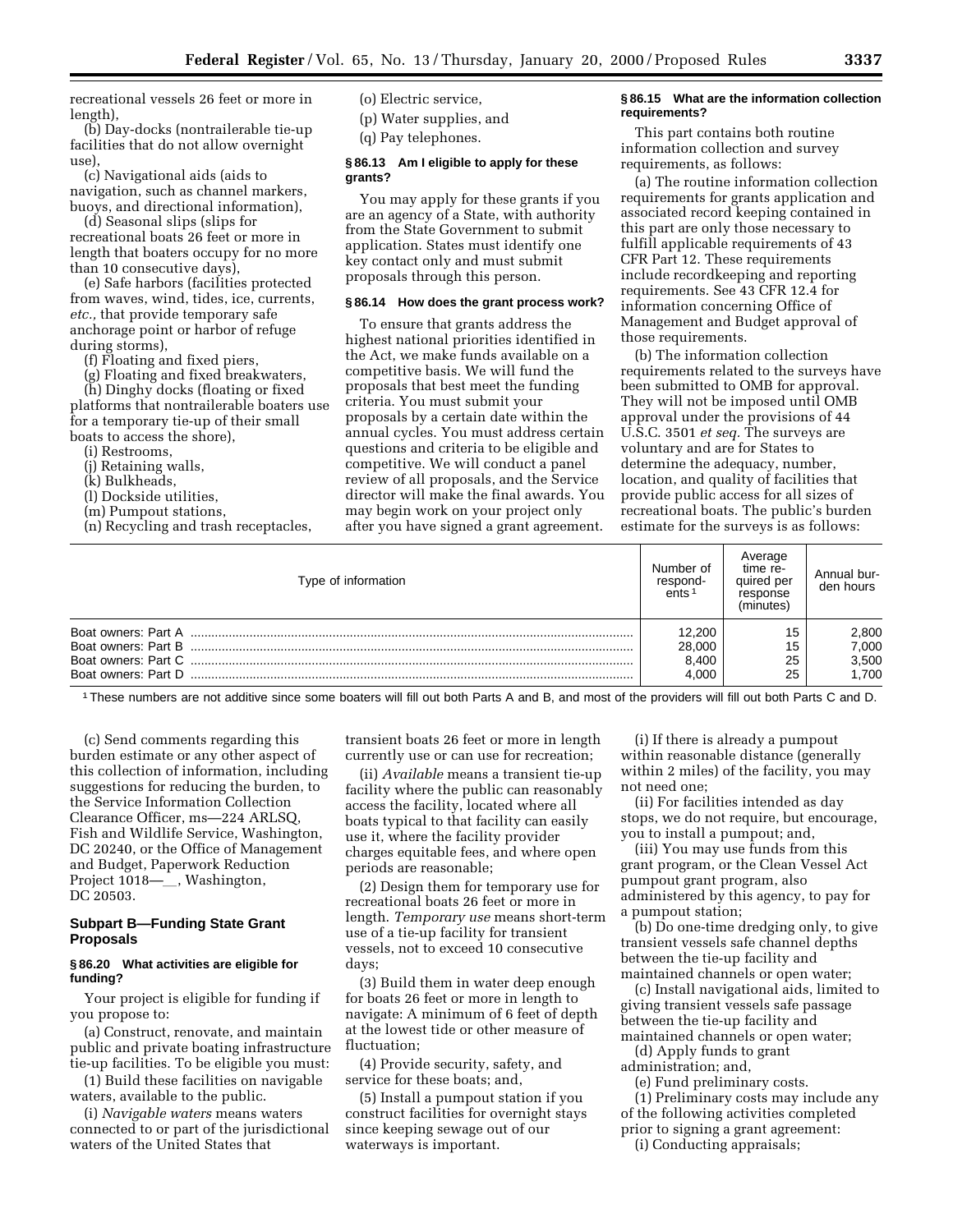(ii) Administering environmental reviews and permitting;

(iii) Conducting technical feasibility studies, for example, studies pertaining to environmental, economic, and construction engineering concerns;

(iv) Carrying out site surveys and engaging in site planning;

(v) Preparing cost estimates;

(vi) Preparing working drawings,

construction plans, and specifications; (vii) Inspecting construction; and,

(viii) Construction, including site preparation, materials, equipment rental, and demolition.

(2) We will fund these costs only if we approve the project.

(3) If the project is approved, the appropriate regional director must still approve these costs.

## **§ 86.21 What activities are ineligible for funding?**

Your project is ineligible for funding if you propose to:

(a) Complete a project that does not provide public benefits, for instance, a project that is not open to the public for use.

(b) Involve enforcement activities.

(c) Significantly degrade or destroy valuable natural resources or alter the cultural or historic nature of the area.

(d) Provide structures not expected to last at least 20 years.

(e) Do maintenance dredging.

(f) Fund operations or routine, custodial and janitorial maintenance of the facility.

(g) Construct/renovate/maintain boating infrastructure tie-up facilities for nontransient vessels, for example the following:

(1) Tie-up slips available for occupancy for more than 10 consecutive days by a single party;

(2) Dryland storage;

(3) Haul-out features; and,

(4) Boating features for trailerable or 'car-top' boats (these two terms refer to boats less than 26 feet in length), such as launch ramps and carry-down walkways.

(h) Conduct surveys to determine boating access needs.

(1) You may conduct the survey with funds allocated to motorboat access to recreational waters under subsection (b)(1) of section 8 of the Federal Aid in Sport Fish Restoration Act of 1950, as amended (16 U.S.C. 777).

(2) Our regional offices should encourage States to combine surveys under one contractor where feasible if these States can realize a cost or other savings.

(i) Develop a State program plan to construct, renovate, and maintain boating infrastructure tie-up facilities. ''State program plan'' means a plan to identify existing tie-up facilities and features; needed construction, renovation, and maintenance; and access to facilities.

# **Subpart C—Public Use of the Facility**

## **§ 86.30 Must I allow the public to use the grant-funded facilities?**

(a) You must allow reasonable access to all recreational vessels for the useful life of the tie-up facilities. You must allow public access to the shore and basic features such as fuel and restrooms when they are available. You must specify precise details in the contract with the facility manager. We do not require public access to the remainder of a park or marina where the facility is found. Nor do we require any further restrictions in that park or marina.

(b) You must comply with American Disabilities Act requirements when you construct or renovate all transient recreational vessel tie-up facilities under this grant.

### **§ 86.31 How much money may I charge the public to use tie-up facilities?**

You may charge the public only a reasonable fee, based on the prevailing rate in the area. You must determine a fee that does not pose an unreasonable competitive amount, based on other public and private tie-up facilities in the area. You must approve any proposed changes in fee structure by a subgrantee.

## **Subpart D—Funding Availability**

## **§ 86.40 How much money is available for grants?**

This program is authorized \$32 million for 4 years.

## **§ 86.41 How long will the money be available?**

The program begins in Fiscal Year 2000 and ends in Fiscal Year 2003. Funds are available for obligation to the States for 3 years.

# **§ 86.42 What are the match requirements?**

The Act authorizes the Director of the U.S. Fish and Wildlife Service (Service) to award grants to States to pay up to 75 percent of the cost to construct, renovate, or maintain tie-up facilities for

transient boats more than 26 feet in length. You or a partner must pay the remaining 25 percent match. Title 43 CFR 12.64 applies to cost sharing or matching requirements. Property is eligible for a State match.

### **§ 86.43 May someone else supply the match?**

Third party, in-kind contributions, including property, is allowable, but must be necessary and reasonable to accomplish grant objectives. In-kind contributions must also represent the current market value of noncash contributions that the third party furnishes as part of the grant.

#### **§ 86.44 What are my allowable costs?**

(a) You may spend only funds that are necessary and reasonable to accomplish the approved grant objectives. Grant costs must meet the applicable Federal cost principles in 43 CFR 12.60(b). You may purchase informational and program signs as allowable costs.

(b) If you include purposes other than those eligible under the Act, we will prorate the costs equitably among the various purposes. You may use grant funds only for the part of the activity related to the Sportfishing and Boating Safety Act.

#### **§ 86.45 When will I receive the funds?**

Once you sign the grant agreement, the funds will be made available.

## **Subpart E—How States Apply for Grants**

#### **§ 86.50 Who may apply?**

(a) Only States may apply for grants under this program.

(b) You must identify one agency contact per State and submit proposals through this contact. Typically the contact is a division of the Department of Natural Resources or similar environmental department.

# **§ 86.51 When must I apply?**

(a) We will accept proposals between May 30, 2000, and November 3, 2000, for the first grant cycle; between February 1, 2001, and May 1, 2001, for the second grant cycle; and, between February 1, 2002, and May 1, 2002, for the third grant cycle. This program starts Fiscal Year 2000 and ends Fiscal Year 2003. Fiscal Year 2000 begins on October 1, 1999. We will have \$16 million to award the first year, and \$8 million each year after that.

(b) The annual schedule follows: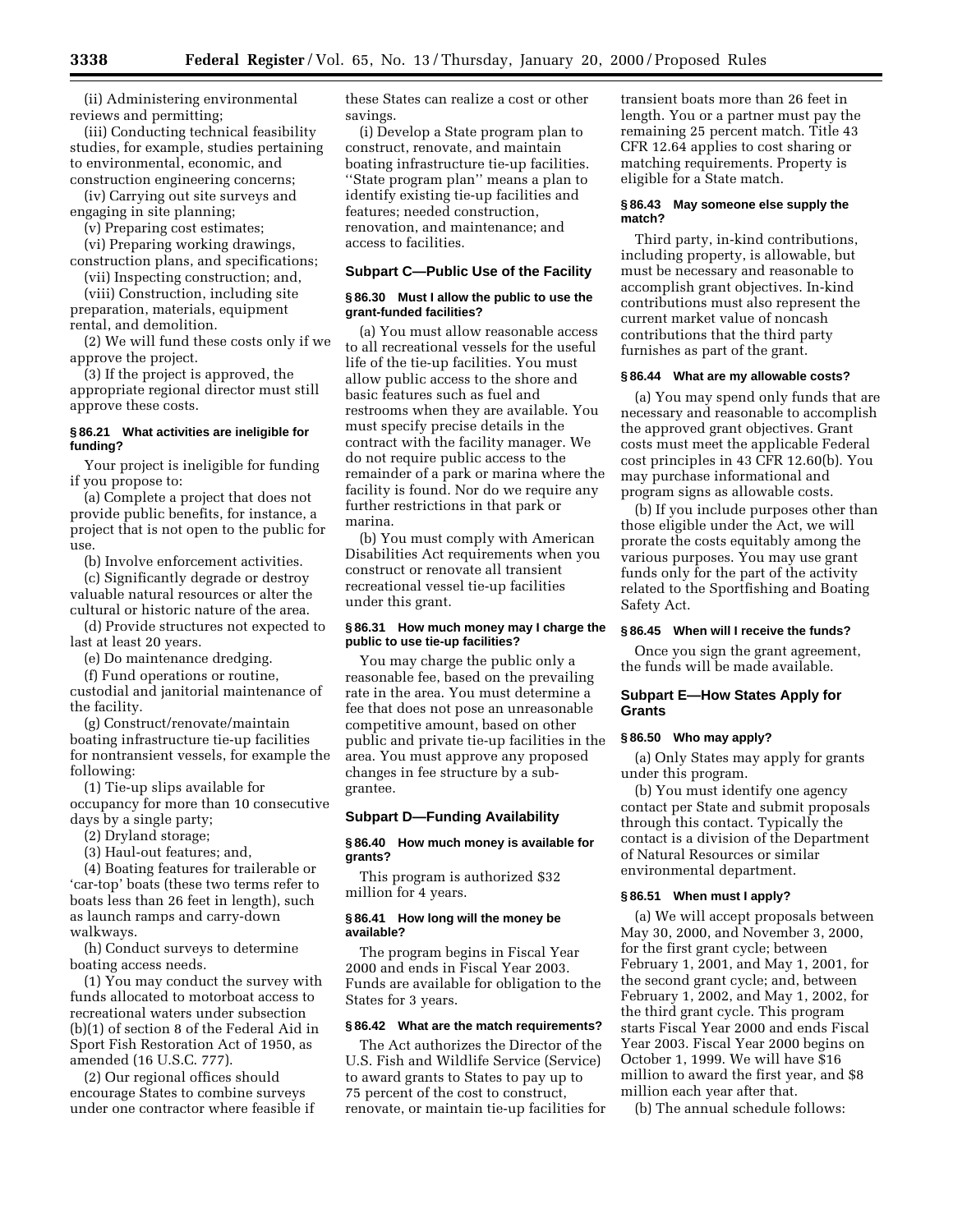| Schedule                                                                                                                                                                                      | FY 2000-2001 | FY 2002                                                                    | FY 2003 |
|-----------------------------------------------------------------------------------------------------------------------------------------------------------------------------------------------|--------------|----------------------------------------------------------------------------|---------|
| We announce the grant cycle by    May 30, 2000    February 1, 2001    February 1, 2002.<br>You submit your grant proposal by    November 3, 2000    May 1, 2001    May 1, 2002.<br>ington by. |              |                                                                            |         |
| The Director approves proposals by    January 13, 2001                                                                                                                                        |              | August 1, 2001    August 1, 2002.<br>  August 10, 2001    August 10, 2002. |         |

#### **§ 86.52 To whom must I apply?**

You must submit your proposals to the appropriate regional office of the

U.S. Fish and Wildlife Service. See the chart below for the address you will need.

| Region | <b>States</b>                                                                                                                                                                                       | Address                                                                                                                                              | Telephone    |
|--------|-----------------------------------------------------------------------------------------------------------------------------------------------------------------------------------------------------|------------------------------------------------------------------------------------------------------------------------------------------------------|--------------|
|        | American Samoa, California, Commonwealth of<br>the Northern Mariana Islands, Guam, Hawaii,<br>Idaho, Nevada, Oregon, and Washington.                                                                | Division of Federal Aid, U.S. Fish & Wildlife Serv-<br>ice, Eastside Federal Complex, 911 NE 11th<br>Avenue, Portland, OR 97232-4181.                | 503-231-6128 |
| 2      | Arizona, New Mexico, Oklahoma, and Texas                                                                                                                                                            | Division of Federal Aid, U.S. Fish & Wildlife Serv-<br>ice, P.O. Box 1306, 500 Gold Avenue, SW, Al-<br>buquerque, NM 87103.                          | 505-248-7465 |
|        | Illinois, Indiana, Iowa, Michigan, Minnesota, Mis-<br>souri, Ohio, and Wisconsin.                                                                                                                   | Division of Federal Aid, U.S. Fish & Wildlife Serv-<br>ice, Bishop Henry Whipple Federal Building, 1<br>Federal Drive, Fort Snelling, MN 55111-4056. | 612-713-5138 |
| 4      | Alabama, Arkansas, Florida, Georgia, Kentucky,<br>Louisiana, Mississippi, North Carolina, Puerto<br>Rico, South Carolina, Tennessee, and the Vir-<br>gin Islands.                                   | Division of Federal Aid, U.S. Fish & Wildlife Serv-<br>ice, 1875 Century Boulevard, Suite 240, At-<br>lanta, Georgia 30345.                          | 404-679-7113 |
|        | Connecticut, Delaware, District of Columbia,<br>Maine, Maryland, Massachusetts, New Hamp-<br>shire, New Jersey, New York, Pennsylvania,<br>Rhode Island, Vermont, Virginia, and West Vir-<br>ginia. | Division of Federal Aid, U.S. Fish & Wildlife Serv-<br>ice, 300 Westgate Center Drive, Hadley, MA<br>01035-9589.                                     | 413-253-8406 |
| 6      | Colorado, Kansas, Montana, Nebraska, North Da-<br>kota, South Dakota, Utah, and Wyoming.                                                                                                            | Division of Federal Aid, U.S. Fish & Wildlife Serv-<br>ice, P.O. Box 25486, Denver, Colorado 80225.                                                  | 303-236-8155 |
|        |                                                                                                                                                                                                     | Division of Federal Aid, U.S. Fish & Wildlife Serv-<br>ice, 1011 East Tudor Road, Anchorage, Alaska<br>99503.                                        | 907-786-3322 |

# **§ 86.53 What information must I include in my grant proposals?**

You must submit a narrative that identifies and describes the following:

(a) Needs within the purposes of the Act (if you have an approved program plan, you must show how the activities in your proposal support the State program plan).

(b) Discrete objective(s) you will accomplish during a specified time.

(c) Expected results or benefits from accomplishing the objectives, including the numbers of recreational vessels and people the proposed facility will serve.

(d) The approach you will use to meet the objectives.

(e) Amount and source of matching funds.

(f) Estimated schedule of fees for use of the facility.

(g) A summary of how the proposal meets each criterion. And,

(h) The approach you will use to meet the objectives include the following:

(1) Specific procedures.

(2) Schedules.

- (3) Key personnel and cooperators.
- (4) Grant location.
- (5) Innovative approaches.

(i) ''Innovative'' means unique approaches, combinations of unique and proven or traditional approaches, or creative combinations of proven or traditional approaches that synergistically increase the availability of tie-up facilities beyond what we would expect;

(ii) Innovative approaches include education/information programs, brochures, cruising guides, and charts.

(6) Public/private partnerships (partnerships between State agencies, between States and municipalities, or between States and private groups, individuals, or businesses).

(7) Education. ''Education'' means providing information to transient boaters about:

(i) The boating infrastructure grant program;

(ii) The location of transient

nontrailerable tie-up facilities; (iii) Costs to use these facilities;

(iv) Safety and environmental awareness; and

(v) Services available at these facilities.

(8) Public access.

(9) Estimated costs.

#### **§ 86.54 What are funding tiers?**

(a) This grant program will consist of two tiers of funding.

(b) You may apply for one or both. (c) Two tiers will allow all States some certainty of base level.

(d) Tier One funding will ensure broad geographical distribution to meet the needs of boats 26 feet or more in length.

(e) Tier Two funding will allow States with large projects to compete with other States with large projects based on individual project merits.

(f) We describe the two tiers as follows:

(1) *Tier One Projects.*

(i) You may submit a grant with an unlimited number of projects within this tier. However, your request cannot exceed \$100,000 of Federal funds;

(ii) We will use one score for all Tier One projects, using the criteria in § 86.60;

(iii) Tier One projects that receive a minimum score of 60 points will automatically receive funds if they comply with the Federal Aid in Sport Fish Restoration (SFR) Program and other Federal requirements; and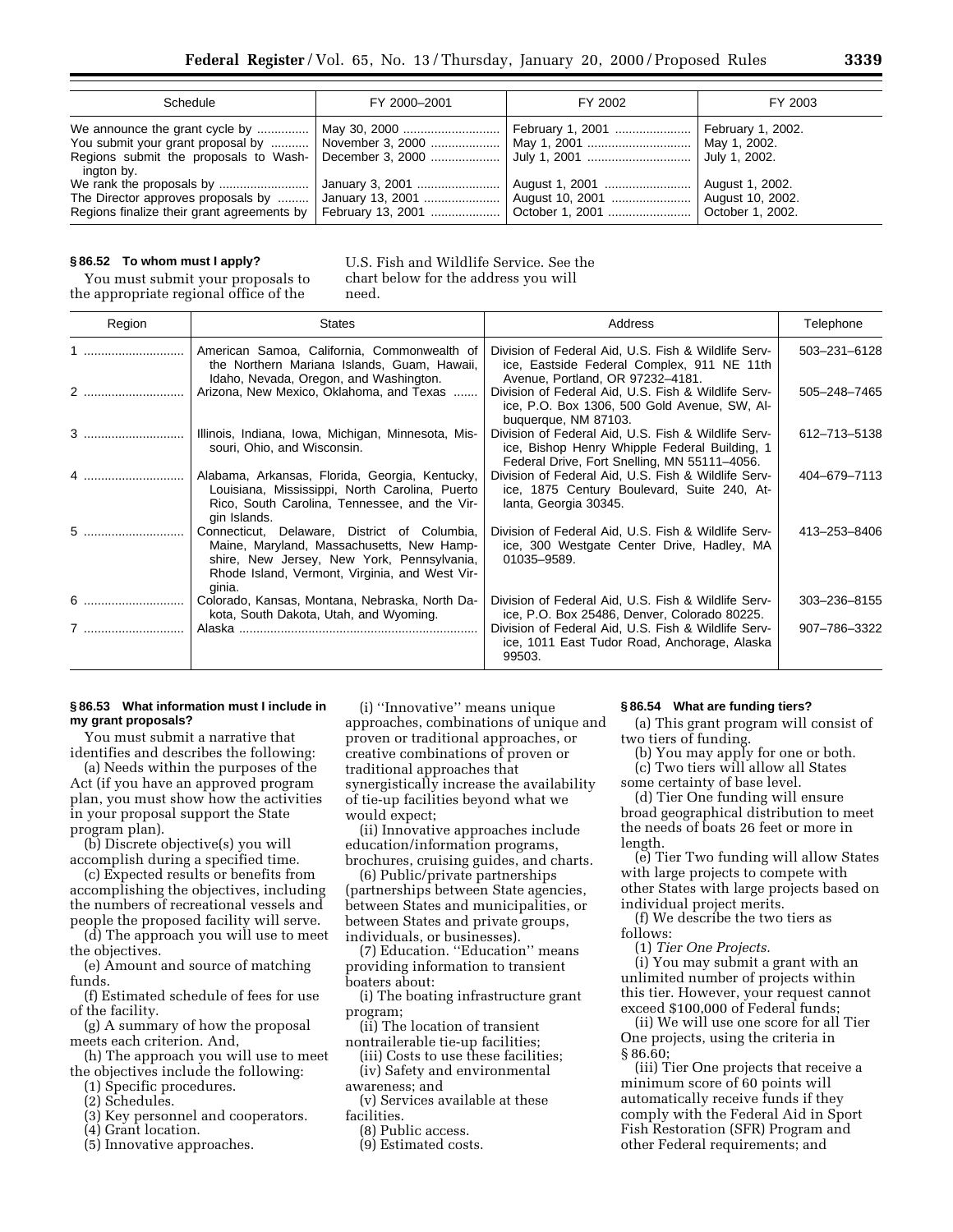(iv) If Tier One projects do not receive the required points, we will include the projects in Tier Two.

(2) *Tier Two Projects.*

(i) There is no dollar limit for Tier Two, and you may submit any number of projects, which we will score and rank separately; and

(ii) Each project will compete nationally against every other project in Tier Two.

## **§ 86.55 How must I submit proposals?**

(a) You may apply for either Tier One or Tier Two or both.

(b) You may submit more than one project within Tier One and Tier Two.

(c) You may submit one grant proposal that includes Tier One and Tier Two projects.

(d) If you submit Tier One and Tier Two projects you must describe Tier One projects separately from Tier Two projects.

(e) You must describe each project in Tier Two separately, so that we can rank and score each project in Tier Two separately.

(f) For the first grant cycle, which includes \$16,000,000, you may submit two sets of Tier One projects, each for the \$100,000 limit. If both projects meet the threshold criteria, we will fund them both, one with FY 2000 funds, and the second one with FY 2001 funds.

(g) For the remaining grant cycles, you must submit only one set of Tier One projects.

(h) When we approve projects, our regional office will determine how many grant agreements are necessary.

### **§ 86.56 What are my compliance requirements with Federal laws, regulations, and policies?**

(a) To receive Federal funds, you must agree to and certify compliance with all applicable Federal laws, regulations, and policies. You must submit an assurances statement that describes how you comply with Federal grant requirements. And,

(b) You may have to provide additional documentation to comply with environmental and other laws, as defined in Fish and Wildlife Service Manual 523 FW 1. The regional office grant administrator may request preliminary evidence at the grant proposal stage that the proposed project will meet these compliance requirements. Consult with regional offices for specific applicability.

# **Subpart F—How the Service Selects Grants**

## **§ 86.60 What are the criteria used to select grants?**

(a) We will rank all proposals according to the criteria in paragraph (b) of this section.

(b) We will consider proposals that:

(1) Are to construct and renovate tieup facilities for transient recreational boats 26 feet or more in length following your State's program plan that we have approved under section 7404(c) of the Sportfishing and Boating Safety Act—15 points.

(2) Provide for public/private and public/public partnership efforts to develop, renovate, and maintain tie-up facilities. These partners must be other than the Service and lead State agency.

(i) One partner—5 points. (ii) Two partners—10 points.

(iii) Three or more partners—15 points.

(3) Use innovative techniques to increase the availability of tie-up facilities for transient vessels 26 feet or more in length (includes education/ information)—0–15 points.

(4) Include private, local, or other State funds besides the 25 percent State match, described in § 86.40.

(i) Thirty-five percent above—5 points.

(ii) Between thirty-six and forty-nine percent above—10 points.

(iii) Fifty percent above—15 points. (5) Are cost efficient. Proposals are cost efficient when the tie-up facility or access site's features add a high value compared with the funds from the proposal. For example, where you construct a small feature such as a transient mooring dock within an existing harbor that adds high value and opportunity to existing features (restrooms, utilities, *etc.*). A proposal that requires installing all of the above features would add less value for the cost—0–10 points.

(6) Provide a significant link to prominent destination way points such as those near metropolitan population centers, cultural or natural areas, or that provide safe harbors from storms—10 points.

(7) Provide access to recreational, historic, cultural, natural, or scenic opportunities of local, regional, or national significance.

(i) Local significance—5 points.

(ii) Regional significance—10 points. (iii) National significance—15 points.

(8) Provide significant positive economic impacts to a community. For example, a project that costs \$100,000 attracts a significant number of boaters who spend \$1 million a year in the community—1–5 points. And,

(9) Include multi-State efforts that result in coordinating location of tie-up facilities—5 points.

(10) Total possible points—100 points.

#### **§ 86.61 What process does the Service use to select grants?**

Our Division convenes a panel of Federal Aid staff to review, rank, and recommend funding to the Director. This panel will include representatives from Washington, DC, and regional offices. The Director may convene an advisory panel of nongovernmental organizations to advise and make recommendations to the Federal panel. The Director will make the selection of eligible grants by January 13, 2001, August 10, 2001, and August 10, 2002, for the three grant cycles.

#### **§ 86.62 What must I do after my grant has been selected?**

After your award is approved, you will be notified to work with the appropriate regional office to fulfill the grant documentation requirements and finalize the grant agreement.

### **§ 86.63 Are there any appeals if my project has not been selected?**

If you have a difference of opinion over the eligibility of proposed activities or differences arising over the conduct of work, you may appeal to the Director. Final determination rests with the Secretary of the Interior.

## **Subpart G—How States Manage Grants**

## **§ 86.70 What are my requirements to acquire, install, operate, and maintain real and personal property?**

(a) You will find applicable regulations for this subject in 43 CFR 12.71 and 12.72. If questions arise about applicability, you should contact the appropriate regional office.

(b) You must ensure that the design and installation of tie-up facilities provide for substantial structures that will have a significant longevity, at least 20 years.

(c) You must ensure that you operate, maintain, and use the tie-up facilities and features for the stated grant purpose. You must obtain prior written approval from the appropriate regional director before you can convert these tie-up facilities to other uses.

# **§ 86.71 How will I be reimbursed?**

For details on how you will be paid, refer to 43 CFR part 12, 31 CFR part 205, and any other regulations referenced in these parts.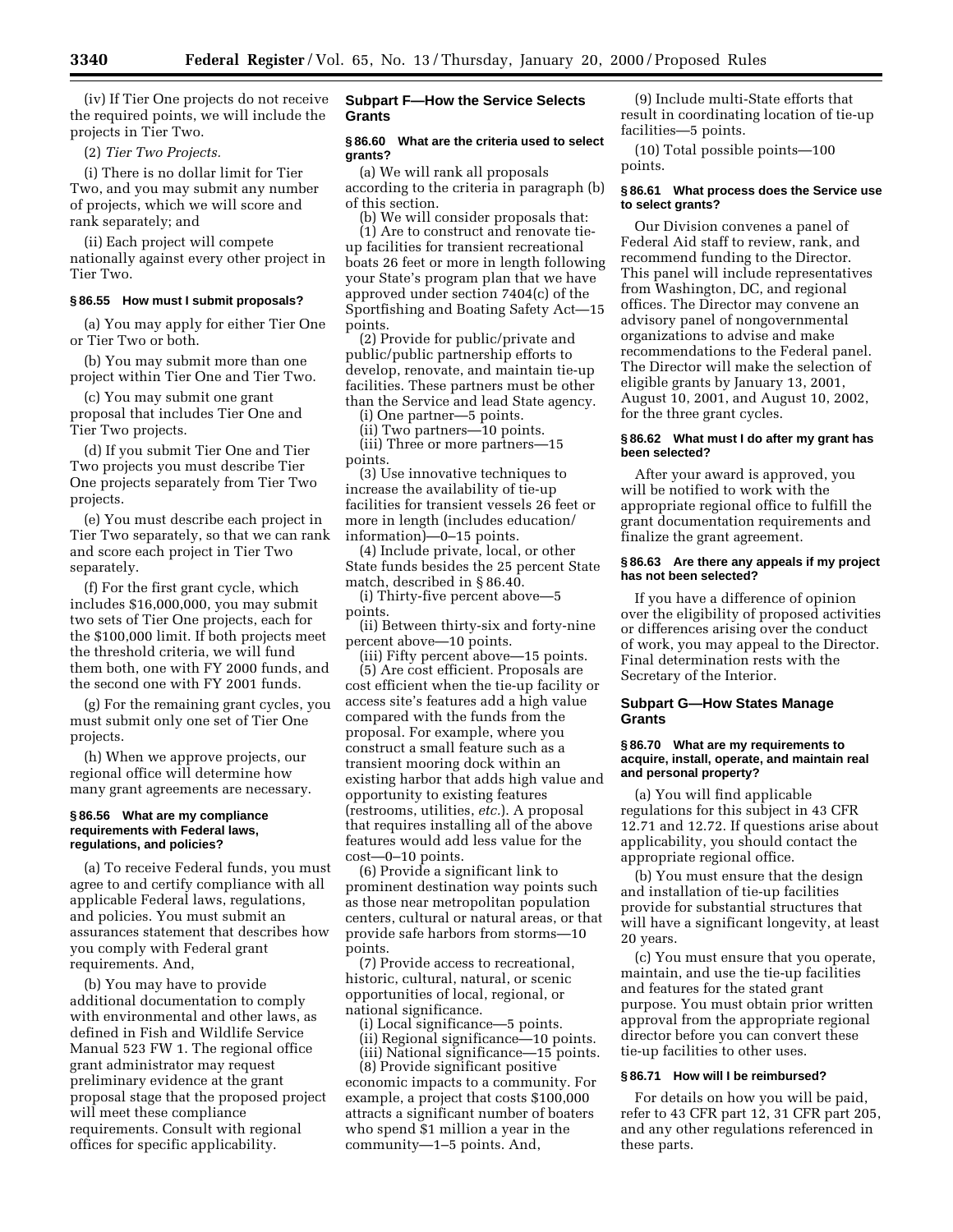## **§ 86.72 Are there any other requirements?**

For administrative requirements not covered under these specific guidelines, you should check 43 CFR part 12, which generally applies to all Federal grant programs.

### **§ 86.73 What if I don't spend all the money?**

You must return any unused funds that remain after the grant has been completed.

#### **§ 86.74 What if I need more money?**

Funds for grants are available only on a competitive basis. Therefore, if you need more money, you must compete in the next grant cycle.

## **Subpart H—Report Requirements for the States**

## **§ 86.80 What are my reporting requirements for this grant program?**

You must submit a quarterly performance report, an annual report, and a final performance report. For additional information on reporting, see 43 CFR part 12 and OMB Circular A– 102.

## **§ 86.81 When are the reports due?**

Reports are due as follows:

(a) Quarterly reports are due 30 days after the reporting period;

(b) Annual reports are due 90 days after the grant year; and

(c) The final performance report is due 90 days after the expiration or termination of grant support.

## **§ 86.82 What must be in the reports?**

Reports must include the following:

(a) You must identify the actual accomplishments compared to the objectives established for the period;

(b) You must identify the reasons for any slippage if established objectives were not met; and

(c) You must identify any additional pertinent information including, when appropriate, analysis and explanation of cost overruns or high unit costs.

## **Subpart I—State Use of Signs and Sport Fish Restoration Symbols**

## **§ 86.90 What are my responsibilities for information signs?**

You should install appropriate information signs at boating infrastructure tie-up facilities. You should ensure that this information is clearly visible, directing boaters to the facility. Information should show fees, restrictions, hours of operation, a contact name, and telephone number to report an inoperable facility.

#### **§ 86.91 What are my program crediting responsibilities?**

You should give public credit to the Sport Fish Restoration program as the source of funding for the Boating Infrastructure Grant Program. You should recognize this program by using the Sport Fish Restoration logo. You may use the crediting logo identified in § 80.26 of this chapter to identify National Boating Infrastructure Grant Program projects.

# **§ 86.92 Who can use the SFR logo?**

You the State may use the SFR logo. Encourage others to display the logo. Other people or organizations may use the logo for purposes related to the National Boating Infrastructure Grant Program as authorized in § 80.26 of this chapter.

## **§ 86.93 Where should I use the SFR logo?**

You should display the logo on tie-up facilities you construct, acquire, develop, or maintain under these grants. You should also use the logo on printed material or other visual representations that relate to project accomplishments or education/information. Refer to § 85.47 of this chapter for logo colors.

#### **§ 86.94 What crediting language should I use?**

Suggested examples of language to use when crediting the National Boating Infrastructure Grant Program follow:

(a) Example 1: The Sport Fish Restoration Program funded this facility thanks to your purchase of fishing equipment and motorboat fuels.

(b) Example 2: The Sport Fish Restoration Program is funding this construction thanks to your purchase of fishing equipment and motorboat fuels. And,

(c) Example 3: The Sport Fish Restoration Program funded this (pamphlet) thanks to your purchase of fishing equipment and motorboat fuels.

## **Subpart J—Service Completion of the National Framework**

## **§ 86.100 What is the National Framework?**

The National Framework is the method you must use to conduct a State survey to determine boating access needs in your State. ''State survey'' means boating access needs assessment or data collection to determine the adequacy, number, location, and quality of tie-up facilities and boat access sites providing access to recreational waters for all sizes of recreational boats. ''Boat access site'' means a place where boats less than 26 feet long enter the water. ''Recreational waters'' means navigable waters that recreational vessels 26 feet

or more in length use for recreational purposes.

## **§ 86.101 What is the Service schedule to adopt the National Framework?**

We plan to adopt the National Framework by April 30, 2000. We will consult with the States to develop this framework.

### **§ 86.102 How did the Service design the National Framework?**

The Framework divides the survey into two components, boater survey and boat access provider survey.

(a) The boater survey component.

(1) We designed these questions to obtain information identifying boat user preferences and concerns for existing and needed access available to the public.

(2) The nontrailerable boat data set will fulfill informational needs for you to develop your State program plans as called for in the Act.

(3) The boater survey will survey registered boat owners in your State for two types of boats:

(i) Part A—for boats 26 feet or more in length.

(ii) Part B—for trailerable and 'car-top' boats (less than 26 feet long).

(b) The boat access provider component.

(1) We designed these questions to obtain information identifying boat access providers' ideas about current and needed facility and site locations, and providers' perceptions of boat user preferences and concerns regarding access.

(2) We developed these questions to guide interviews of boat access facility and site managers.

(3) The nontrailerable boat data set will fulfill the informational needs for you to develop your State plans as called for in the Act.

(4) The boat access provider survey will survey facility providers in your State for two types of boats:

(i) Part C—a survey to all providers in your State, including State agency and non State entities (Federal and local government entities, corporate and private/commercial providers) that operate tie-up facilities for boats 26 feet or more in length.

(ii) Part D—a survey to all providers in your State that operate boat access sites for boats less than 26 feet long.

## **Subpart K—How States Will Complete Access Needs Surveys**

# **§ 86.110 What does the State survey do?**

The State survey determines the current status of boating access facilities for all recreational boats in your State and your future boater access needs.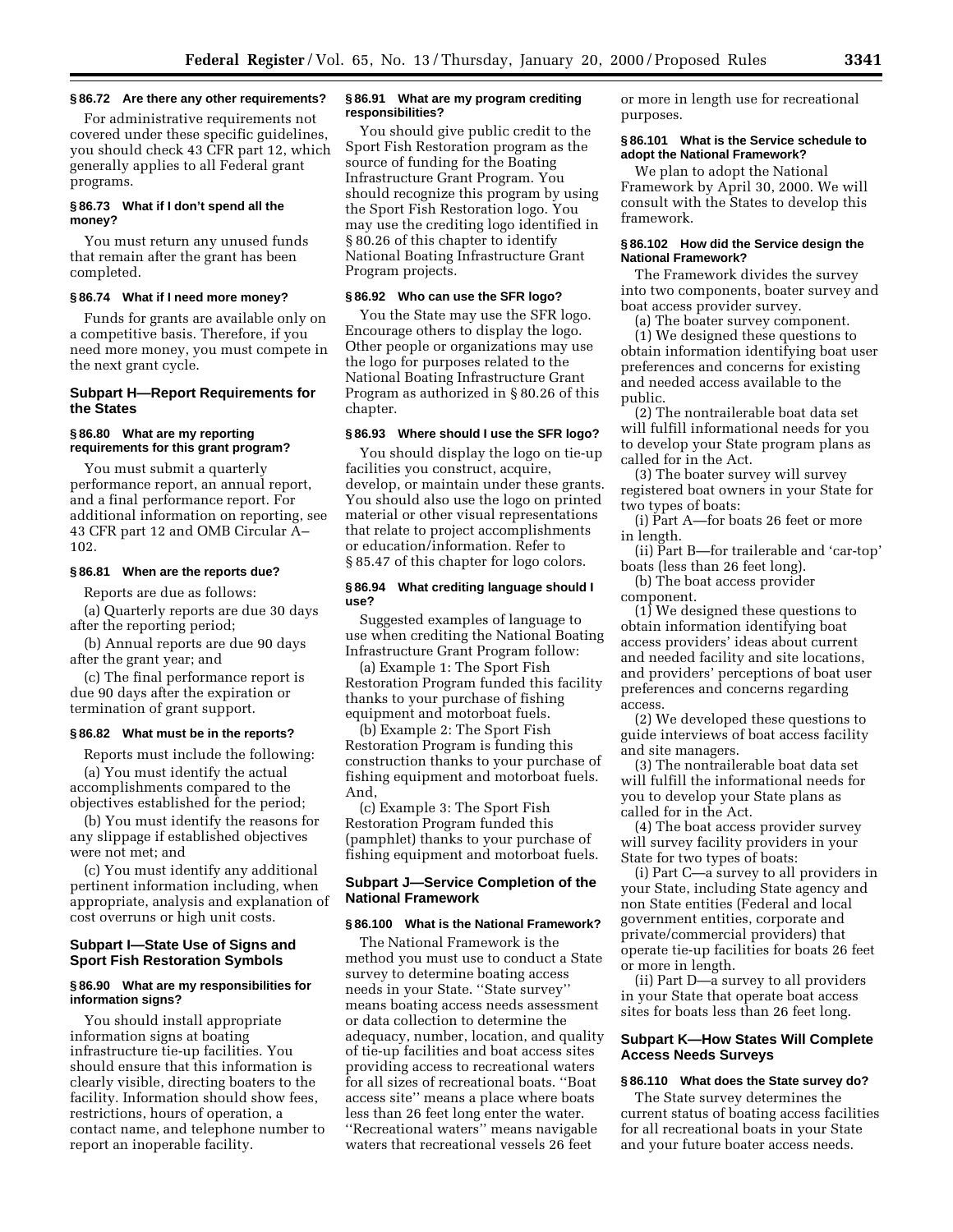## **§ 86.111 Must I do a survey?**

Surveys are not required. They are voluntary. However, if you do a survey, you must complete it following the National Framework to receive funds.

## **§ 86.112 What are the advantages of doing a survey?**

Surveys provide the information necessary to fully understand the needs of boaters in your State. Surveys allow you to develop a meaningful plan to provide better access to boaters. Surveys are required to complete the plan. The plan will make you more competitive when you submit grants under this program. We will give you 15 points for having an approved plan.

### **§ 86.113 What if I have recently completed a boat access survey?**

If the recent survey substantially answers the questions in § 86.118, the appropriate regional office will determine if it is sufficient to meet the needs of the program. If the regional office determines that the survey is not sufficient, you must complete that part(s) or an entire new survey to receive credit for completing a recent survey.

### **§ 86.114 Do I need to conduct a survey if I already have a plan installing tie-up facilities for boats 26 feet or more in length?**

You need not conduct the survey if we certify that you have developed and are carrying out a State program plan that ensures there are and will be public boat access adequate to meet the needs of recreational boaters on your waters.

#### **§ 86.115 How should I administer the survey?**

Use a consultant or university specializing in administration of such surveys. Design the sample sizes needed to achieve statistical accuracy so the estimate is within 10 percent of the true number. You must not alter the survey questions, since we need information that is comparable nationwide. You may use a telephone, mail, or other type of survey for a sample population of boaters within the State. Costs for telephone and mail surveys are similar. However, response rate for mail surveys is lower, and not as effective. For boat access providers, we prefer you survey all State agency and non State providers, but you may survey a sample population. You may develop your own methodology to collect data, which may include telephone, mail, fax or other inventory means. We do not expect you to use automated, electronic, mechanic, or other means of information collection. Data collected are unique to each respondent. You should follow up

on the same respondents until you reach 70 percent of the respondents.

## **§ 86.116 May I change the questions in the survey?**

You must not change the questions. We have developed a survey instrument for completing the surveys. We are obtaining approval from OMB on the questions identified below. Such approval does not extend to additional questions.

## **§ 86.117 What is the Service schedule to approve the survey?**

The Service schedule is as follows: (a) Request for survey to OMB—by December 17, 1999.

(b) OMB approves Survey—by March 17, 2000.

(c) We notify you to begin surveys by March 22, 2000.

(d) You submit your survey results to regional offices, or we certify you have an adequate State program plan—by August 19, 2000. And,

(e) Regions approve surveys—by September 19, 2000.

#### **§ 86.118 What are the questions in this survey instrument?**

(a) We divided this survey into four parts. Part A is for transient nontrailerable boat owners. Part B is for trailerable or ''car-top'' (less than 26 feet) boat owners. Part C is for State agency and non State providers of facilities for boats 26 feet or more in length in the State. Part D is for State and non State providers of access sites for trailerable or ''car-top'' boats.

(b) Follow these instructions to complete Part A—BOAT OWNER SURVEY FOR TIE-UP FACILITIES FOR BOATS 26 FEET OR MORE IN LENGTH:

(1) If the boater owns a boat 26 feet or more in length, ask the boater to fill out Part A.

(2) If the boater owns more than one boat 26 feet or more in length, ask the boater to provide information for the boat he or she uses MOST OFTEN.

(3) If the boater owns at least one boat more than and at least one boat less than 26 feet in length, ask the boater to fill out both Parts A and B. And,

(4) You should collect enough information to obtain the sample size needed to achieve statistical accuracy so the estimate is within 10 percent of the true number.

(c) Follow these instructions to complete Part B—BOAT OWNER SURVEY FOR TRAILERABLE OR 'CAR-TOP' BOAT ACCESS SITES:

(1) If the boater owns a boat less than 26 feet long, ask the boater to fill out Part B.

(2) If the boater owns more than one boat less than 26 feet long, ask the boater to provide information for the boat he or she uses most.

(3) If the boater owns at least one boat more than and at least one boat less than 26 feet in length, ask the boater to complete both Parts A and B. And,

(4) You should collect enough information to obtain the sample size needed to achieve statistical accuracy so the estimate is within 10 percent of the true number.

(d) Parts C and D are the transient tieup facility and boat access site provider surveys. Part C is for State agency and non State providers of facilities for boats 26 feet or more in length in the State. Part D is for State and non State providers of boat access sites for boats under 26 feet in length.

(e) Follow these instructions to complete Part C—STATE AGENCY AND NON STATE PROVIDER SURVEY FOR TRANSIENT TIE-UP FACILITIES:

(1) Ask State agency and non State providers of transient facilities for boats 26 feet or more in length to fill out Part C.

(2) If more than one State agency manages these facilities, send this survey to all of those agencies.

(3) If the State agency or non State provider awards grants to others who provide facilities, ask these grantees to respond for these facilities instead of the State agency or non State provider.

(4) If a State agency or non State provider operates transient facilities/ sites for both nontrailerable and trailerable boats, ask the provider to fill out both Parts C and D.

(5) Ask State agency and non State providers to identify all transient tie-up facilities.

(6) For all questions, if you need additional space, make copies of the appropriate page.

(f) Follow these instructions to complete Part D—STATE AGENCY AND NON STATE PROVIDER SURVEY FOR TRAILERABLE OR 'CAR-TOP' BOAT ACCESS SITES:

(1) Ask State agency and non State providers of boat access sites for boats less than 26 feet long to fill out Part D.

(2) Non State providers include the Federal Government, local government, corporate, private/commercial, *etc.,* providers.

(3) If more than one State agency manages these sites, send this survey to all of them.

(4) If the State agency or non State provider awards grants to others who provide sites, ask these grantees to respond for these sites instead of the State agency or non State provider.

(5) If a State agency or non State provider operates transient facilities/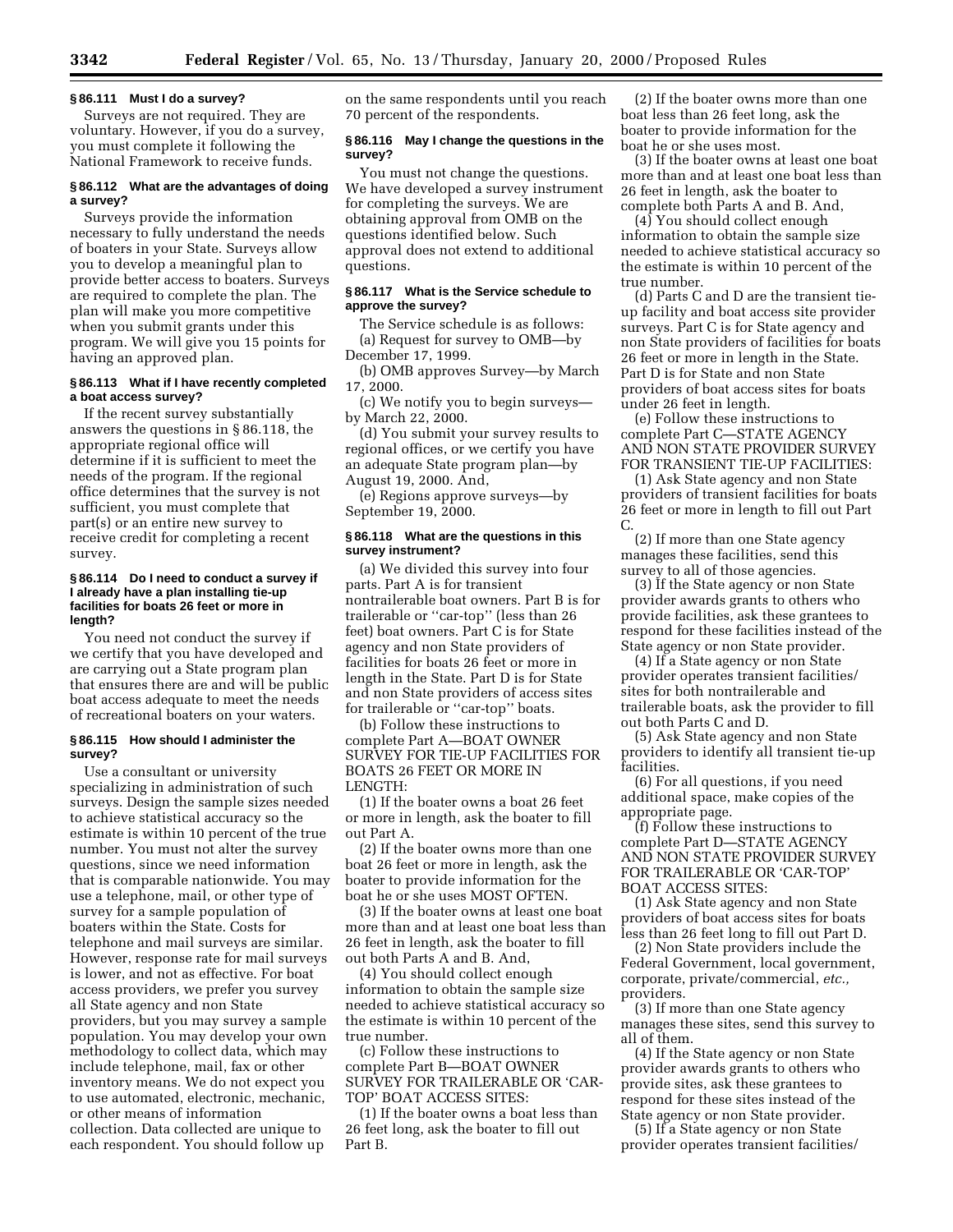sites for both nontrailerable and trailerable boats, ask the provider to fill out both Parts C and D.

(6) We prefer that the State agency or non State provider identify all boat access sites and water-bodies, but if he or she has many sites and water-bodies,

the provider may group the information together rather than identify each site individually. ''Water-body'' means the lake, section of river, or specific area of the coast, such as a harbor or cove, where tie-up facilities or boat access sites are located.

(7) For all questions, if you need additional space, make copies of the appropriate page.

(g) Following is the survey instrument for Parts A through D:

÷.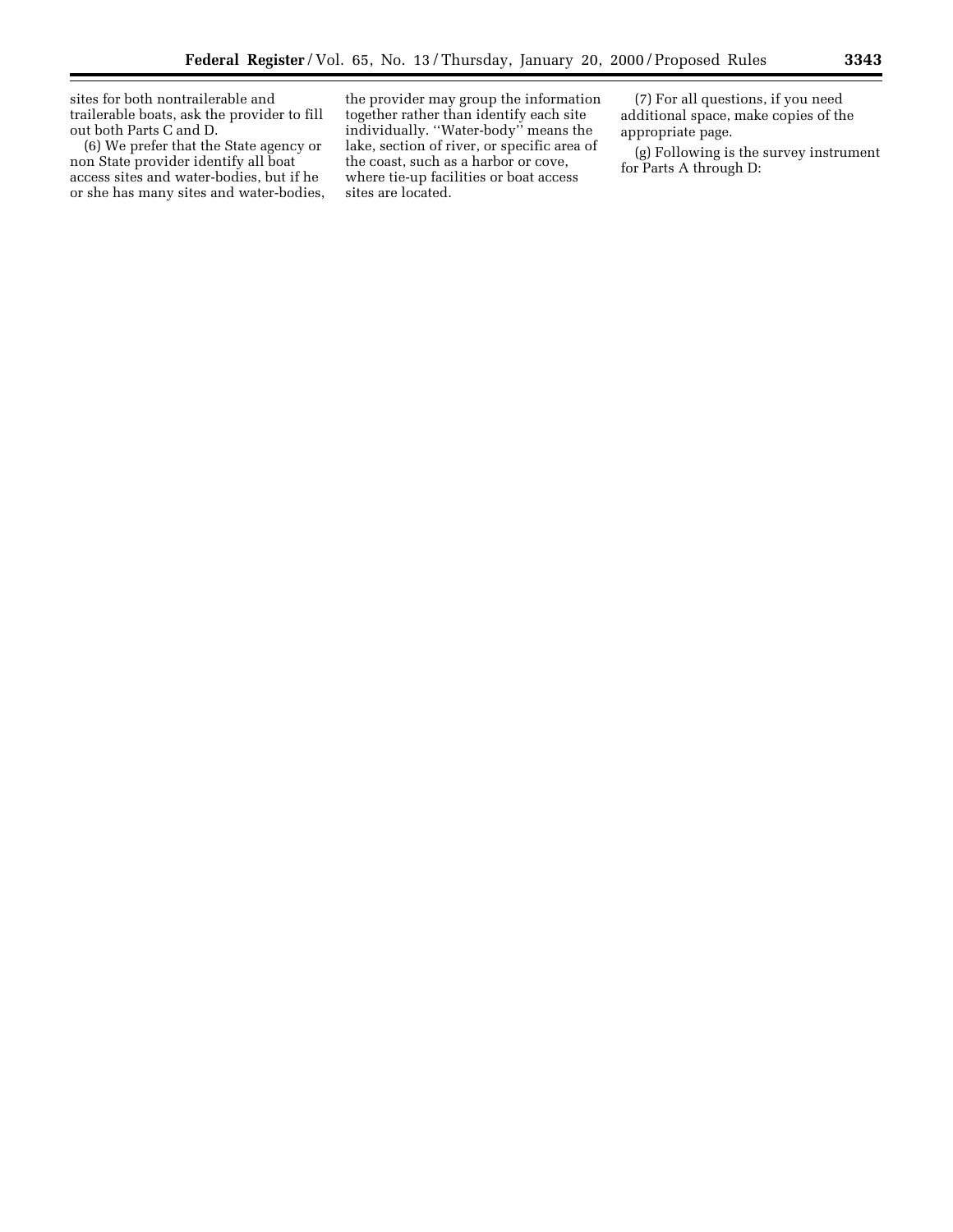## PART A: BOATING NEEDS ASSESSMENT QUESTIONNAIRE FOR BOATERS WITH BOATS 26 FEET Or more in length IN LENGTH

Please answer the following questions about your boating activities in your State. All of your responses will be confidential and used for statistical purposes only.

| 1. Do you own a boat 26 feet or more in length? |
|-------------------------------------------------|
|-------------------------------------------------|

- $\Box$  Yes. Please go to question #2.  $\Box$  No. You need not complete this questionnaire.
- 2. Have you ever boated in (name of State)?
- $\square$  No. You need not complete this questionnaire.  $\Box$  Yes. Please go to question #3.
- 3. Have you boated in (name of State) within the past 2 years?

 $\square$  Yes.  $\square$  No.

4. What type of boat or boats do you own? (Please check all that apply)

- $\Box$  Cabin cruiser (gasoline)  $\Box$  Cabin cruiser (diesel)  $\Box$  Other (please specify)
- □ Houseboat/pontoon boat

5. For the boat that you use the most, where do you usually keep this boat during the boating season? (Please check the one that MOST applies. If you keep your boat in a location other than your home please name the specific site.)

> Site name: Site name:

> Site name:

 $\square$  Sailboat

|  |  | $\Box$ At waterfront property, which is your per- |  |  |  |  |  |  |
|--|--|---------------------------------------------------|--|--|--|--|--|--|
|--|--|---------------------------------------------------|--|--|--|--|--|--|

manent residence  $\Box$  At waterfront property, which is your sea-

| sonal residence |  |  |  |
|-----------------|--|--|--|
|                 |  |  |  |
|                 |  |  |  |
|                 |  |  |  |

 $\Box$  On the water at a public or private marina

|  |                  |  | $\Box$ At a 'dry-stack' marina or other commercial/ |  |
|--|------------------|--|-----------------------------------------------------|--|
|  | private facility |  |                                                     |  |

 $\Box$  Other (specify)

6. For the boat that you use the most, how many days a year do you use this boat to go boating? (Please check the one that MOST applies.)

- $\Box$  Never, or rarely---once or twice a year
- $\Box$  Occasionally—three to five times a year
- $\Box$  Frequently-6 to 20 times a year
- $\Box$  Very often—more than 20 times a year

7. For the boat that you use the most, how long do you usually take this boat out of where you keep it? (Please check the one that MOST applies.)

- $\Box$  Never, or rarely--it is primarily a floating home
- $\Box$  Day trips or weekends
- $\Box$  Extended trips longer than one weekend

8. For the boat that you use the most, where do you go in this boat? (Please check the one that MOST applies.)  $\Box$  On the water body in which it is kept

- $\Box$  Connected waters up to 50 miles of 'home port'
- □ Connected waters more than 50 miles and less than 100 miles from 'home port'
- $\Box$  To destination ports over 100 miles

9. For the boat that you use the most, please name the three destination areas where you take your boat THE MOST. (Please be specific and name the lake, slough, section of river, or other area. For destination areas MORE THAN 100 miles from your home port, also identify your route of travel.)

|         | Site Name | Route of Travel for Destinations over 100 Miles |
|---------|-----------|-------------------------------------------------|
| Site #1 |           |                                                 |
| Site #2 | . .       |                                                 |
| Site #3 |           |                                                 |

10. What is the average distance in miles you travel in a day of boating? \_miles.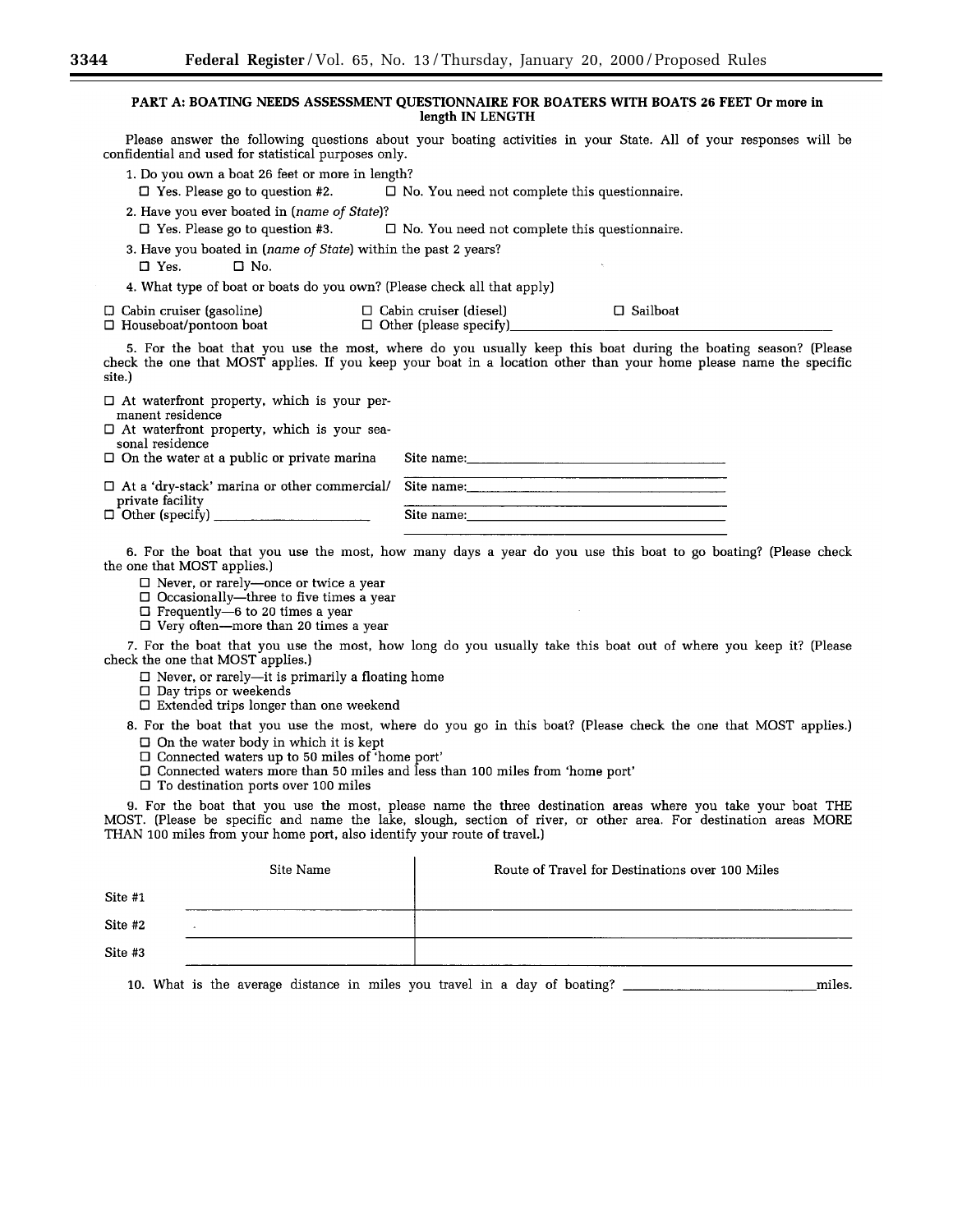11. Please list the three transient tie-up facilities you use THE MOST. (Please be specific and name the lake, slough, section of river, or other area.)

|         | Site Name | Location |
|---------|-----------|----------|
| Site #1 |           |          |
| Site #2 |           |          |
| Site #3 |           |          |

12. Thinking about the boating site(s) you just mentioned in question  $#11$ , what repairs, replacements, expansions or additions are needed at each? (Please name each site.)

|                                      | Repair | Replace | Expand | Add    |
|--------------------------------------|--------|---------|--------|--------|
| Transient slips or tie-up facilities | □      | ▫       | о      | □      |
| <b>Transient moorings</b>            | $\Box$ | $\Box$  | □      | □      |
| Fuel (gasoline)                      | О      | $\Box$  | $\Box$ | $\Box$ |
| Fuel (diesel)                        | $\Box$ | $\Box$  | □      | □      |
| Utilities (electric, water, phone)   | □      | $\Box$  | $\Box$ | □      |
| Restrooms                            | □      | $\Box$  | $\Box$ | □      |
| Sewage pumpout stations              | □      | $\Box$  | $\Box$ | □      |
|                                      | □      | $\Box$  | □      | □      |
|                                      | О      | $\Box$  | $\Box$ | ◻      |
|                                      | □      | $\Box$  | $\Box$ | $\Box$ |
|                                      | Repair | Replace | Expand | Add    |
| Transient slips or tie-up facilities | □      | о       | □      | o      |
| <b>Transient moorings</b>            | □      | $\Box$  | О      | ◻      |
| Fuel (gasoline)                      | □      | □       | Ο      | □      |
| Fuel (diesel)                        | □      | о       | о      | □      |
| Utilities (electric, water, phone)   | □      | $\Box$  | □      | □      |
| Restrooms                            | $\Box$ | $\Box$  | □      | $\Box$ |
| Sewage pumpout stations              | □      | $\Box$  | О      | $\Box$ |
|                                      | $\Box$ | $\Box$  | $\Box$ | $\Box$ |
| Other (specify)<br><u>University</u> | $\Box$ | $\Box$  | $\Box$ | □      |
| Other (specify)                      | $\Box$ | $\Box$  | $\Box$ | $\Box$ |
|                                      | Repair | Replace | Expand | Add    |
| Transient slips or tie-up facilities | □      | о       | □      | □      |
| <b>Transient moorings</b>            | $\Box$ | $\Box$  | $\Box$ | ▫      |
| Fuel (gasoline)                      | □      | О       | $\Box$ | □      |
| Fuel (diesel)                        | О      | $\Box$  | $\Box$ | □      |
| Utilities (electric, water, phone)   | 口      | $\Box$  | Ω      | о      |
| Restrooms                            | □      | $\Box$  | □      | □      |
| Sewage pumpout stations              | о      | □       | □      | □      |
|                                      | □      | $\Box$  | $\Box$ | О      |
|                                      | о      | О       | □      | □      |
|                                      | □      | $\Box$  | $\Box$ | $\Box$ |

▀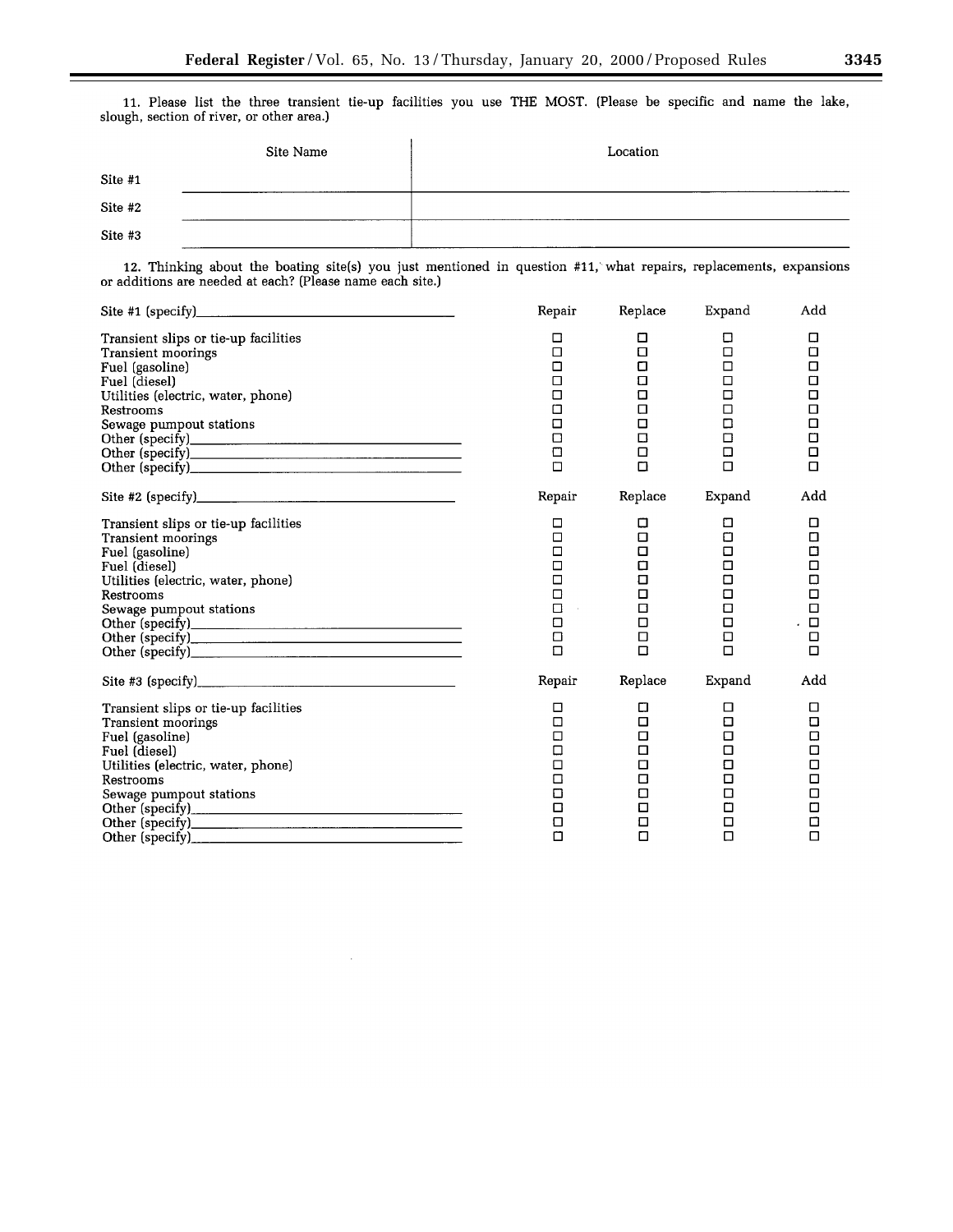13. Thinking about State areas with which you are familiar, and where no facilities exist, what should be built? (Please name the specific site or area.)

|                                      | Site #1 (specify): Site #2 (specify): Site #3 (specify): |  |  |
|--------------------------------------|----------------------------------------------------------|--|--|
|                                      |                                                          |  |  |
| Transient slips or tie-up facilities |                                                          |  |  |
| Transient moorings                   |                                                          |  |  |
| Fuel (gasoline)                      |                                                          |  |  |
| Fuel (diesel)                        |                                                          |  |  |
| Utilities (electric, water, phone)   |                                                          |  |  |
| Restrooms                            |                                                          |  |  |
| Sewage pumpout stations              |                                                          |  |  |
| Other (specify)                      |                                                          |  |  |
| Other (specify)                      |                                                          |  |  |
| Other (specify)                      |                                                          |  |  |

14. Please rate how the following factors may impact your decision NOT to boat in the State more frequently.

|                                                                     | High Impact | Medium Impact | Low Impact |
|---------------------------------------------------------------------|-------------|---------------|------------|
| No transient slips, moorings, or tie-up facilities                  |             |               |            |
| Inaccessible due to shallow water/channel depths                    |             |               |            |
| Lack of information about transient tie-up facility locations, fea- |             |               |            |
| tures, attractions, and fishing opportunities                       |             |               |            |
| Lack of adequate facilities (fuel, utilities, restrooms)            |             |               |            |
| Congested waterways (boat traffic)                                  |             |               |            |
| Poor water quality for fishing                                      |             |               |            |
| Poor water quality for swimming                                     |             |               |            |
| Other (specify)                                                     |             |               |            |
| Other (specify)                                                     |             |               |            |
| Other (specify)                                                     |             |               |            |

# YOUR BOATING NEEDS

15. Thinking about your overall boating needs, please rate the following on a scale from 1 to 5, where "1" means not at all important and "5" means extremely important. (Please circle)

| Not at all<br>important                                                                                             |  |  |  |  | Extremely<br>important |  |
|---------------------------------------------------------------------------------------------------------------------|--|--|--|--|------------------------|--|
| Quality of the boating experience:                                                                                  |  |  |  |  |                        |  |
| Access to cultural events and attrac-                                                                               |  |  |  |  |                        |  |
| tions                                                                                                               |  |  |  |  |                        |  |
| Access to natural and scenic resources                                                                              |  |  |  |  |                        |  |
|                                                                                                                     |  |  |  |  |                        |  |
|                                                                                                                     |  |  |  |  |                        |  |
|                                                                                                                     |  |  |  |  |                        |  |
|                                                                                                                     |  |  |  |  |                        |  |
|                                                                                                                     |  |  |  |  |                        |  |
| Other (specify)                                                                                                     |  |  |  |  |                        |  |
| Water quality for swimming<br>Access to services and supplies<br>Good fishing<br>Other (specify)<br>Other (specify) |  |  |  |  |                        |  |

16. How do you reach the shoreline from your boat? (Please check ALL that apply.)

 $\Box$  Via shore-side slip or other transient tie-up facility

 $\square$  Via a dinghy from a moored or anchored position

 $\Box$  Pulling onto shore or close to shore, using a gangplank

17. If you checked MORE THAN ONE option in Question #16 above, which do you prefer? (Please check the one that you MOST prefer.)

 $\Box$  Via shore-side slip or other transient tie-up facility

 $\Box$  Via a dinghy from a moored or anchored position

 $\Box$  Pulling onto shore or close to shore, using a gangplank

18. What is the minimum water depth in feet required for safe operation of the boat you use the most? feet.

19. Please use the space below to make any other comments or suggestions about recreational boating in your State.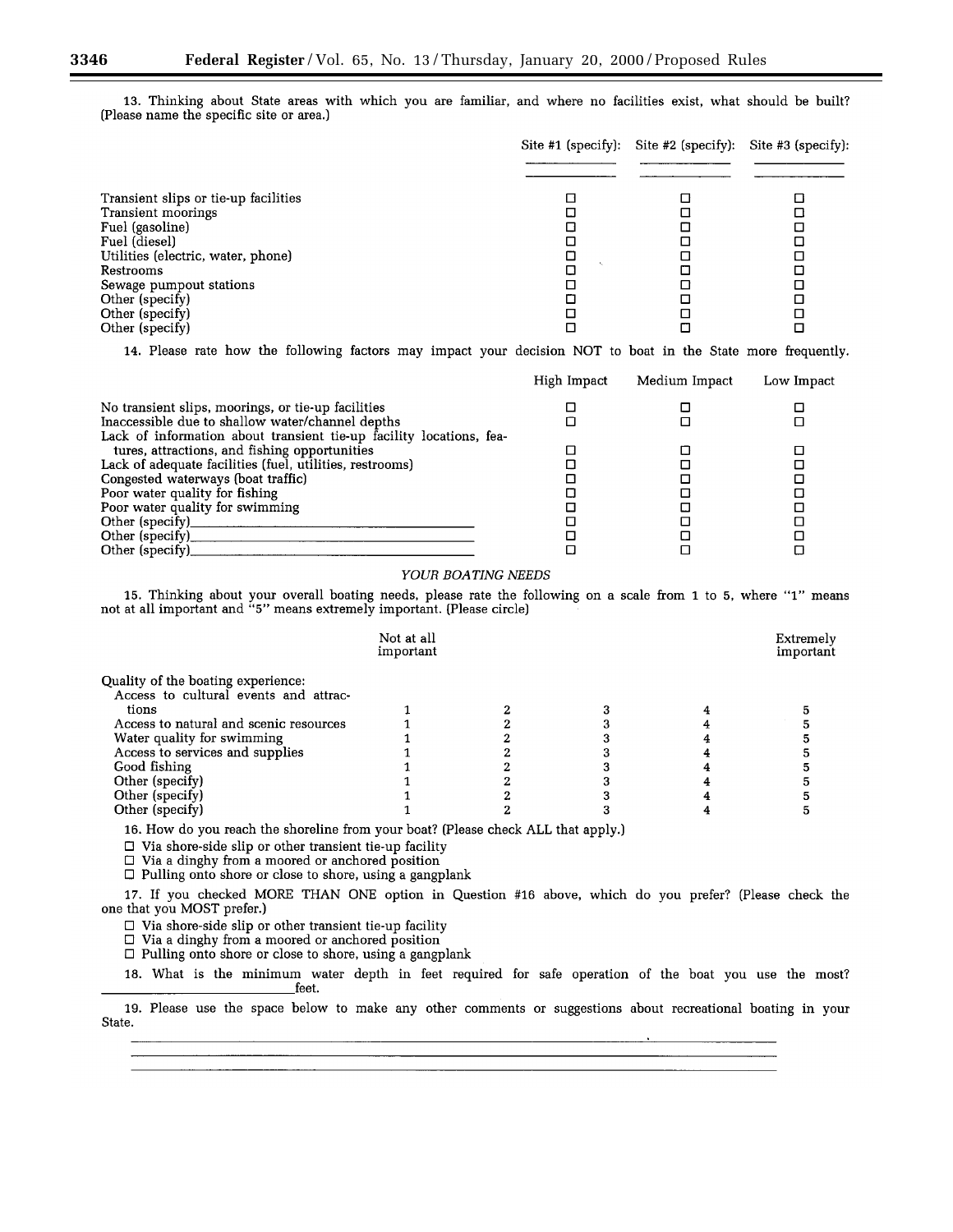# PART B: BOATING NEEDS ASSESSMENT QUESTIONNAIRE FOR BOATERS WITH BOATS UNDER 26 FEET IN LENGTH

Please answer the following questions about your boating activities in your State. All of your responses will be confidential and used for statistical purposes only.

| 1. Do you own a boat under 26 feet in length?                                                 |                                                      |                             |  |  |  |  |
|-----------------------------------------------------------------------------------------------|------------------------------------------------------|-----------------------------|--|--|--|--|
| $\Box$ Yes. Please go to question #2.<br>$\Box$ No. You need not complete this question aire. |                                                      |                             |  |  |  |  |
| 2. Have you ever boated in (name of State)?                                                   |                                                      |                             |  |  |  |  |
| $\square$ Yes.                                                                                | $\Box$ No. You need not complete this question aire. |                             |  |  |  |  |
| 3. Have you boated in (name of State) within the past 2 years?                                |                                                      |                             |  |  |  |  |
| $\Box$ Yes.<br>$\Box$ No.                                                                     |                                                      |                             |  |  |  |  |
| What type of boat or boats do you own? (Please check all that apply.)                         |                                                      |                             |  |  |  |  |
| $\Box$ Cabin cruiser (gasoline)                                                               | $\Box$ Cabin cruiser (diesel)                        | $\Box$ Sailboat             |  |  |  |  |
| $\Box$ Bass boat/jon boat                                                                     | $\square$ Runabout                                   | $\Box$ Jet drive boat       |  |  |  |  |
| $\Box$ Inflatable boat/raft                                                                   | $\Box$ Houseboat/pontoon boat                        | $\Box$ Personal water craft |  |  |  |  |
| $\Box$ Unpowered rowboat                                                                      | $\Box$ Canoe/kayak                                   | $\Box$ Sailboard            |  |  |  |  |
| $\Box$ Other (please specify)                                                                 |                                                      |                             |  |  |  |  |

4. For the boat that you use the most, where do you usually keep this boat during the boating season? (If you keep your boat in a location other than your home, please name the specific site.)

 $\Box$  At home on a trailer or in a rented dry-storage area

| $\Box$ Waterfront property that you own, rent, or (site name: |             |
|---------------------------------------------------------------|-------------|
| lease<br>$\Box$ Public or private marina                      | (site name: |
| $\Box$ Other                                                  | (site name: |

5. For the boat that you use the most, how many miles (one way) do you typically transport the boat to go boating? miles

6. Please name the three access sites in the State where you launch your boat the most. (Please be specific and name the lake, slough, section of river, or other area.)

| $\sqcup$ Site #1 |  |  |
|------------------|--|--|
| $\Box$ Site #2   |  |  |
| $\Box$ Site #3   |  |  |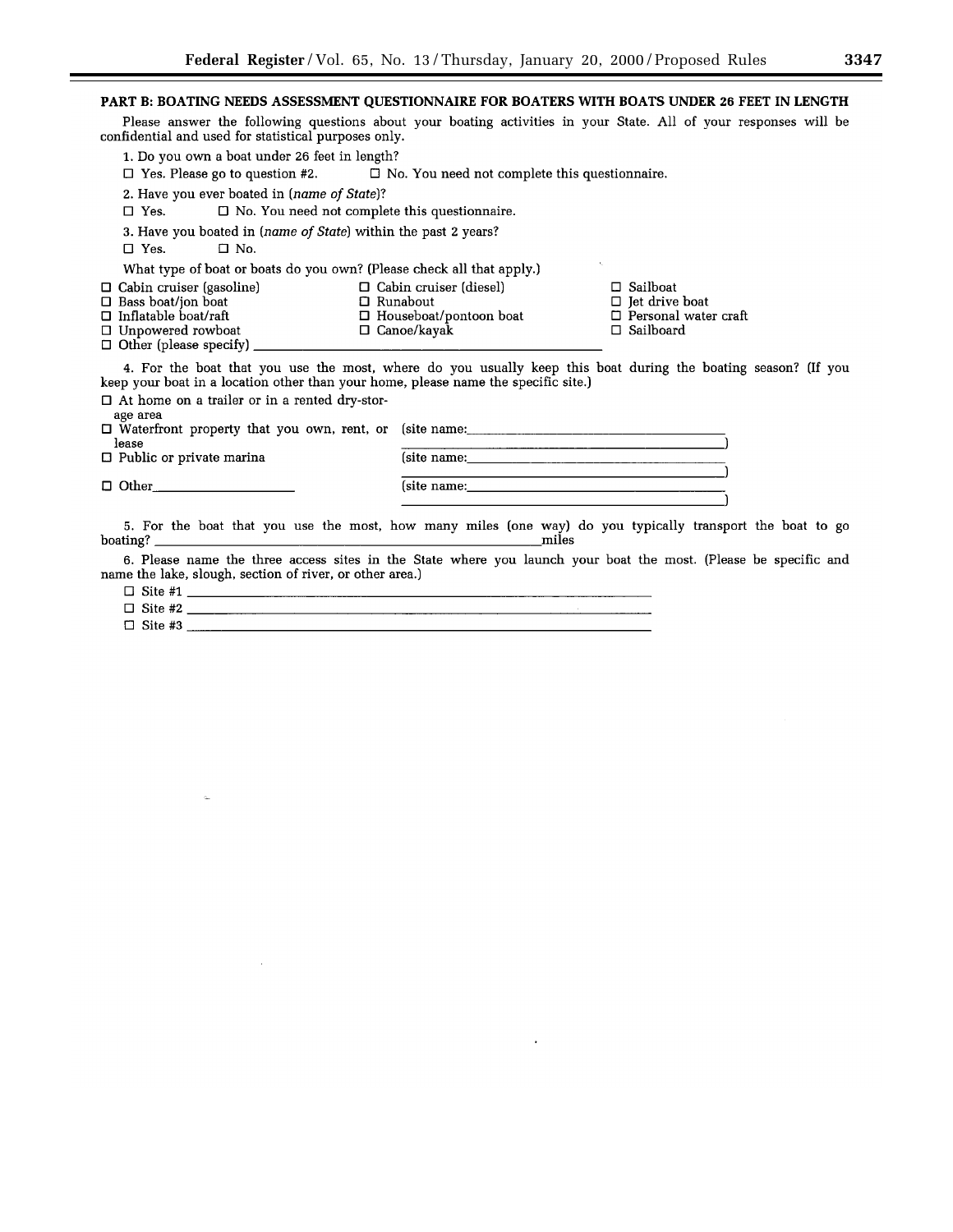7. Thinking about the boating site(s) you just mentioned in question #6, what repairs, replacements, expansions, or additions are needed at each? (Please name each site)

|                                                                                                                                                                                                                                                                                                                      | Repair                                                                                                   | Replace                                                                                   | Expand                                                                            | Add                                                                               |
|----------------------------------------------------------------------------------------------------------------------------------------------------------------------------------------------------------------------------------------------------------------------------------------------------------------------|----------------------------------------------------------------------------------------------------------|-------------------------------------------------------------------------------------------|-----------------------------------------------------------------------------------|-----------------------------------------------------------------------------------|
| Carry-down walkway to the water's edge<br>Boarding floats<br>Launch ramp<br>Parking<br>Waste pumpouts<br>Restrooms/showers<br>Other (specify)<br><u>Detection</u>                                                                                                                                                    | □<br>$\Box$<br>$\Box$<br>$\Box$<br>$\Box$<br>$\Box$<br>□<br>О<br>О                                       | □<br>$\Box$<br>□<br>$\Box$<br>$\Box$<br>$\Box$<br>Ω<br>$\mathbf{v}_k$<br>$\Box$<br>$\Box$ | □<br>$\Box$<br>$\Box$<br>$\Box$<br>$\Box$<br>$\Box$<br>$\Box$<br>$\Box$<br>$\Box$ | □<br>□<br>$\Box$<br>$\Box$<br>$\Box$<br>$\Box$<br>$\Box$<br>$\Box$<br>$\Box$      |
|                                                                                                                                                                                                                                                                                                                      | Repair                                                                                                   | Replace                                                                                   | Expand                                                                            | Add                                                                               |
| Carry-down walkway to the water's edge<br><b>Boarding floats</b><br>Launch ramp<br>Parking<br>Waste pumpouts<br>Restrooms/showers<br>Other (specify)                                                                                                                                                                 | □<br>□<br>$\Box$<br>$\Box$<br>◻<br>$\Box$<br>$\Box$<br>$\Box$<br>□                                       | □<br>$\Box$<br>$\Box$<br>$\Box$<br>□<br>$\Box$<br>$\Box$<br>$\Box$<br>Ω                   | ⊡<br>$\Box$<br>$\Box$<br>$\Box$<br>□<br>$\Box$<br>$\Box$<br>$\Box$<br>$\Box$      | ◻<br>□<br>$\Box$<br>$\Box$<br>$\Box$<br>$\Box$<br>$\Box$<br>$\Box$<br>$\Box$      |
|                                                                                                                                                                                                                                                                                                                      | Repair                                                                                                   | Replace                                                                                   | Expand                                                                            | Add                                                                               |
| Carry-down walkway to the water's edge<br><b>Boarding floats</b><br>Launch ramp<br>Parking<br>Waste pumpouts<br>Restrooms/showers<br>Other (specify)<br>Other (specify)_<br><u> 1989 - Johann Stein, marwolaethau a bhann an t-Amhainn an t-Amhainn an t-Amhainn an t-Amhainn an t-Amhainn an</u><br>Other (specify) | □<br>$\Box$<br>$\Box$<br>□<br>□<br>$\Box$<br>$\begin{array}{c} \square \\ \square \end{array}$<br>$\Box$ | □<br>$\Box$<br>$\Box$<br>口<br>$\Box$<br>$\Box$<br>口<br>$\Box$<br>п                        | □<br>$\Box$<br>$\Box$<br>□<br>$\Box$<br>$\Box$<br>□<br>$\Box$<br>$\Box$           | □<br>$\Box$<br>$\Box$<br>$\Box$<br>$\Box$<br>$\Box$<br>$\Box$<br>$\Box$<br>$\Box$ |

8. Thinking about State areas with which you are familiar, and where no facilities exist, what should be built? (Please name the specific site or area.)

|                                        | Site #1 (specify): | Site #2 (specify): | Site #3 (specify): |
|----------------------------------------|--------------------|--------------------|--------------------|
|                                        |                    |                    |                    |
| Carry-down walkway to the water's edge |                    |                    |                    |
| Boarding floats                        |                    |                    |                    |
| Launch ramp                            |                    |                    |                    |
| Parking                                |                    |                    |                    |
| Waste pumpouts                         |                    |                    |                    |
| Restrooms/showers                      |                    |                    |                    |
| Other (specify)                        |                    |                    |                    |
| Other (specify)                        |                    |                    |                    |
| Other (specify)                        |                    |                    |                    |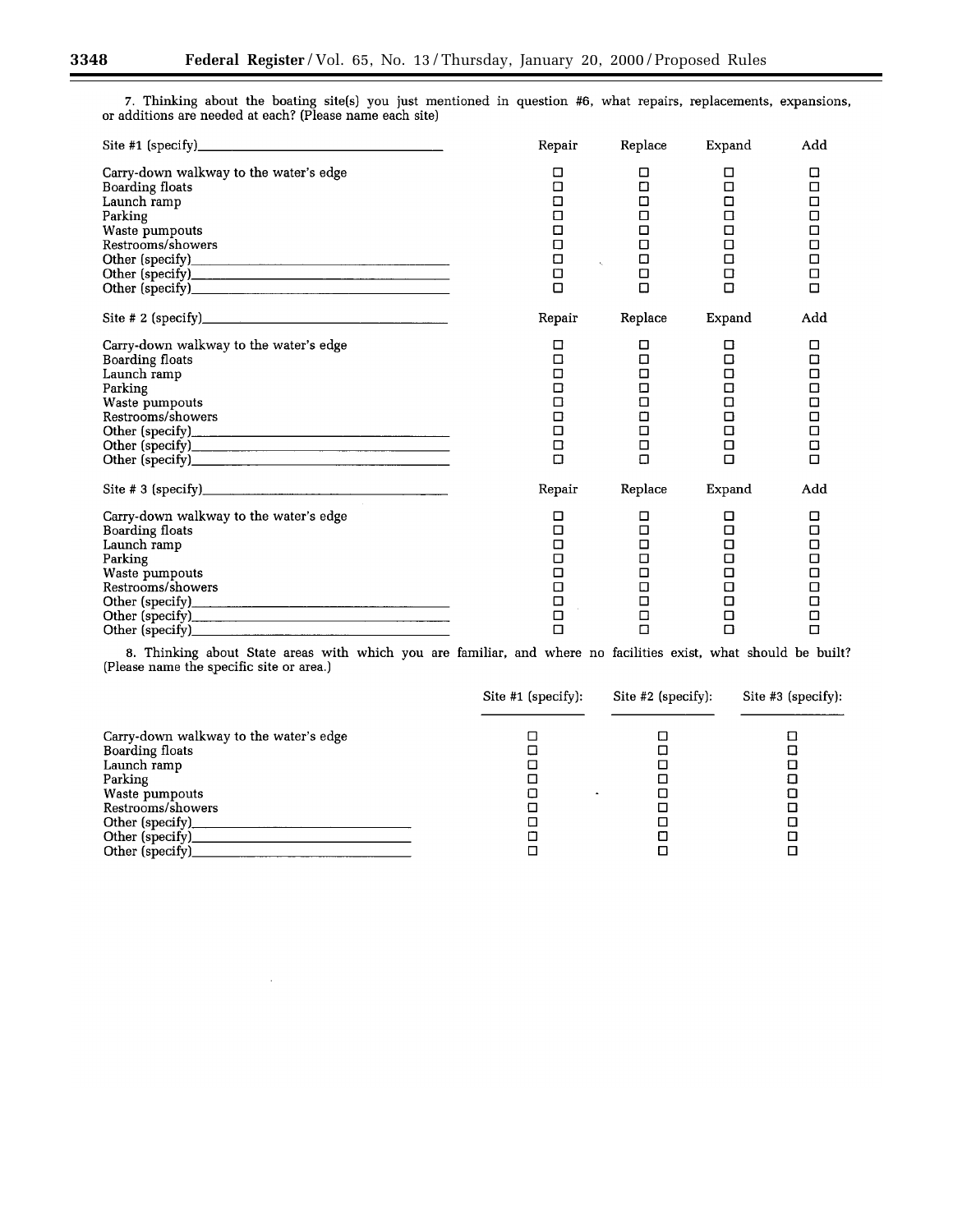9. Please rate how the following factors may impact your decision NOT to boat in the State more frequently.

|                                                                        | High impact | Medium impact | Low impact |
|------------------------------------------------------------------------|-------------|---------------|------------|
| Lack of information about access site location, features, attractions, |             |               |            |
| and fishing opportunities                                              |             |               |            |
| Not enough boat access sites                                           |             |               |            |
| Lack of adequate facilities (fuel, utilities, restrooms)               |             |               |            |
| Congested waterways (boat traffic)                                     |             |               |            |
| Poor water quality for fishing                                         |             |               |            |
| Poor water quality for swimming                                        |             |               |            |
| Other (specify)                                                        |             |               |            |
| Other (specify)                                                        |             |               |            |
| Other (specify)                                                        |             |               |            |

# YOUR BOATING NEEDS

10. Thinking about your overall boating needs, please rate the following on a scale from 1 to 5, where "1" means not at all important and "5" means extremely important. (Please circle.)

|                                                                                                            | Not at all<br>important |  | Extremely<br>important |
|------------------------------------------------------------------------------------------------------------|-------------------------|--|------------------------|
| Quality of the boating experience:                                                                         |                         |  |                        |
| Access to cultural events and attrac-                                                                      |                         |  |                        |
| tions                                                                                                      |                         |  |                        |
| Access to natural and scenic resources                                                                     |                         |  |                        |
| Water quality for swimming                                                                                 |                         |  |                        |
| Access to services and supplies                                                                            |                         |  |                        |
| Good fishing                                                                                               |                         |  |                        |
| Other (specify)                                                                                            |                         |  |                        |
| Other (specify)                                                                                            |                         |  |                        |
| Other (specify)                                                                                            |                         |  |                        |
| 11. Please use the space below to make any other comments or suggestions about recreational boating in you |                         |  |                        |

ır State.

# BOATING NEEDS ASSESSMENT QUESTIONNAIRE FOR PROVIDERS

Please answer the following questions about your boating facility or access site in the State. All of your responses will be confidential and used for statistical purposes only.

Are you a public or private boating facilities provider?

 $\Box$  Private provider  $\Box$  Public provider  $\Box$  Neither (You need not complete this questionnaire.)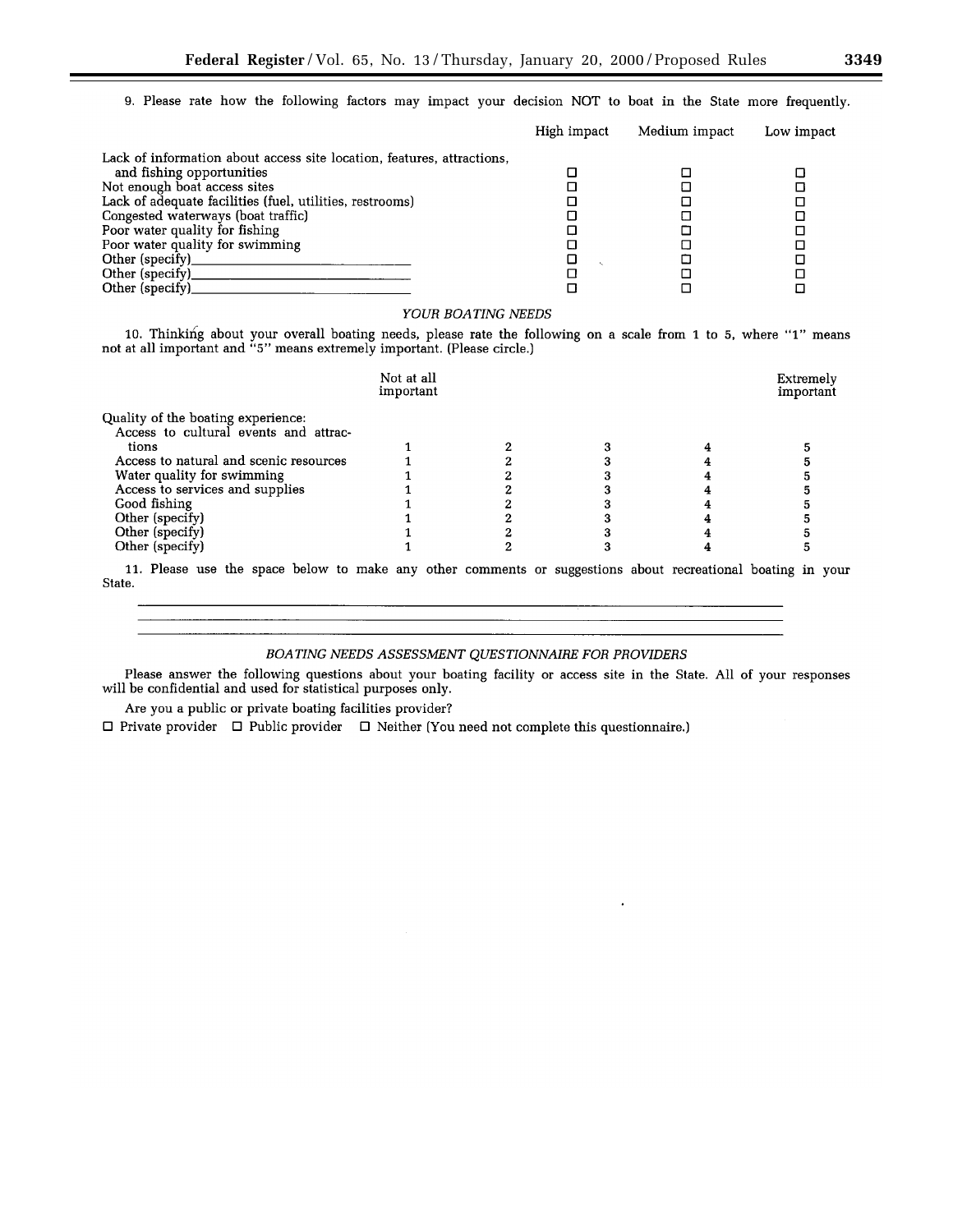# PART C: If you operate a marina or other tie-up facility that serves boats 26 feet or more in length, please answer the following questions. (If you do not operate facilities for boats 26 feet or more in length but do operate an access site that services trailerable or car top boats under 26 feet in length, please go to Question 15 below.)

## Boats 26 feet in length or longer

1. Please list the boating facility or facilities that you operate or manage in the State for boats 26 feet or more in length in length. (Please name each specific facility-marina, courtesy dock, etc., and the area of the State where it is located-cove, slough, or section of a river.)

|                        | Name        | Area      | GPS or Lat/Long |
|------------------------|-------------|-----------|-----------------|
| Facility #1:           |             |           |                 |
| Facility #2:           |             |           |                 |
| Facility #____:        |             |           |                 |
| Facility #____:        |             |           |                 |
| Facility #____:        |             |           |                 |
| Facility #____:        |             |           |                 |
| Facility #____:        |             |           |                 |
| Facility #____:        |             |           |                 |
| Facility #____:        |             |           |                 |
| Facility #____:        |             |           |                 |
| Facility #____:        |             |           |                 |
| Facility $\sharp$ ___: |             |           |                 |
| Facility #____:        |             |           |                 |
| Facility #____:        |             | $\bar{z}$ |                 |
| Facility #____:        |             |           |                 |
| Facility #____:        |             |           |                 |
| Facility #____:        |             |           |                 |
| Facility $\sharp$ ___: |             |           | $\sim$          |
| Facility #____:        |             |           |                 |
| Facility #____:        |             |           |                 |
| Facility #____:        |             |           |                 |
| Facility #____:        |             |           |                 |
| Facility #____:        |             |           |                 |
| Facility #____:        |             |           |                 |
| Facility #____:        |             |           |                 |
| Facility #____:        |             |           |                 |
| Facility #____:        |             | $\bullet$ |                 |
| Facility #____:        |             |           |                 |
| Facility #____:        | $\bar{\nu}$ |           |                 |
| Facility #____:        |             |           |                 |
| Facility #____:        |             |           |                 |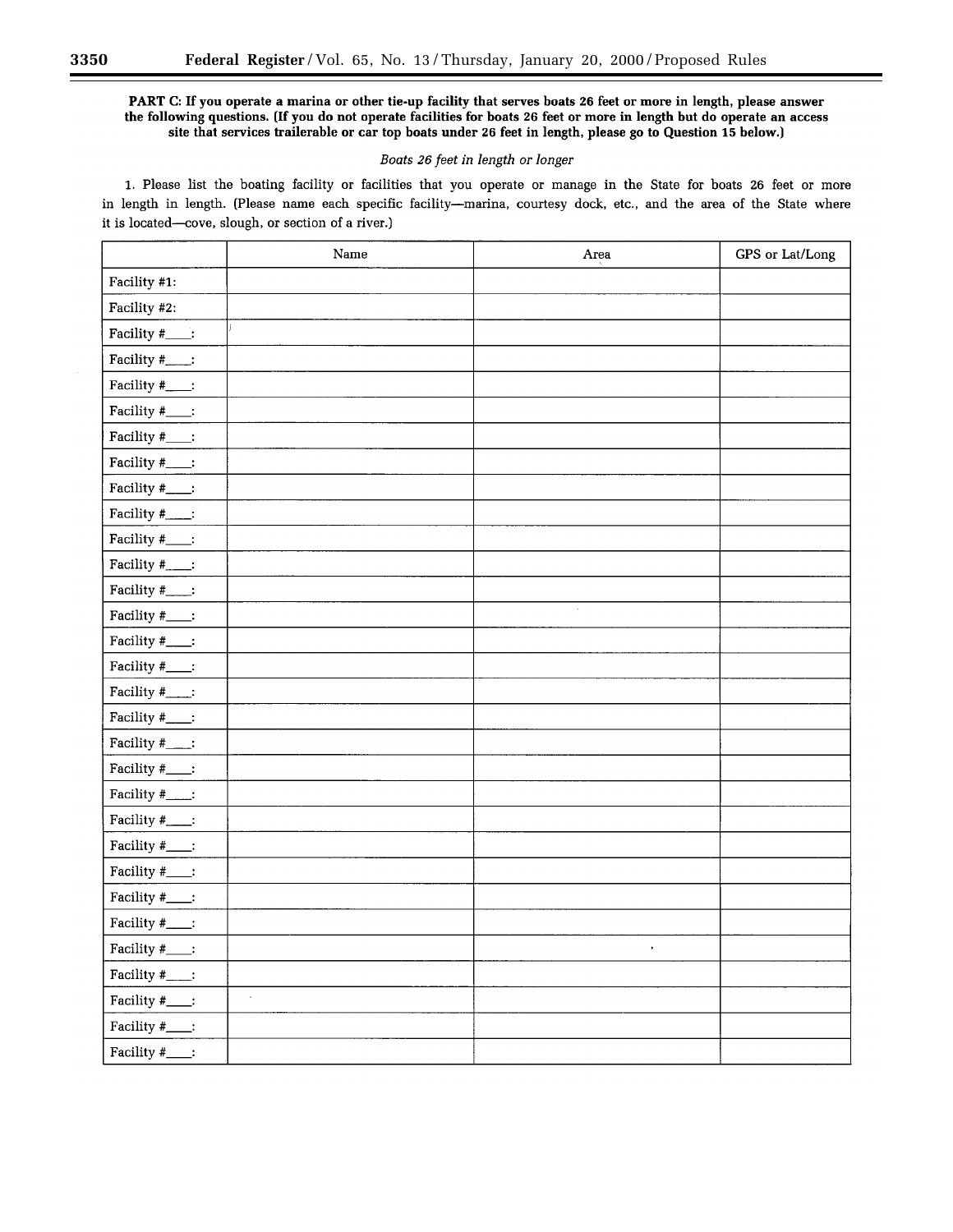2. For each facility listed above, please estimate the percentage of use for each boat type, where the percentage of use for all boats equals 100%.

|                | Cruiser (gas)  | Cruiser (diesel) | Sailboat      | House/pontoon<br>boat                                                                                                                                                                                                                     | Other         |      |
|----------------|----------------|------------------|---------------|-------------------------------------------------------------------------------------------------------------------------------------------------------------------------------------------------------------------------------------------|---------------|------|
| Facility #     | %              | %                | %             | %                                                                                                                                                                                                                                         | %             | 100% |
| Facility #     | $-\frac{9}{6}$ | %                | %             | %                                                                                                                                                                                                                                         | %             | 100% |
| Facility #     | %              | %                | %             | $\%$                                                                                                                                                                                                                                      | %             | 100% |
|                | %              | %                | %             | %                                                                                                                                                                                                                                         | %             | 100% |
| Facility #     | %              | %                | $\%$          | %                                                                                                                                                                                                                                         | %             | 100% |
| Facility #     | %              | %                | %             | %<br><u>and the community of the community of the community of the community of the community of the community of the community of the community of the community of the community of the community of the community of the community</u> | $\frac{9}{6}$ | 100% |
| Facility #     | %              | %                | %             | %                                                                                                                                                                                                                                         | $\frac{0}{2}$ | 100% |
| Facility #     | %              | %                | %             | %                                                                                                                                                                                                                                         | $\frac{9}{6}$ | 100% |
| Facility #     | %              | %                | %             | %                                                                                                                                                                                                                                         | %             | 100% |
| Facility #     | $\frac{9}{6}$  | %                | %             | %                                                                                                                                                                                                                                         | %             | 100% |
| Facility #_    | $\sim$ %       | $\%$             | $\%$          | %                                                                                                                                                                                                                                         | %             | 100% |
| Facility #     | $\frac{9}{6}$  | $\frac{9}{6}$    | %             | %                                                                                                                                                                                                                                         | %             | 100% |
| Facility #     | %              | $\frac{9}{6}$    | %             | %                                                                                                                                                                                                                                         | %             | 100% |
| Facility #____ | %              | %                | %             | %                                                                                                                                                                                                                                         | %             | 100% |
| Facility #____ | %              | %                | %             | %                                                                                                                                                                                                                                         | %             | 100% |
| Facility #     | $\frac{9}{6}$  | $\frac{9}{6}$    | %<br>$\sim$   | %                                                                                                                                                                                                                                         | %             | 100% |
| Facility #     | %              | %                | %             | %                                                                                                                                                                                                                                         | %             | 100% |
| Facility #     | $\frac{9}{6}$  | %                | %             | %                                                                                                                                                                                                                                         | %             | 100% |
| Facility #     | %              | %                | %             | %                                                                                                                                                                                                                                         | %             | 100% |
| Facility #     | %              | %                | %             | %                                                                                                                                                                                                                                         | %             | 100% |
| Facility #     | $\frac{9}{6}$  | %                | %             | %                                                                                                                                                                                                                                         | %             | 100% |
| Facility #     | %              | %                | %             | %                                                                                                                                                                                                                                         | %             | 100% |
| Facility #     | %              | %                | %             | %                                                                                                                                                                                                                                         | %             | 100% |
| Facility #     | %              | %                | %             | %                                                                                                                                                                                                                                         | %             | 100% |
| Facility #     | %              | %                | %             | $\frac{9}{6}$                                                                                                                                                                                                                             | $\frac{9}{6}$ | 100% |
| Facility #     | %              | %                | %             | %                                                                                                                                                                                                                                         | %             | 100% |
| Facility #     | %              | $\%$             | %             | %                                                                                                                                                                                                                                         | %             | 100% |
| Facility #     | %              | %                | %             | %                                                                                                                                                                                                                                         | %             | 100% |
| Facility #_    | $\frac{9}{6}$  | %                | $\frac{9}{6}$ | %                                                                                                                                                                                                                                         | $\frac{9}{6}$ | 100% |
| Facility #     | %              | %                | %             | %                                                                                                                                                                                                                                         | %             | 100% |
| Facility #     | %              | %                | %             | %                                                                                                                                                                                                                                         | %             | 100% |
| Facility #     | %              | %                | %             | %                                                                                                                                                                                                                                         | %             | 100% |
| Facility #     | %              | %                | %             | %                                                                                                                                                                                                                                         | $\frac{9}{6}$ | 100% |
| Facility #     | %              | %                | %             | %                                                                                                                                                                                                                                         | %             | 100% |
| Facility #     | %              | %                | %             | %                                                                                                                                                                                                                                         | $\frac{9}{6}$ | 100% |
| Facility #     | %              | $\%$             | %             | %                                                                                                                                                                                                                                         | %             | 100% |
| Facility #     | %              | %                | %             | %                                                                                                                                                                                                                                         | %             | 100% |

 $\cdot$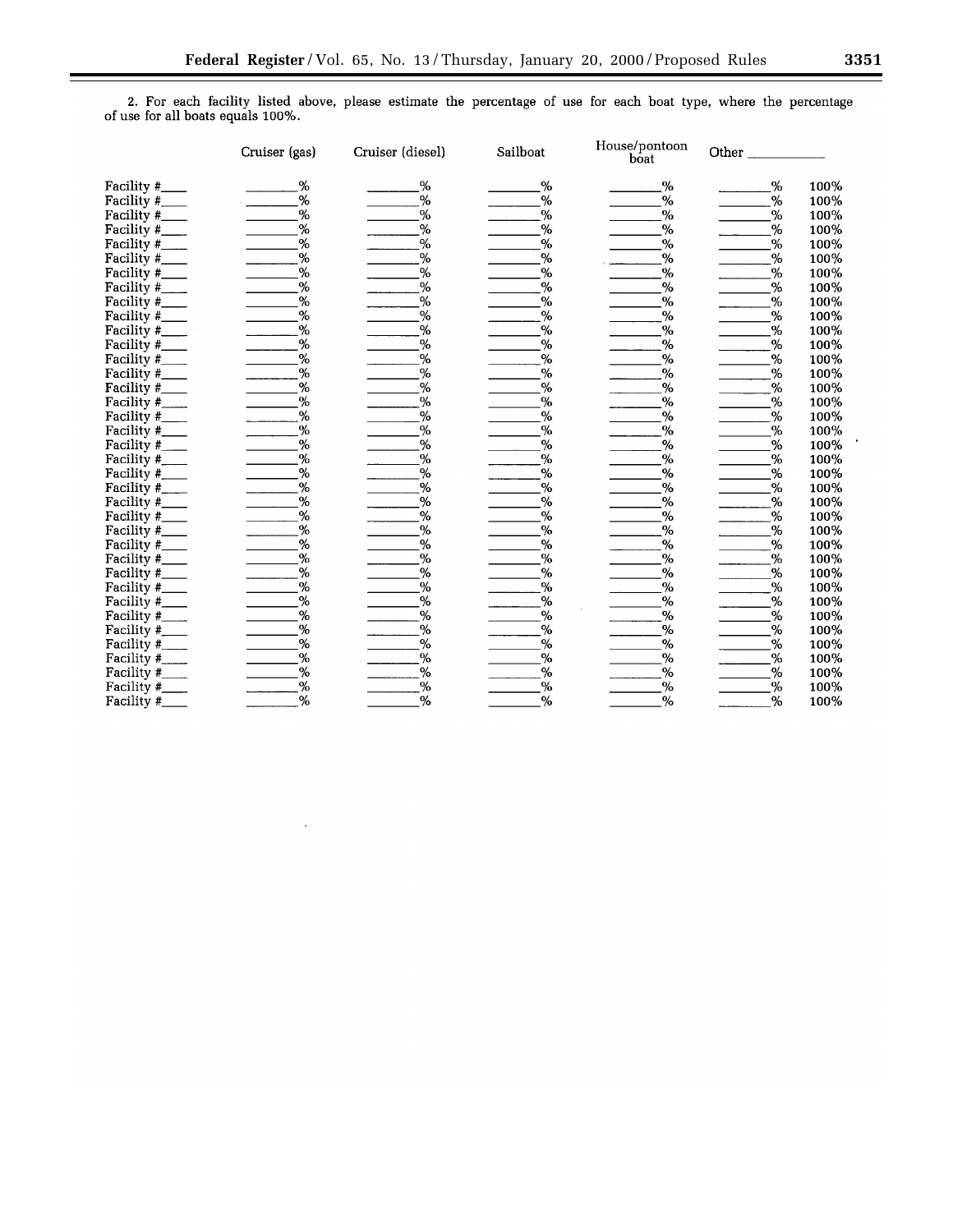|                      | Cruiser (gas)                      | Cruiser (diesel) | Sailboat                           | House/pontoon<br>boat  | Other    |
|----------------------|------------------------------------|------------------|------------------------------------|------------------------|----------|
| Facility #           | D,<br>L.                           | D                | D                                  | D<br>L                 | D<br>L.  |
| Facility #           | D<br>$\mathbf{L}$ and $\mathbf{L}$ | $D_1$            | D<br>$\mathbf{L}$ and $\mathbf{L}$ | D                      | $D_$     |
| Facility #_          | D<br>L                             | L<br>D.          | D                                  | D<br>L                 | D        |
| Facility # $-$       | D.                                 | D<br>L           | D<br>L                             | D<br>L                 | D        |
| Facility #           | D<br>L                             | D.<br>L          | D<br>L                             | D<br>L                 | D        |
| Facility #           | D<br>L                             | D<br>L           | D<br>L                             | D<br>L                 | D<br>L   |
| Facility #           | D.<br>L                            | D.<br>L          | $\mathbf{D}$<br>L                  | $\Gamma_{\rm s}$<br>D. | D.<br>L. |
| Facility #           | D<br>L                             | D.<br>L          | D<br>L                             | D.<br>L                | D.<br>L  |
| Facility #           | D                                  | D.<br>L          | D.                                 | D.                     | D<br>L   |
| Facility #           | D<br>L                             | D.<br>L          | D                                  | D<br>L                 | D        |
| Facility $#$ ____.   | D.<br>L                            | D<br>L           | L<br>D                             | D<br>L                 | D        |
| Facility #           | D.<br>L                            | D.<br>L          | D<br>L                             | D<br>L                 | D.<br>L  |
|                      | D                                  | D<br>L           | D<br>L                             | D<br>L                 | D        |
| Facility # $-$       | D<br>L                             | D.<br>L          | D<br>L                             | D<br>L                 | D<br>L   |
| Facility $#_$        | D<br>L                             | D<br>L           | D<br>L                             | D<br>L                 | D<br>L   |
| Facility #           | D.<br>L                            | L<br>D           | D<br>L                             | D<br>L                 | D<br>L.  |
| Facility #           | D.                                 | D.<br>L          | D                                  | D.<br>L                | D.<br>L  |
| Facility #           | D                                  | D.<br>L          | D                                  | D<br>L                 | D        |
| Facility #           | D<br>L                             | D<br>L           | D<br>L                             | D.<br>L                | D.       |
| Facility #           | D.<br>L                            | D<br>L           | D                                  | D<br>L                 | D        |
| Facility #           | D.<br>L                            | D<br>L           | D                                  | D.<br>L                | D.       |
| Facility $#_$        | D.<br>L                            | D<br>г           | D<br>L                             | D<br>L                 | D.       |
| Facility #           | D.<br>L                            | D<br>L           | D<br>L                             | D<br>L                 | D<br>L   |
|                      | D.<br>L                            | D<br>г           | D<br>L                             | D.<br>L                | D<br>L.  |
| Facility #           | D.                                 | L<br>D           | D                                  | D.<br>L                | D.<br>L  |
| Facility #           | D.                                 | D.<br>L          | D                                  | D.<br>L                | D.<br>L  |
| Facility #           | D                                  | D<br>L           | D<br>L                             | D<br>L                 | D        |
|                      | D.<br>L                            | D.<br>L          | D<br>L                             | D.<br>L                | D<br>L   |
| Facility $#$ _______ | D                                  | D<br>L           | D<br>L                             | D<br>L                 | D        |
| Facility $#_$        | D.<br>L,                           | D.<br>L.         | $\mathbf D$<br>L                   | D<br>L                 | D<br>L   |
|                      | D.<br>L                            | D.<br>L          | D<br>L                             | D<br>L                 | D<br>L   |
| Facility #           | D.<br>L                            | D.<br>L          | D.                                 | D.<br>L                | D.<br>L  |
| Facility #           | D                                  | D<br>L           | D                                  | D                      | D        |
| Facility #           | D.<br>L                            | D<br>L           | D<br>L                             | D<br>L                 | D        |
| Facility #           | D<br>L                             | L<br>D           | D                                  | D<br>L                 | D.       |
| Facility #           | D.<br>L                            | L<br>D.          | L<br>D                             | D.<br>L                | D<br>L   |
| Facility #           | T.<br>D                            | T.<br>D          | T.<br>D                            | D<br>Τ.                | L<br>D   |

 $\mathbb{Z}$ 

 $\ddot{\phantom{a}}$ 

# 3. Up to what size boats typically use the listed facilities (length in feet-L, draft in feet--D)?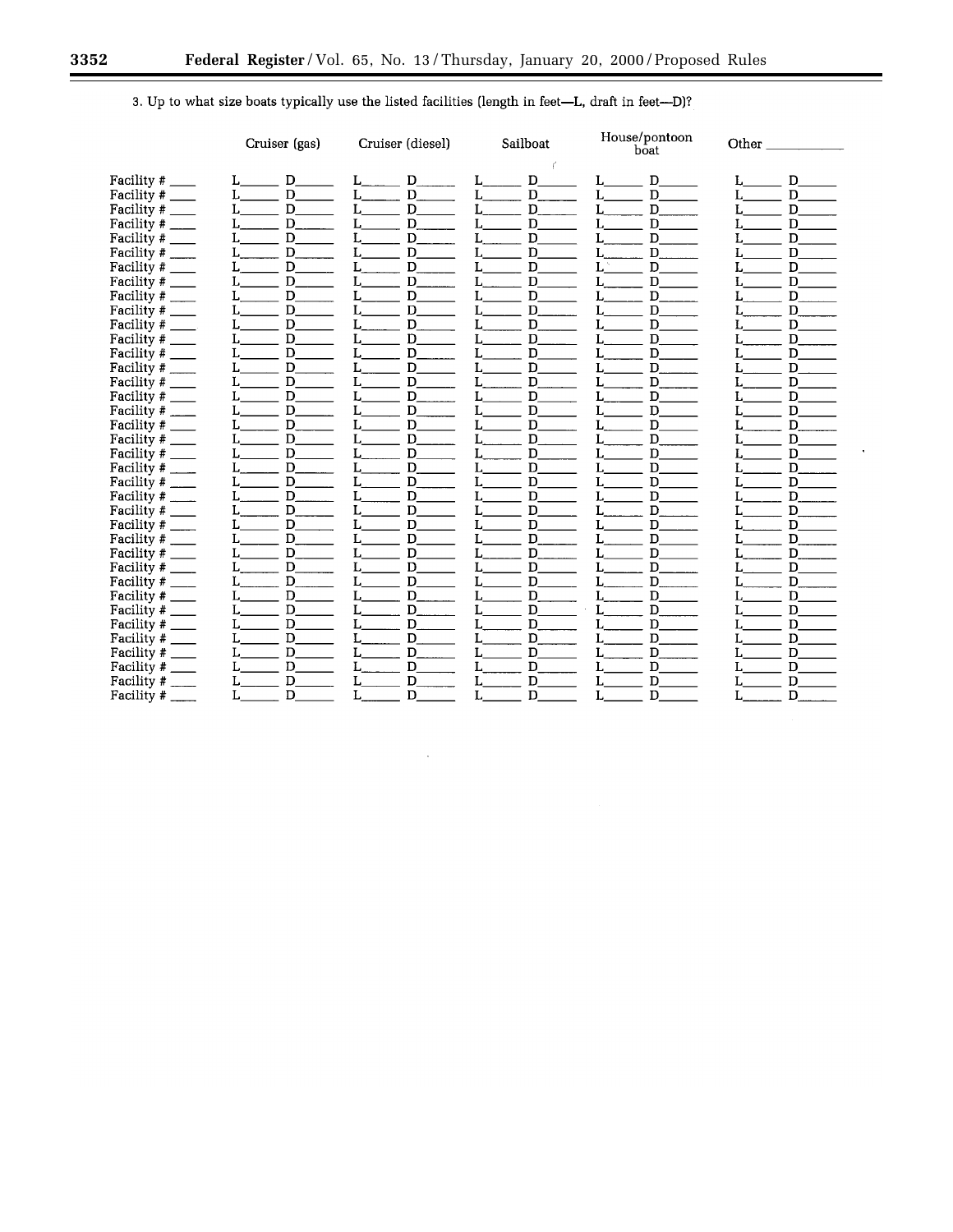|  | 4. For each listed facility, please indicate the requirements for boater use. (Please check all that apply.) |  |
|--|--------------------------------------------------------------------------------------------------------------|--|
|--|--------------------------------------------------------------------------------------------------------------|--|

|                                                                                                                                                                                                                                                                                                                                                                                                                                                                                      | None (first<br>come first<br>served)                                                                                                                                                                                                                                                                                              | Club<br>member-<br>ship<br>required                                                                                                                                                                                                                                                                                               | Reserva-<br>tions<br>required                                                                                                                                                                                                                                                                                            | Use<br>fee<br>charged                                                                                                                                                                                                                                                                                         | Use<br>permit<br>required                                                                                                                                                                                                                                                                                                                          | Has "off<br>limits"<br>areas                                                                                                                                                                                                                                                                                                      | Seasonal<br>use<br>restric-<br>tions                                                                                                                                                                                                                                                                                              | Hourly<br>use<br>restric-<br>tions                                                                                                                                                                                                                                                                                |
|--------------------------------------------------------------------------------------------------------------------------------------------------------------------------------------------------------------------------------------------------------------------------------------------------------------------------------------------------------------------------------------------------------------------------------------------------------------------------------------|-----------------------------------------------------------------------------------------------------------------------------------------------------------------------------------------------------------------------------------------------------------------------------------------------------------------------------------|-----------------------------------------------------------------------------------------------------------------------------------------------------------------------------------------------------------------------------------------------------------------------------------------------------------------------------------|--------------------------------------------------------------------------------------------------------------------------------------------------------------------------------------------------------------------------------------------------------------------------------------------------------------------------|---------------------------------------------------------------------------------------------------------------------------------------------------------------------------------------------------------------------------------------------------------------------------------------------------------------|----------------------------------------------------------------------------------------------------------------------------------------------------------------------------------------------------------------------------------------------------------------------------------------------------------------------------------------------------|-----------------------------------------------------------------------------------------------------------------------------------------------------------------------------------------------------------------------------------------------------------------------------------------------------------------------------------|-----------------------------------------------------------------------------------------------------------------------------------------------------------------------------------------------------------------------------------------------------------------------------------------------------------------------------------|-------------------------------------------------------------------------------------------------------------------------------------------------------------------------------------------------------------------------------------------------------------------------------------------------------------------|
| Facility #<br>Facility #_<br>Facility #<br>Facility #<br>Facility #<br>Facility #<br>Facility #<br>Facility #<br>Facility #<br>Facility #<br>Facility #<br>Facility #<br>Facility #_<br>Facility #<br>Facility #<br>Facility #<br>Facility #<br>Facility #<br>Facility #<br>Facility #<br>Facility #____<br>Facility $#_$<br>Facility #_<br>Facility #<br>Facility #<br>Facility #<br>Facility #<br>Facility #<br>Facility #<br>Facility #<br>Facility #<br>Facility #<br>Facility # | ◘<br>$\Box$<br>$\Box$<br>$\Box$<br>$\Box$<br>$\Box$<br>$\Box$<br>$\Box$<br>$\Box$<br>$\Box$<br>$\Box$<br>$\Box$<br>$\Box$<br>$\Box$<br>$\Box$<br>$\Box$<br>$\Box$<br>$\Box$<br>$\Box$<br>$\Box$<br>$\Box$<br>$\Box$<br>$\Box$<br>$\Box$<br>$\Box$<br>$\Box$<br>$\Box$<br>$\Box$<br>$\Box$<br>$\Box$<br>$\Box$<br>$\Box$<br>$\Box$ | О<br>$\Box$<br>$\Box$<br>$\Box$<br>$\Box$<br>$\Box$<br>$\Box$<br>$\Box$<br>$\Box$<br>$\Box$<br>$\Box$<br>$\Box$<br>$\Box$<br>$\Box$<br>$\Box$<br>$\Box$<br>$\Box$<br>$\Box$<br>$\Box$<br>$\Box$<br>$\Box$<br>$\Box$<br>$\Box$<br>$\Box$<br>$\Box$<br>$\Box$<br>$\Box$<br>$\Box$<br>$\Box$<br>$\Box$<br>$\Box$<br>$\Box$<br>$\Box$ | □<br>$\Box$<br>$\Box$<br>$\Box$<br>$\Box$<br>$\Box$<br>$\Box$<br>$\Box$<br>$\Box$<br>$\square$<br>$\Box$<br>$\Box$<br>$\Box$<br>$\Box$<br>$\Box$<br>$\Box$<br>$\Box$<br>$\Box$<br>$\Box$<br>Ω<br>$\Box$<br>$\Box$<br>$\Box$<br>$\Box$<br>$\Box$<br>$\Box$<br>$\square$<br>$\Box$<br>О<br>О<br>$\Box$<br>$\Box$<br>$\Box$ | □<br>О<br>О<br>$\Box$<br>$\Box$<br>О<br>$\Box$<br>$\Box$<br>$\Box$<br>$\Box$<br>$\Box$<br>$\Box$<br>$\Box$<br>$\Box$<br>$\Box$<br>$\Box$<br>$\Box$<br>$\Box$<br>$\Box$<br>$\Box$<br>$\Box$<br>$\Box$<br>$\Box$<br>$\Box$<br>$\Box$<br>$\Box$<br>$\Box$<br>$\Box$<br>О<br>$\Box$<br>$\Box$<br>$\Box$<br>$\Box$ | □<br>$\Box$<br>$\Box$<br>$\Box$<br>$\Box$<br>$\epsilon_{\rm c}$<br>$\Box$<br>$\Box$<br>$\Box$<br>$\Box$<br>$\Box$<br>$\Box$<br>$\Box$<br>$\Box$<br>$\Box$<br>$\Box$<br>$\Box$<br>$\Box$<br>$\Box$<br>$\Box$<br>$\Box$<br>$\Box$<br>$\Box$<br>$\Box$<br>$\Box$<br>$\Box$<br>$\Box$<br>$\Box$<br>$\Box$<br>Д<br>$\Box$<br>$\Box$<br>$\Box$<br>$\Box$ | □<br>$\Box$<br>$\Box$<br>$\Box$<br>$\Box$<br>$\Box$<br>$\Box$<br>$\Box$<br>$\Box$<br>$\Box$<br>$\Box$<br>$\Box$<br>$\Box$<br>$\Box$<br>$\Box$<br>$\Box$<br>$\Box$<br>$\Box$<br>$\Box$<br>$\Box$<br>$\Box$<br>$\Box$<br>$\Box$<br>$\Box$<br>$\Box$<br>$\Box$<br>$\Box$<br>$\Box$<br>$\Box$<br>$\Box$<br>$\Box$<br>$\Box$<br>$\Box$ | □<br>$\Box$<br>$\Box$<br>$\Box$<br>$\Box$<br>$\Box$<br>$\Box$<br>$\Box$<br>$\Box$<br>$\Box$<br>$\Box$<br>$\Box$<br>$\Box$<br>$\Box$<br>$\Box$<br>$\Box$<br>$\Box$<br>$\Box$<br>$\Box$<br>$\Box$<br>$\Box$<br>$\Box$<br>$\Box$<br>$\Box$<br>$\Box$<br>$\Box$<br>$\Box$<br>$\Box$<br>$\Box$<br>$\Box$<br>$\Box$<br>$\Box$<br>$\Box$ | □<br>$\Box$<br>$\Box$<br>$\Box$<br>$\Box$<br>$\Box$<br>$\square$<br>$\Box$<br>$\Box$<br>$\Box$<br>$\Box$<br>$\Box$<br>$\Box$<br>00<br>0<br>$\Box$<br>$\Box$<br>$\Box$<br>$\Box$<br>$\Box$<br>$\Box$<br>$\Box$<br>$\Box$<br>$\Box$<br>$\Box$<br>$\Box$<br>$\Box$<br>$\Box$<br>$\Box$<br>$\Box$<br>$\Box$<br>$\Box$ |
| Facility #                                                                                                                                                                                                                                                                                                                                                                                                                                                                           | $\Box$                                                                                                                                                                                                                                                                                                                            | $\Box$                                                                                                                                                                                                                                                                                                                            | $\Box$                                                                                                                                                                                                                                                                                                                   | $\Box$                                                                                                                                                                                                                                                                                                        | $\Box$                                                                                                                                                                                                                                                                                                                                             | $\Box$                                                                                                                                                                                                                                                                                                                            | $\Box$                                                                                                                                                                                                                                                                                                                            | $\Box$                                                                                                                                                                                                                                                                                                            |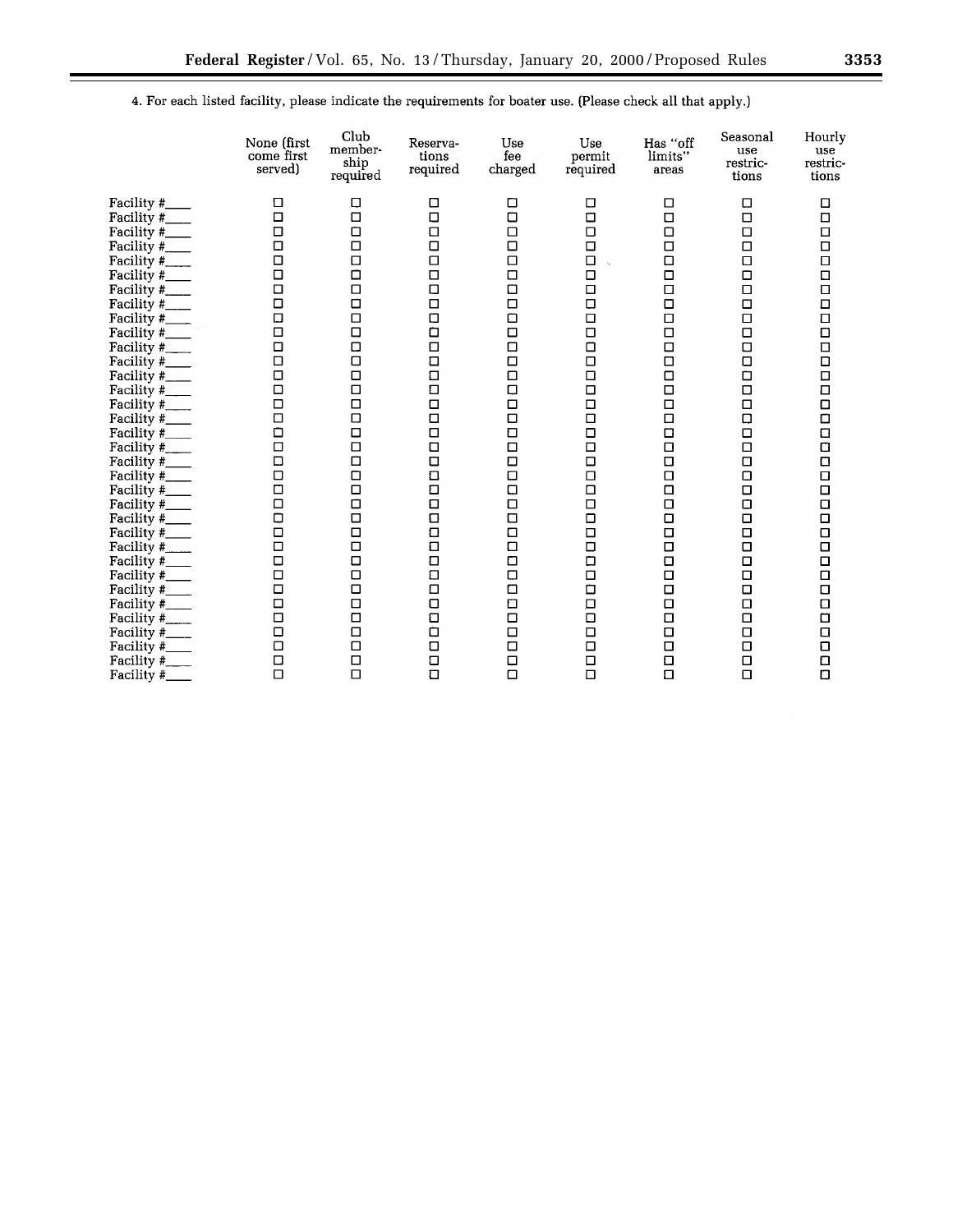5. Please identify the types of features at the listed facilities.

|                        | Transient<br>slips/tie-<br>ups | Transient<br>moorings | Gas<br>fuel | Diesel<br>fuel | <b>Utilities</b><br>(power,<br>water) | Rest-<br>rooms | Sewage<br>pump<br>outs | Other_ | Other  |
|------------------------|--------------------------------|-----------------------|-------------|----------------|---------------------------------------|----------------|------------------------|--------|--------|
| Facility #             | □                              | О                     | □           | □              | П                                     | ◘              | □                      | □      | □      |
| Facility #             | $\Box$                         | $\Box$                | $\Box$      | $\Box$         | $\Box$                                | $\Box$         | $\Box$                 | $\Box$ | $\Box$ |
| Facility #_            | $\Box$                         | $\Box$                | $\Box$      | $\Box$         | $\Box$                                | $\Box$         | $\Box$                 | $\Box$ | O,     |
| Facility #             | $\Box$                         | $\Box$                | $\Box$      | $\Box$         | $\Box$                                | $\Box$         | $\Box$                 | $\Box$ | ó      |
| Facility #             | $\Box$                         | $\Box$                | $\Box$      | $\Box$         | $\square$                             | $\Box$         | $\Box$                 | $\Box$ | $\Box$ |
| Facility #             | $\Box$                         | $\Box$                | $\Box$      | $\Box$         | $\Box$                                | $\Box$         | $\Box$                 | $\Box$ | $\Box$ |
| Facility #             | $\Box$                         | $\Box$                | $\Box$      | $\Box$         | $\Box$                                | $\Box$         | $\Box$                 | $\Box$ | $\Box$ |
| Facility #             | $\Box$                         | $\Box$                | $\Box$      | $\Box$         | $\Box$                                | $\Box$         | $\Box$                 | $\Box$ | $\Box$ |
| Facility #             | $\Box$                         | $\Box$                | $\Box$      | $\Box$         | $\Box$                                | $\Box$         | $\Box$                 | $\Box$ | $\Box$ |
| Facility #             | $\Box$                         | $\Box$                | $\Box$      | $\Box$         | $\square$                             | $\Box$         | $\Box$                 | $\Box$ | $\Box$ |
| Facility #_            | $\Box$                         | $\Box$                | $\Box$      | $\Box$         | $\Box$                                | $\Box$         | $\Box$                 | $\Box$ | $\Box$ |
| Facility #_            | $\Box$                         | $\Box$                | $\Box$      | $\Box$         | $\square$                             | $\Box$         | $\Box$                 | $\Box$ | $\Box$ |
| Facility #____         | О                              | $\Box$                | $\Box$      | $\Box$         | $\Box$                                | $\Box$         | $\Box$                 | $\Box$ | $\Box$ |
| Facility $\frac{4}{2}$ | $\Box$                         | $\Box$                | $\Box$      | $\Box$         | $\Box$                                | $\Box$         | $\Box$                 | $\Box$ | О      |
| Facility #             | $\Box$                         | $\Box$                | $\Box$      | $\Box$         | $\Box$                                | $\Box$         | $\Box$                 | $\Box$ | $\Box$ |
| Facility #_            | $\Box$                         | $\Box$                | $\Box$      | $\Box$         | $\Box$                                | $\Box$         | $\Box$                 | $\Box$ | $\Box$ |
| Facility #             | $\Box$                         | О                     | $\Box$      | $\Box$         | $\Box$                                | $\Box$         | $\Box$                 | $\Box$ | $\Box$ |
| Facility #             | $\Box$                         | $\Box$                | $\Box$      | $\Box$         | $\Box$                                | $\Box$         | $\Box$                 | $\Box$ | $\Box$ |
| Facility #             | $\Box$                         | $\Box$                | $\Box$      | $\Box$         | $\Box$                                | $\Box$         | $\Box$                 | $\Box$ | $\Box$ |
| Facility #_            | $\Box$                         | $\Box$                | $\Box$      | $\Box$         | $\Box$                                | $\Box$         | $\Box$                 | $\Box$ | $\Box$ |
| Facility #             | $\Box$                         | $\Box$                | $\Box$      | $\Box$         | $\Box$                                | $\Box$         | $\Box$                 | $\Box$ | $\Box$ |
| Facility #             | $\square$                      | $\Box$                | $\Box$      | $\Box$         | $\Box$                                | $\Box$         | О                      | $\Box$ | $\Box$ |
| Facility $#$           | $\Box$                         | $\Box$                | $\Box$      | $\Box$         | $\Box$                                | $\Box$         | $\Box$                 | $\Box$ | $\Box$ |
| Facility #_            | $\Box$                         | $\Box$                | $\Box$      | $\Box$         | $\Box$                                | $\Box$         | $\Box$                 | $\Box$ | $\Box$ |
| Facility $\frac{4}{2}$ | $\Box$                         | $\Box$                | $\Box$      | $\Box$         | $\Box$                                | $\square$      | □                      | $\Box$ | $\Box$ |
| Facility #             | $\Box$                         | $\Box$                | $\Box$      | $\Box$         | $\Box$                                | $\Box$         | $\Box$                 | $\Box$ | $\Box$ |
| Facility #             | $\Box$                         | □                     | $\square$   | $\Box$         | $\Box$                                | $\Box$         | $\Box$                 | $\Box$ | $\Box$ |
| Facility #_            | $\Box$                         | $\Box$                | $\Box$      | $\Box$         | $\Box$                                | $\Box$         | $\Box$                 | $\Box$ | $\Box$ |
| Facility #             | $\Box$                         | $\Box$                | $\Box$      | $\Box$         | $\Box$                                | $\Box$         | $\Box$                 | $\Box$ | $\Box$ |
| Facility #             | $\Box$                         | $\Box$                | $\Box$      | $\Box$         | $\Box$                                | $\Box$         | $\Box$                 | $\Box$ | $\Box$ |
| Facility #_            | O                              | $\Box$                | $\Box$      | $\Box$         | $\Box$                                | $\Box$         | $\Box$                 | $\Box$ | $\Box$ |
| Facility #             | о                              | $\Box$                | $\Box$      | $\Box$         | $\Box$                                | $\Box$         | О                      | $\Box$ | $\Box$ |
| Facility #             | о                              | □                     | $\Box$      | $\Box$         | $\Box$                                | $\Box$         | $\Box$                 | $\Box$ | $\Box$ |
| Facility #             | $\Box$                         | $\Box$                | $\Box$      | $\Box$         | $\Box$                                | $\Box$         | $\Box$                 | $\Box$ | $\Box$ |
| Facility #             | $\Box$                         | $\Box$                | $\Box$      | $\Box$         | $\Box$                                | $\Box$         | $\Box$                 | $\Box$ | $\Box$ |

 $\equiv$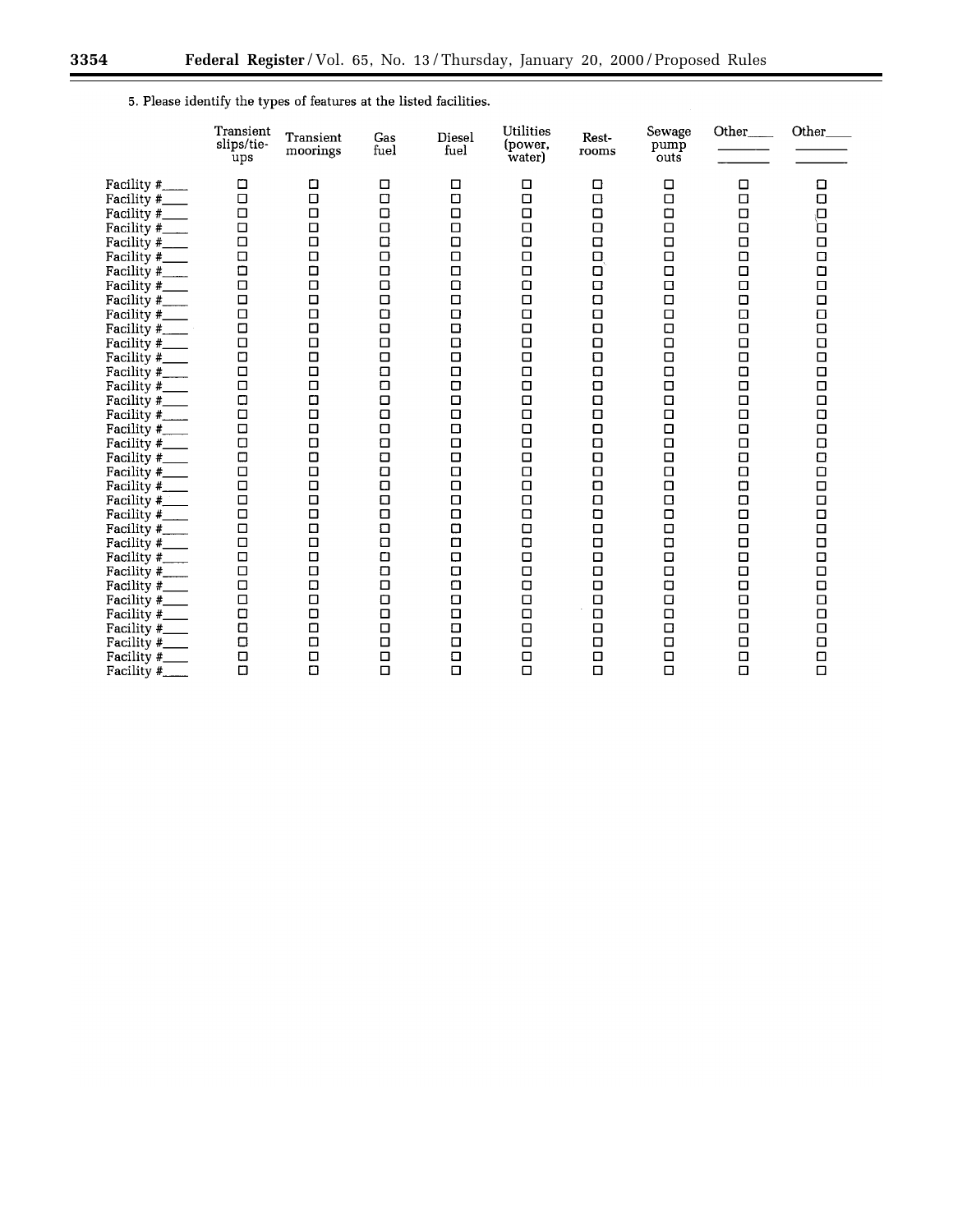6. Please list the number of slips or tie-ups at each identified facility.

|                | Transient slips/tie-ups | Transient moorings |
|----------------|-------------------------|--------------------|
| Facility #     |                         |                    |
| Facility #_    |                         |                    |
| Facility #     |                         |                    |
| Facility #     |                         |                    |
| Facility #     |                         |                    |
| Facility #     |                         |                    |
| Facility #     |                         |                    |
| Facility #_    |                         |                    |
| Facility #     |                         |                    |
| Facility #     |                         |                    |
| Facility #     |                         |                    |
| Facility #     |                         |                    |
| Facility #     |                         |                    |
| Facility #     |                         |                    |
| Facility $#$   |                         |                    |
| Facility #     |                         |                    |
| Facility #____ |                         |                    |
| Facility #     |                         |                    |
| Facility #     |                         |                    |
| Facility #_    |                         |                    |
| Facility #     |                         |                    |
| Facility #_    |                         |                    |
| Facility #     |                         |                    |
| Facility #     |                         |                    |
| Facility #     |                         |                    |
| Facility #     |                         |                    |
| Facility #_    |                         |                    |
| Facility #     |                         |                    |
| Facility #     |                         |                    |
| Facility #     |                         |                    |
| Facility #_    |                         |                    |
| Facility #     |                         |                    |
| Facility #_    |                         |                    |
| Facility #     |                         |                    |
| Facility #____ |                         |                    |
| Facility #     |                         |                    |
| Facility #     |                         |                    |
|                |                         |                    |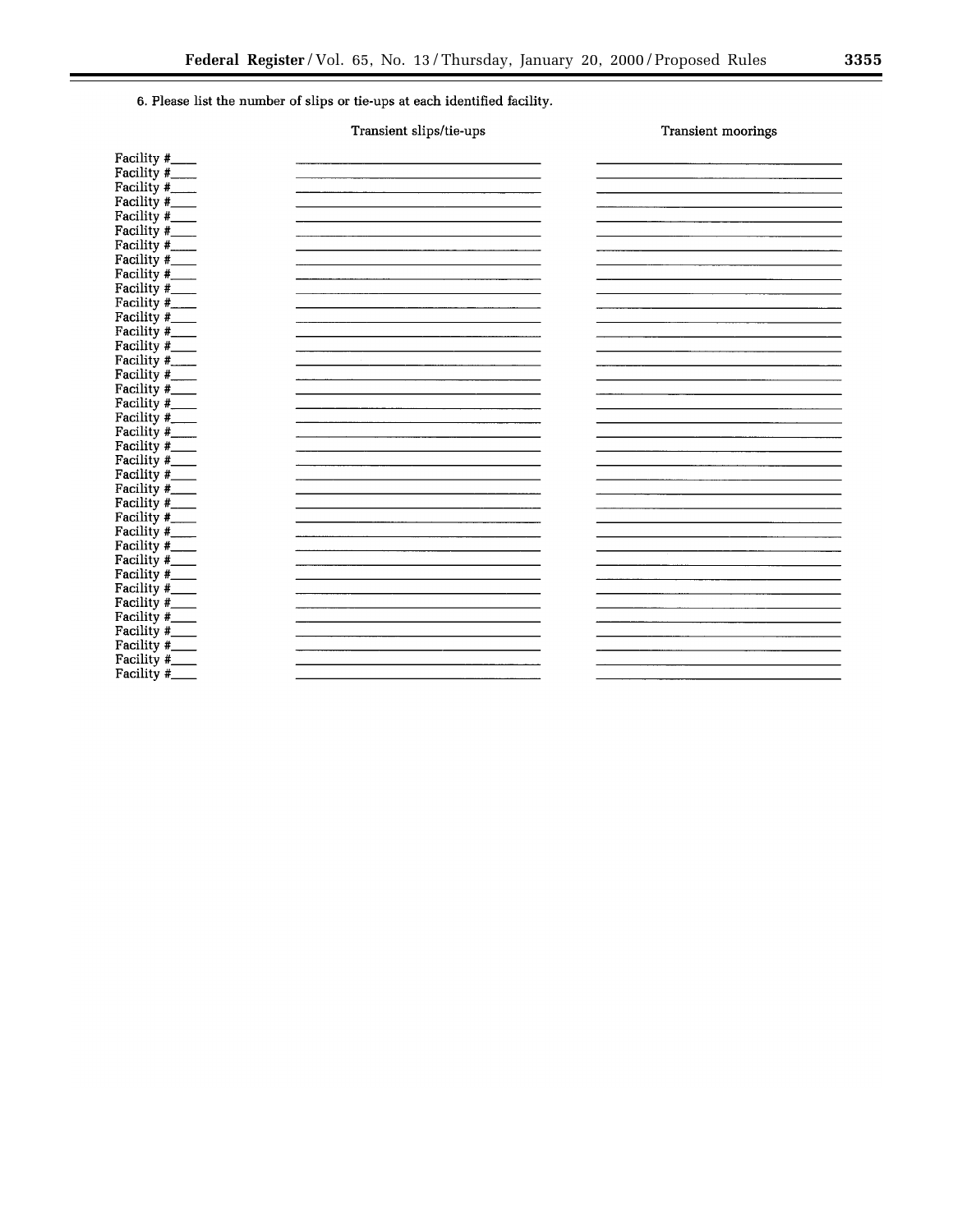# 7. For each identified facility, what repairs, replacements, expansions, or additions are needed?

|                                                                                                                                                                                                                                                     | Repair                                                        | Replace                                                            | Expand                                                                                      | Add                                                 |
|-----------------------------------------------------------------------------------------------------------------------------------------------------------------------------------------------------------------------------------------------------|---------------------------------------------------------------|--------------------------------------------------------------------|---------------------------------------------------------------------------------------------|-----------------------------------------------------|
| Transient slips or tie-ups<br><b>Transient moorings</b><br>Gasoline facilities<br>Diesel fuel facilities<br>Utilities (water, electric, phone, cable)<br>Restrooms<br>Oil disposal<br>Sewage pumpouts<br>Other (specify)<br>Other (specify)         | ⊡<br>□<br>□<br>О<br>□<br>◻<br>□<br>□<br>□<br>$\Box$           | ο<br>$\Box$<br>0<br>□<br>$\Box$<br>◘<br>□<br>О<br>$\Box$<br>$\Box$ | □<br>$\Box$<br>$\Box$<br>$\Box$<br>$\Box$<br>$\Box$<br>$\Box$<br>$\Box$<br>$\Box$<br>$\Box$ | ◻<br>□<br>□<br>◻<br>□<br>□<br>□<br>О<br>□<br>□      |
|                                                                                                                                                                                                                                                     | Repair                                                        | Replace                                                            | Expand                                                                                      | Add                                                 |
| Transient slips or tie-ups<br><b>Transient moorings</b><br>Gasoline facilities<br>Diesel fuel facilities<br>Utilities (water, electric, phone, cable)<br>Restrooms<br>Oil disposal<br>Sewage pumpouts                                               | ◻<br>$\Box$<br>□<br>□<br>О<br>口<br>$\Box$<br>⊡<br>□<br>$\Box$ | □<br>$\Box$<br>□<br>О<br>О<br>Ω<br>$\Box$<br>□<br>Ο<br>$\Box$      | □<br>$\Box$<br>$\Box$<br>$\Box$<br>$\Box$<br>$\Box$<br>$\Box$<br>$\Box$<br>$\Box$<br>$\Box$ | □<br>□<br>□<br>о<br>□<br>$\Box$<br>□<br>о<br>□<br>□ |
|                                                                                                                                                                                                                                                     | Repair                                                        | Replace                                                            | Expand                                                                                      | Add                                                 |
| Transient slips or tie-ups<br><b>Transient moorings</b><br><b>Gasoline facilities</b><br>Diesel fuel facilities<br>Utilities (water, electric, phone, cable)<br>Restrooms<br>Oil disposal<br>Sewage pumpouts<br>Other (specify)_<br>Other (specify) | □<br>□<br>◻<br>П<br>□<br>□<br>П<br>□<br>□<br>$\Box$           | □<br>□<br>□<br>□<br>О<br>$\Box$<br>□<br>□<br>$\Box$<br>$\Box$      | □<br>$\Box$<br>$\Box$<br>$\Box$<br>$\Box$<br>$\Box$<br>$\Box$<br>$\Box$<br>$\Box$<br>$\Box$ | ◻<br>◻<br>□<br>о<br>О<br>□<br>о<br>◻<br>О<br>$\Box$ |

8. Thinking about other areas in the State with which you are familiar, and where no facilities currently exist, what should be built? (Please name the specific site, lake, slough or area of a river.)

|      | Transient<br>slips/tie-<br>ups | <b>Transient</b><br>moorings | Gas<br>fuel | Diesel<br>fuel | <b>Utilities</b><br>(power,<br>water) | Rest-<br>rooms | Sewage<br>pump<br>outs | Other | Other |
|------|--------------------------------|------------------------------|-------------|----------------|---------------------------------------|----------------|------------------------|-------|-------|
| Site |                                |                              | П           |                |                                       |                |                        |       |       |
| Site |                                |                              |             |                |                                       |                |                        |       |       |
| Site |                                |                              |             |                |                                       |                |                        |       |       |
| Site |                                |                              | г           |                |                                       |                |                        |       |       |
| Site |                                |                              |             |                |                                       |                |                        |       |       |
| Site |                                |                              | П           |                |                                       | П              |                        |       |       |
| Site |                                |                              | г           |                |                                       |                |                        |       |       |
| Site |                                |                              |             |                |                                       | г              |                        |       |       |
| Site |                                |                              | г           |                |                                       | г              |                        |       |       |
| Site |                                |                              |             |                |                                       |                |                        |       |       |
| Site |                                |                              |             |                |                                       |                |                        |       |       |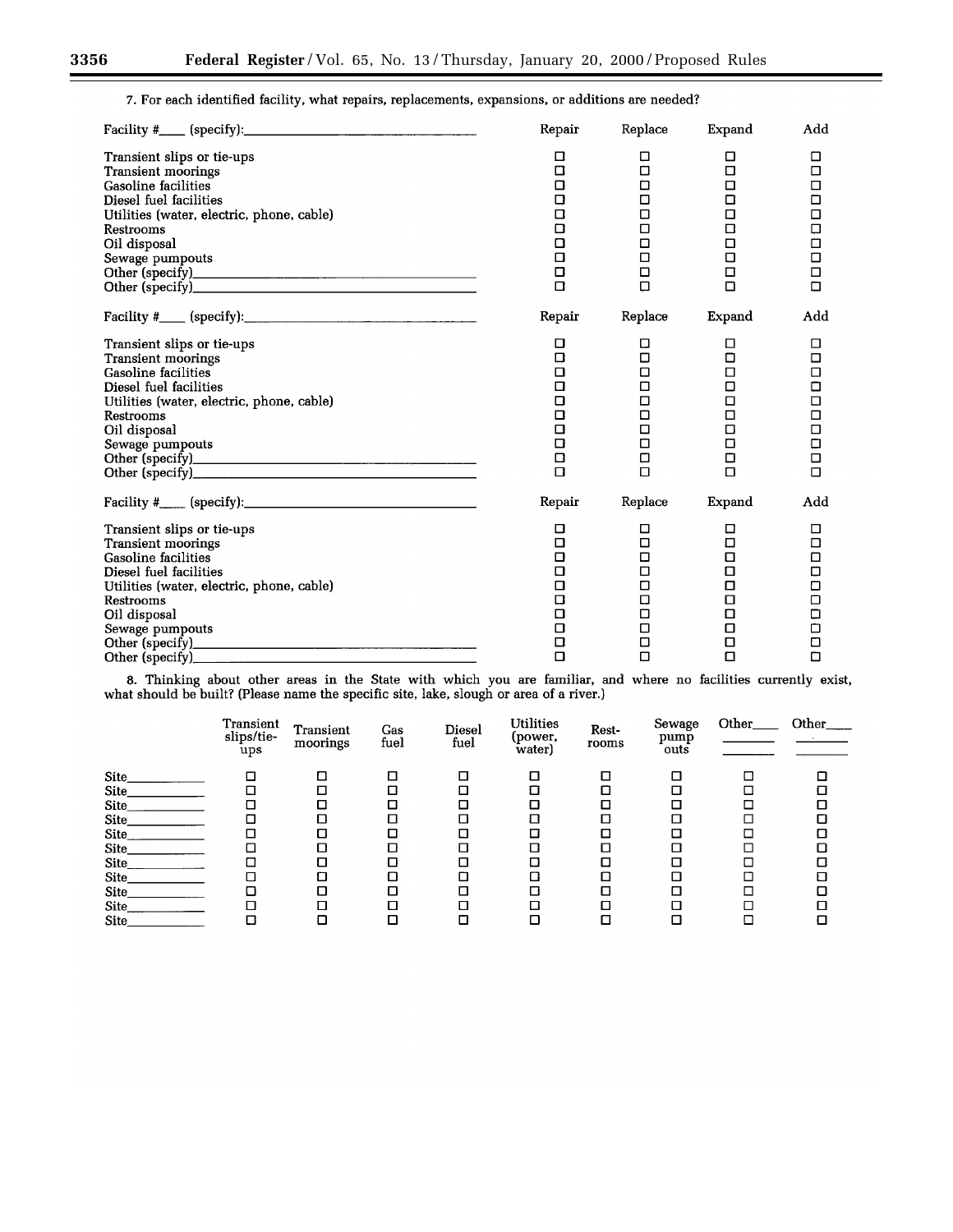# 9. For all of your facilities combined, please rate the availability of information for each listed element.

|                       | High<br>availability | Medium<br>availability | Low<br>availability |
|-----------------------|----------------------|------------------------|---------------------|
| Location(s)           |                      |                        |                     |
| Features/amenities    |                      |                        |                     |
| Attractions           |                      |                        |                     |
| Fishing opportunities |                      |                        |                     |
| Other                 |                      |                        |                     |

10. Please identify the primary reasons that boaters use each identified facility. (Check all that apply.)

|                                                                                                                                                                                                                                                                                                                                                                                                                                                                                                                                                                                                                                                                                                                                                                                                                                                                                                                                                                                                                                                                                                 | Access to near-<br>by cultural,<br>historical<br>attractions | Access to<br>natural.<br>scenic<br>attractions                          | Access to<br>services<br>(shopping,<br>dining) | Good water<br>quality for<br>fishing | Good water<br>quality for<br>swimming | Other<br>(Specify)                                                           |
|-------------------------------------------------------------------------------------------------------------------------------------------------------------------------------------------------------------------------------------------------------------------------------------------------------------------------------------------------------------------------------------------------------------------------------------------------------------------------------------------------------------------------------------------------------------------------------------------------------------------------------------------------------------------------------------------------------------------------------------------------------------------------------------------------------------------------------------------------------------------------------------------------------------------------------------------------------------------------------------------------------------------------------------------------------------------------------------------------|--------------------------------------------------------------|-------------------------------------------------------------------------|------------------------------------------------|--------------------------------------|---------------------------------------|------------------------------------------------------------------------------|
| Facility $\frac{\text{Facility}}{\text{Facility}}$<br>Facility $\stackrel{}{\overbrace{\qquad \qquad }}$<br>Facility $\stackrel{}{\overbrace{\qquad \qquad }}$<br>Facility $\#$ $\frac{1}{\sqrt{1-\frac{1}{2}}\sqrt{1-\frac{1}{2}}\sqrt{1-\frac{1}{2}}\sqrt{1-\frac{1}{2}}\sqrt{1-\frac{1}{2}}\sqrt{1-\frac{1}{2}}\sqrt{1-\frac{1}{2}}\sqrt{1-\frac{1}{2}}\sqrt{1-\frac{1}{2}}\sqrt{1-\frac{1}{2}}\sqrt{1-\frac{1}{2}}\sqrt{1-\frac{1}{2}}\sqrt{1-\frac{1}{2}}\sqrt{1-\frac{1}{2}}\sqrt{1-\frac{1}{2}}\sqrt{1-\frac{1}{2}}\sqrt{1-\frac{1}{2}}\sqrt{1-\frac{1}{2}}\sqrt{$<br>Facility $\frac{1}{\sqrt{2}}$<br>Facility $\stackrel{\text{#}}{=}$<br>Facility $\stackrel{\text{#}}{=}$<br>Facility $\#$ $\frac{1}{\sqrt{1-\frac{1}{2}}\sqrt{1-\frac{1}{2}}\sqrt{1-\frac{1}{2}}\sqrt{1-\frac{1}{2}}\sqrt{1-\frac{1}{2}}\sqrt{1-\frac{1}{2}}\sqrt{1-\frac{1}{2}}\sqrt{1-\frac{1}{2}}\sqrt{1-\frac{1}{2}}\sqrt{1-\frac{1}{2}}\sqrt{1-\frac{1}{2}}\sqrt{1-\frac{1}{2}}\sqrt{1-\frac{1}{2}}\sqrt{1-\frac{1}{2}}\sqrt{1-\frac{1}{2}}\sqrt{1-\frac{1}{2}}\sqrt{1-\frac{1}{2}}\sqrt{1-\frac{1}{2}}\sqrt{$ | Ο<br>$\Box$<br>О<br>$\Box$<br>Ω<br>□<br>□<br>Ω<br>□<br>□     | ◻<br>□<br>□<br>□<br>□<br>□<br>□<br>□<br>□<br>◻<br>□<br>□<br>□<br>□<br>п |                                                | П<br>П<br>П<br>□<br>П<br>П<br>П      |                                       | □<br>□<br>□<br>□<br>□<br>□<br>□<br>□<br>□<br>□<br>□<br>о<br>□<br>□<br>□<br>□ |

▀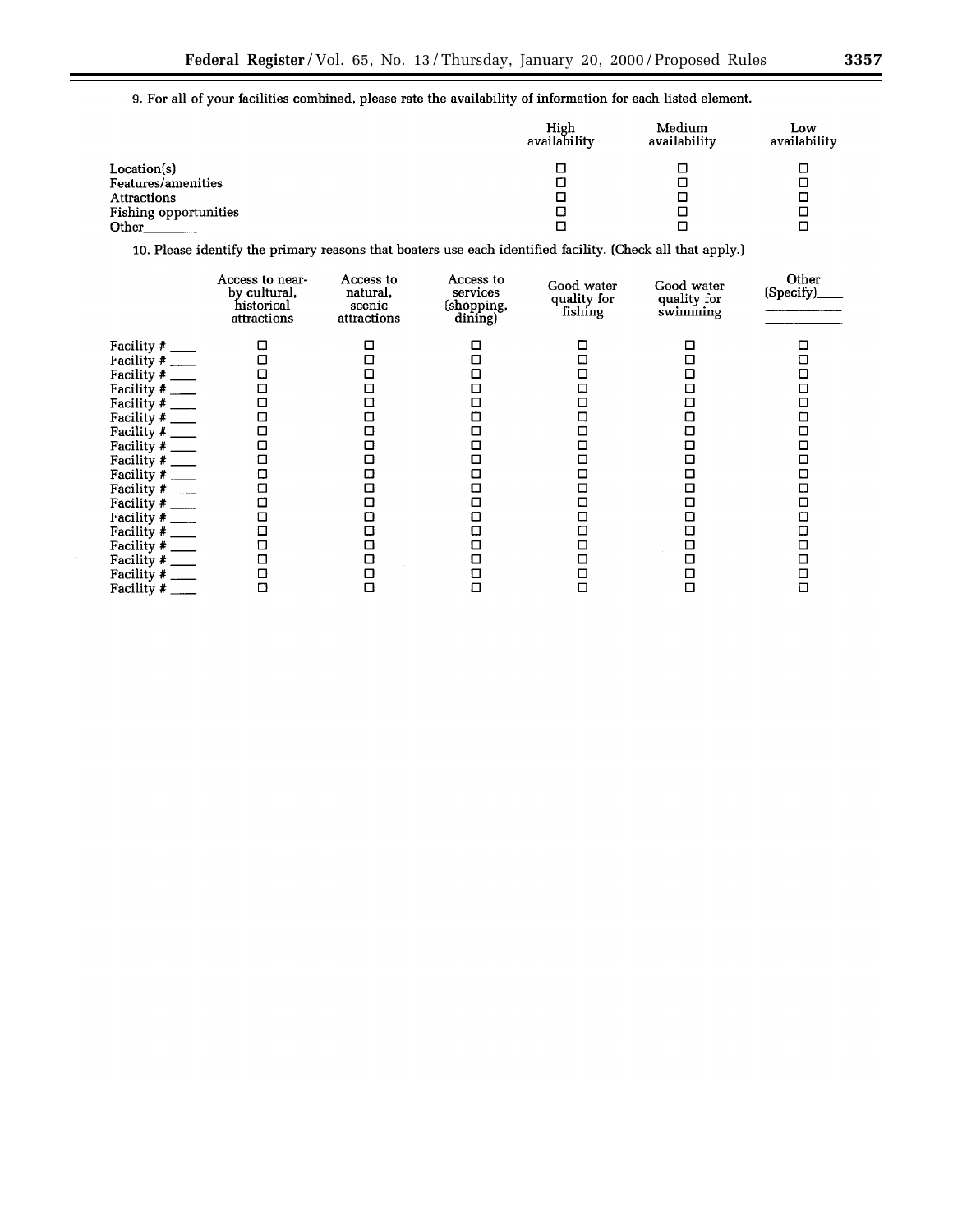11. Please estimate the replacement costs (gross annual not including land values) and annual maintenance costs<br>for the listed boating facilities. (Please include the estimated value of needed improvements or additions.)

## Replacement costs

# Maintenance costs

| Facility #  | \$. | \$ |
|-------------|-----|----|
| Facility #_ | \$  | \$ |
| Facility #_ | S   | S  |
| Facility #  | S   | \$ |
| Facility #_ | S   | £. |
| Facility #_ | S   |    |
| Facility #  | \$  | \$ |
| Facility #_ | S   | \$ |
| Facility #  | S   | £  |
| Facility #  | S   | \$ |
| Facility #  | S   | \$ |
| Facility #  | S   |    |
| Facility #_ | S   |    |
| Facility #  | \$  |    |
| Facility #_ | \$  |    |
| Facility #  | \$  | \$ |
| Facility #  | \$  | \$ |
| Facility #  | \$  | S  |
| Facility #_ | \$  | S  |
| Facility #  | \$  | S  |
| Facility #_ | \$  | S  |
| Facility #_ | \$  | S  |
| Facility #_ | \$  |    |
| Facility #  | \$  | S  |
| Facility #  | \$  | S  |
| Facility #  | \$  | S  |
| Facility #  | S   | S  |
| Facility #_ | \$  | S  |
| Facility #  | \$  | \$ |
| Facility #  | \$  | S  |
| Facility #  | S   |    |
| Facility #  | \$  | S  |
| Facility #  | \$  | \$ |
|             |     |    |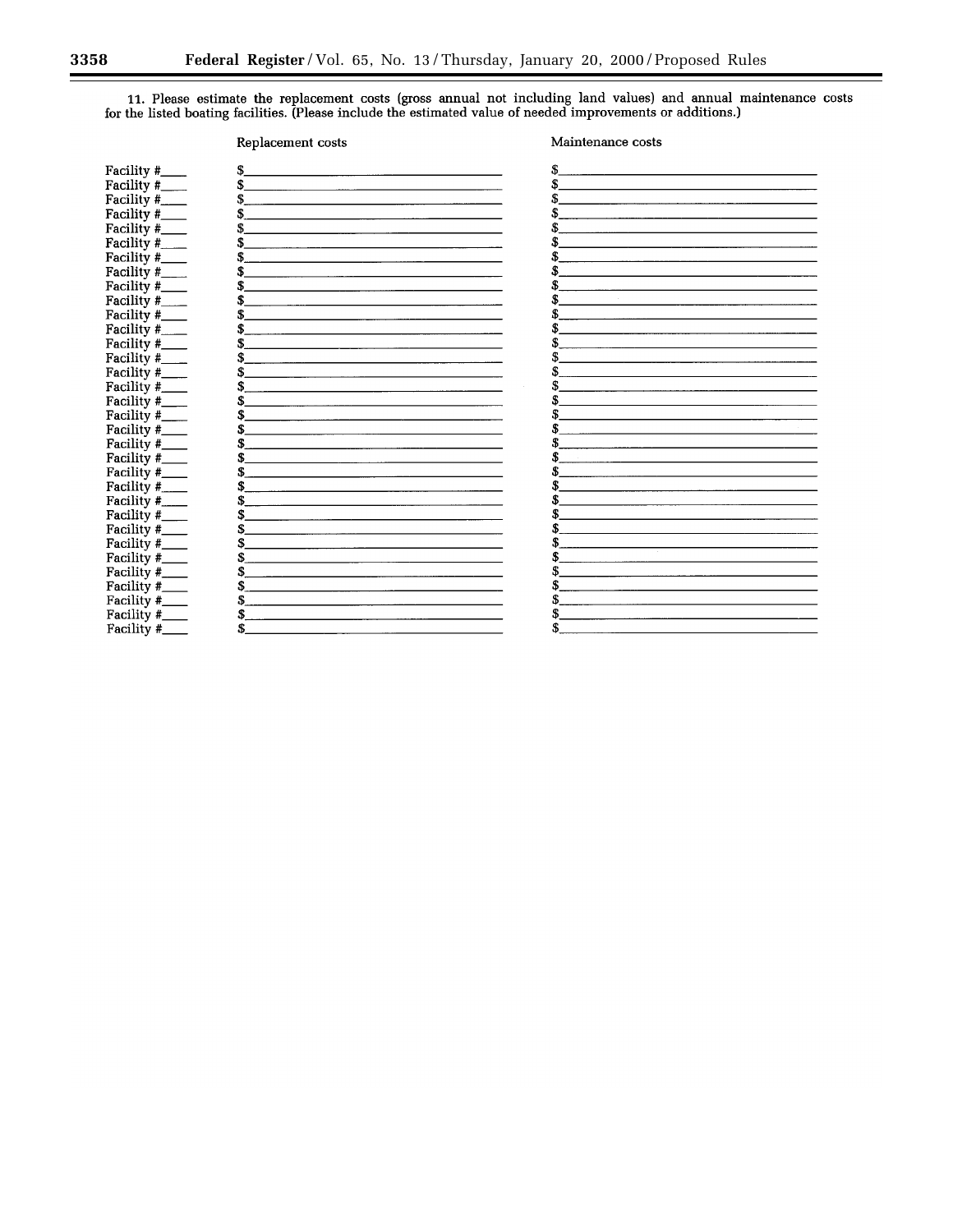|                                                                                                                                                                                                                                                                                                                                                                                                                                                                                                                                                                |                                                                                                                                                                                                                                                                                                                                | Good                                                                                                                                                                                                                                                                   | Fair                                                                                                                                                                                                                                                        | Poor                                                                                                                                                                                                                                                        |
|----------------------------------------------------------------------------------------------------------------------------------------------------------------------------------------------------------------------------------------------------------------------------------------------------------------------------------------------------------------------------------------------------------------------------------------------------------------------------------------------------------------------------------------------------------------|--------------------------------------------------------------------------------------------------------------------------------------------------------------------------------------------------------------------------------------------------------------------------------------------------------------------------------|------------------------------------------------------------------------------------------------------------------------------------------------------------------------------------------------------------------------------------------------------------------------|-------------------------------------------------------------------------------------------------------------------------------------------------------------------------------------------------------------------------------------------------------------|-------------------------------------------------------------------------------------------------------------------------------------------------------------------------------------------------------------------------------------------------------------|
| Facility #_<br>Facility #_______<br>Facility #<br>Facility #_<br>Facility #<br>Facility #_______<br>Facility #<br>Facility #<br>Facility $\frac{4}{2}$<br>Facility $\frac{4}{2}$<br>Facility #_____<br>Facility #<br>Facility #____<br>Facility #_____<br>Facility $\frac{4}{2}$<br>Facility #______<br>Facility $\frac{1}{2}$<br>Facility #____<br>Facility #<br>Facility #____<br>Facility $\overline{\mathbf{f}$ =<br>Facility #______<br>Facility #<br>Facility $\overline{\mathbf{H}_{\text{max}}}$<br>Facility $\frac{4}{2}$<br>Facility #<br>Facility # | Excellent<br>О<br>О<br>$\Box$<br>$\Box$<br>$\Box$<br>$\Box$<br>$\Box$<br>$\Box$<br>$\Box$<br>$\Box$<br>$\overline{\square}$<br>$\Box$<br>$\overline{\square}$<br>$\Box$<br>$\Box$<br>$\overline{\square}$<br>$\overline{\square}$<br>$\Box$<br>$\Box$<br>$\Box$<br>$\Box$<br>$\Box$<br>$\Box$<br>$\Box$<br>$\overline{a}$<br>ö | □<br>$\Box$<br>$\Box$<br>$\frac{1}{1}$<br>$\Box$<br>$\Box$<br>$\Box$<br>$\Box$<br>ō<br>$\Box$<br>$\Box$<br>$\Box$<br>$\Box$<br>$\Box$<br>$\frac{\square}{\square}$<br>$\Box$<br>$\Box$<br>$\Box$<br>$\Box$<br>$\Box$<br>$\Box$<br>$\Box$<br>$\Box$<br>$\Box$<br>$\Box$ | $\Box$<br>$\Box$<br>$\Box$<br>$\Box$<br>◻<br>◻<br>$\Box$<br>□<br>$\Box$<br>$\Box$<br>$\Box$<br>$\Box$<br>$\Box$<br>$\Box$<br>$\Box$<br>$\Box$<br>$\Box$<br>$\Box$<br>$\Box$<br>$\Box$<br>$\Box$<br>$\Box$<br>$\Box$<br>$\Box$<br>$\Box$<br>$\Box$<br>$\Box$ | □<br>$\Box$<br>$\Box$<br>$\Box$<br>$\Box$<br>$\Box$<br>$\Box$<br>$\Box$<br>$\Box$<br>$\Box$<br>$\Box$<br>$\Box$<br>$\Box$<br>$\Box$<br>□<br>$\Box$<br>$\Box$<br>$\Box$<br>$\Box$<br>$\Box$<br>$\Box$<br>$\Box$<br>$\Box$<br>$\Box$<br>$\Box$<br>$\Box$<br>Ω |
| Facility #_______<br>Facility #<br>Facility #_____<br>Facility $\frac{4}{2}$<br>Facility #<br>Facility $\frac{4}{2}$<br>Facility #                                                                                                                                                                                                                                                                                                                                                                                                                             | $\Box$<br>$\Box$<br>$\Box$<br>$\Box$<br>$\Box$<br>$\Box$<br>$\Box$                                                                                                                                                                                                                                                             | $\Box$<br>$\Box$<br>$\Box$<br>$\Box$<br>$\Box$<br>$\Box$<br>$\Box$                                                                                                                                                                                                     | $\Box$<br>$\Box$<br>$\Box$<br>$\Box$<br>$\Box$<br>$\Box$<br>$\Box$                                                                                                                                                                                          | $\Box$<br>$\Box$<br>О<br>$\Box$<br>$\Box$<br>$\Box$<br>О                                                                                                                                                                                                    |
| Facility #                                                                                                                                                                                                                                                                                                                                                                                                                                                                                                                                                     | $\Box$                                                                                                                                                                                                                                                                                                                         | $\Box$                                                                                                                                                                                                                                                                 | $\Box$                                                                                                                                                                                                                                                      | $\Box$                                                                                                                                                                                                                                                      |

12. Please rate the overall condition of the listed facility(s). (Excellent—no improvements needed, Good—will require upgrades within 10 years, Fair will—require upgrade within the next 5 years, Poor—requires upgrade now.)

13. If public funding sources were available for facility repair, improvement, expansion, or additions, would you be interested?

 $\hfill \square$  <br> Yes  $\hfill \Box$  No  $\Box$  Maybe-I'd like more information.

14. Please provide any comments about transient tie-up facilities not covered in this section.

e.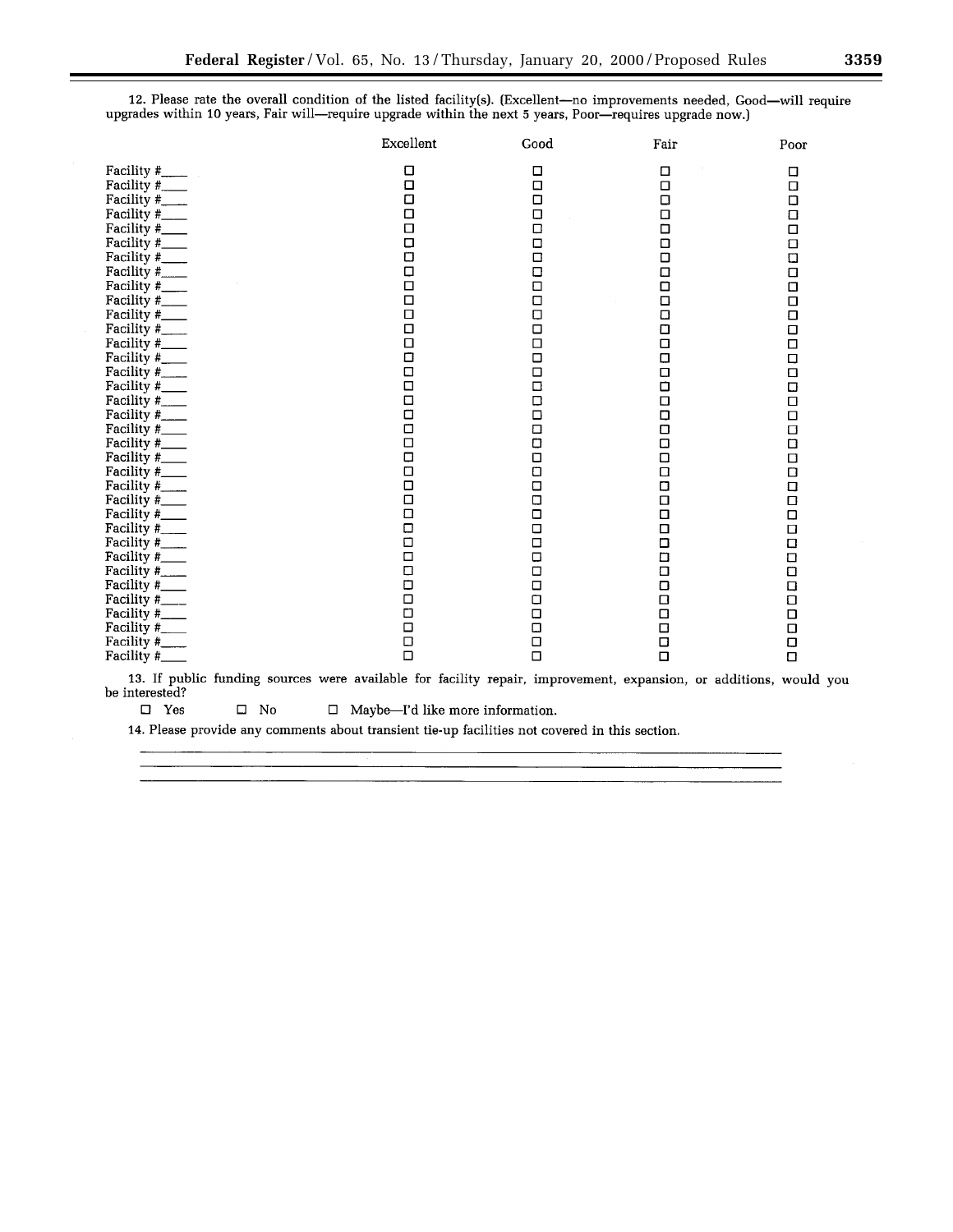# PART D: If you operate an access site for trailerable or car top boats under 26 feet in length, please answer the following questions.

# Boats under 26 feet in length

15. Please list the access site or sites that you operate or manage in the State for boats under 26 feet in length. (Please name each specific site-launch ramp, etc., and the area of the State where it is located-lake, slough, or section of a river.)

|                                            | $\rm Name$    | Area   | GPS or Lat/Long |
|--------------------------------------------|---------------|--------|-----------------|
| Access $\#$ $\qquad$ :                     |               |        |                 |
| Access $\sharp \underline{\qquad}$ :       |               |        |                 |
| Access $#$ $\qquad$ :                      |               |        |                 |
| Access $\#$ $\qquad$ :                     |               |        |                 |
| Access $\sharp \_\_\colon$                 |               |        |                 |
| Access $\sharp \_\$ :                      |               | $\sim$ |                 |
| Access $\sharp \underline{\qquad}$ :       |               |        |                 |
| Access $\sharp \underline{\hspace{1cm}}$ : | $\sim$ $\sim$ |        |                 |
| Access $\#$ :                              |               |        |                 |
| Access $\#$ :                              |               |        |                 |
| Access $\sharp \_\$                        |               |        |                 |
| Access $#$ $\qquad$ :                      |               |        |                 |
| Access $#$ :                               |               |        |                 |
| Access $\sharp \_\!\_\!\!\ldots\!$ :       |               |        |                 |
| Access $\sharp \_\_\$                      |               |        |                 |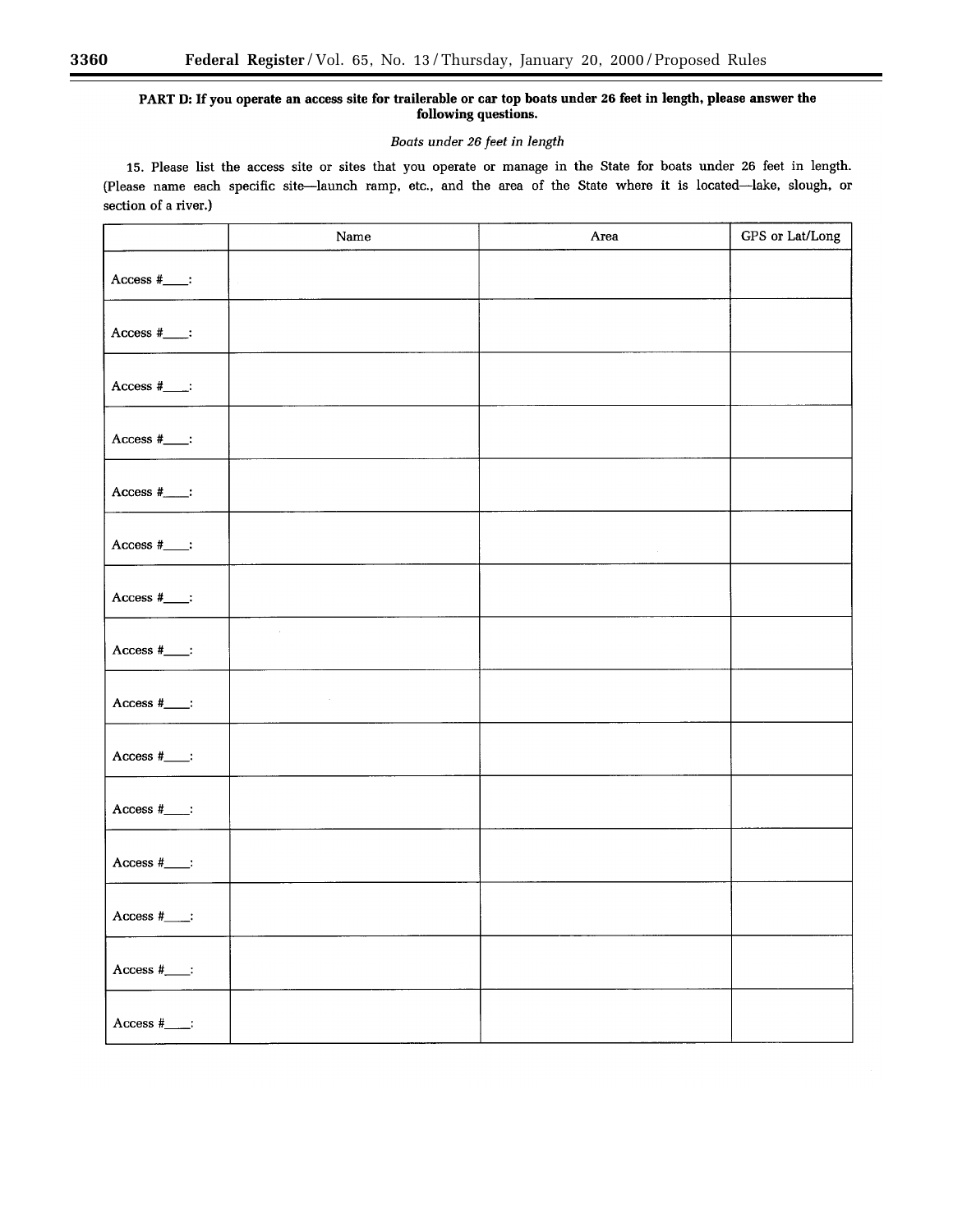$\equiv$ 

16. For each access site listed above, please estimate the percentage of use for each boat type, where the percentage of use for all boats equals 100%. (Carryable includes, canoes/kayaks, rowboats, sailboards etc.).

|          | Trailerable | Carryable |      |
|----------|-------------|-----------|------|
| Access # | %           | %         | 100% |
| Access # | %           | %         | 100% |
| Access # | %           | %         | 100% |
| Access # | %           | %         | 100% |
| Access # | %           | %         | 100% |
| Access # | %           | %         | 100% |
| Access # | %           | %         | 100% |
| Access # | $\%$        | %         | 100% |
| Access # | $\%$        | %         | 100% |
| Access # | %           | %         | 100% |
| Access # | %           | %         | 100% |
| Access # | %           | %         | 100% |
| Access # | %           | %         | 100% |
| Access # | %           | %         | 100% |
| Access # | %           | %         | 100% |
| Access # | %           | %         | 100% |
| Access # | %           | %         | 100% |
| Access # | %           | %         | 100% |
| Access # | %           | %         | 100% |
| Access # | %           | %         | 100% |
| Access # | %           | %         | 100% |
| Access # | %           | %         | 100% |
| Access # | %           | %         | 100% |
| Access # | %           | %         | 100% |
| Access # | %           | %         | 100% |
| Access # | %           | %         | 100% |
| Access # | %           | %         | 100% |
| Access # | %           | %         | 100% |
| Access # | %           | %         | 100% |
| Access # | %           | %         | 100% |
| Access # | %           | %         | 100% |
| Access # | %           | %         | 100% |
| Access # | %           | %         | 100% |
| Access # | %           | %         | 100% |
| Access # | %           | %         | 100% |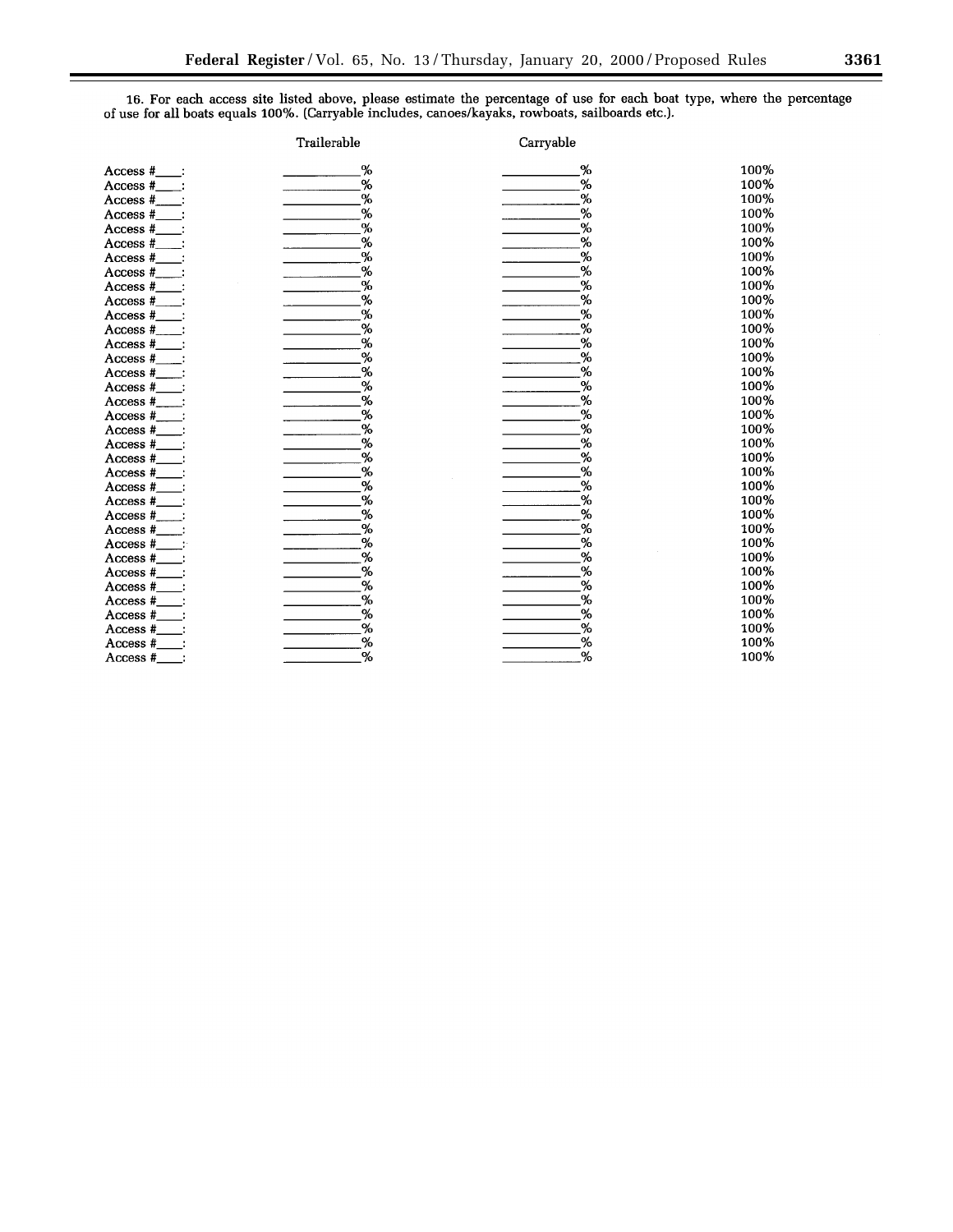# 17. Please identify the types of features at the identified access sites.

|                       | Carry-<br>down<br>paths,<br>etc. | Launch<br>ramp   | <b>Boarding</b><br>floats | Parking          | Sewage<br>pumpouts | Rest-<br>rooms   | Other ______     | Other            |
|-----------------------|----------------------------------|------------------|---------------------------|------------------|--------------------|------------------|------------------|------------------|
| Access #<br>Access #  | О<br>$\Box$                      | □<br>$\Box$      | □<br>$\Box$               | α<br>$\Box$      | □<br>$\Box$        | О<br>$\Box$      | О<br>$\Box$      | $\Box$<br>$\Box$ |
| Access #              | $\Box$                           | 口                | $\Box$                    | Ο                | $\Box$             | О                | О                | О                |
| Access #              | $\Box$                           | $\Box$           | $\Box$                    | О                | $\Box$             | $\Box$           | $\Box$           | $\Box$           |
| Access #              | $\Box$                           | $\Box$           | $\Box$                    | $\Box$           | $\Box$             | $\Box$           | $\Box$           | $\Box$           |
| Access #              | $\Box$                           | □                | О                         | о                | $\Box$             | $\Box$           | $\Box$           | $\Box$           |
| Access #              | О<br>$\Box$                      | □<br>$\Box$      | □<br>$\Box$               | □<br>$\Box$      | $\Box$<br>$\Box$   | $\Box$<br>$\Box$ | $\Box$<br>$\Box$ | $\Box$<br>$\Box$ |
| Access #              | $\Box$                           | $\Box$           | $\Box$                    | □                | □                  | $\Box$           | $\Box$           | $\Box$           |
| Access #_<br>Access # | $\square$                        | □                | $\Box$                    | $\Box$           | $\Box$             | O                | $\Box$           | $\Box$           |
| Access #              | $\Box$                           | $\Box$           | О                         | $\Box$           | $\Box$             | $\Box$           | $\Box$           | $\Box$           |
| Access #              | $\Box$                           | $\Box$           | $\Box$                    | $\Box$           | $\Box$             | О                | $\Box$           | $\Box$           |
| Access #              | $\Box$                           | $\Box$           | $\Box$                    | $\Box$           | $\Box$             | $\Box$           | $\Box$           | $\Box$           |
| Access #              | О                                | $\Box$           | О                         | $\Box$           | $\Box$             | О                | $\Box$           | $\Box$           |
| Access #              | $\Box$                           | $\Box$           | о                         | $\Box$           | $\Box$             | $\Box$           | $\Box$           | $\Box$           |
| Access #              | $\Box$                           | $\Box$           | $\Box$                    | О                | $\Box$             | $\Box$           | $\Box$           | $\Box$           |
| Access #              | $\Box$                           | $\Box$           | α                         | О                | $\Box$             | $\Box$           | $\Box$           | $\Box$           |
| Access #              | $\Box$                           | $\Box$           | $\Box$                    | $\Box$           | $\Box$             | $\Box$           | $\Box$           | $\Box$           |
| Access #              | $\Box$                           | $\Box$           | $\Box$                    | $\Box$           | $\Box$             | $\Box$           | О                | $\Box$           |
| Access #              | $\Box$                           | $\Box$           | $\Box$                    | $\Box$           | $\Box$             | $\Box$           | $\Box$           | $\Box$           |
| Access #              | $\Box$                           | $\Box$           | □                         | $\Box$           | $\Box$             | $\Box$           | О                | $\Box$           |
| Access #              | $\Box$                           | $\Box$           | о                         | О                | $\Box$             | $\Box$           | $\Box$           | O                |
| Access #              | $\Box$                           | $\Box$           | ◻                         | $\Box$           | $\Box$             | $\Box$           | $\Box$           | О                |
| Access $#_$           | $\Box$                           | $\Box$           | $\Box$                    | О                | $\Box$             | $\Box$           | $\Box$           | □                |
| Access #              | $\Box$<br>$\Box$                 | $\Box$<br>$\Box$ | $\Box$<br>$\Box$          | $\Box$<br>$\Box$ | $\Box$<br>$\Box$   | $\Box$<br>$\Box$ | $\Box$<br>$\Box$ | $\Box$<br>$\Box$ |
| Access #              | $\Box$                           | $\Box$           | $\Box$                    | $\Box$           | $\Box$             | о                | $\Box$           | $\Box$           |
| Access #<br>Access #  | $\Box$                           | $\Box$           | $\Box$                    | $\Box$           | $\Box$             | $\Box$           | $\Box$           | $\Box$           |
| Access #              | $\Box$                           | О                | $\Box$                    | $\Box$           | $\Box$             | $\Box$           | $\Box$           | $\Box$           |
| Access #              | $\Box$                           | $\square$        | $\Box$                    | $\Box$           | $\Box$             | $\Box$           | $\Box$           | $\Box$           |
| Access #              | $\Box$                           | $\Box$           | $\Box$                    | $\Box$           | $\Box$             | $\Box$           | $\Box$           | $\Box$           |
| Access #              | $\Box$                           | $\Box$           | $\Box$                    | $\Box$           | $\Box$             | $\Box$           | $\Box$           | $\Box$           |
| Access #              | $\Box$                           | $\Box$           | $\Box$                    | $\square$        | $\Box$             | $\Box$           | $\Box$           | $\Box$           |
| Access #              | $\Box$                           | $\Box$           | $\Box$                    | $\Box$           | $\Box$             | $\Box$           | $\Box$           | $\Box$           |
|                       |                                  |                  |                           |                  |                    |                  |                  |                  |

18. For all of your access sites combined, please rate the availability of information for each listed element.

|                                             | High<br>availability | Medium<br>availability | Low<br>availability |
|---------------------------------------------|----------------------|------------------------|---------------------|
| Access site Locations<br>Features/amenities |                      |                        |                     |
| Attractions<br>Fishing opportunities        |                      |                        |                     |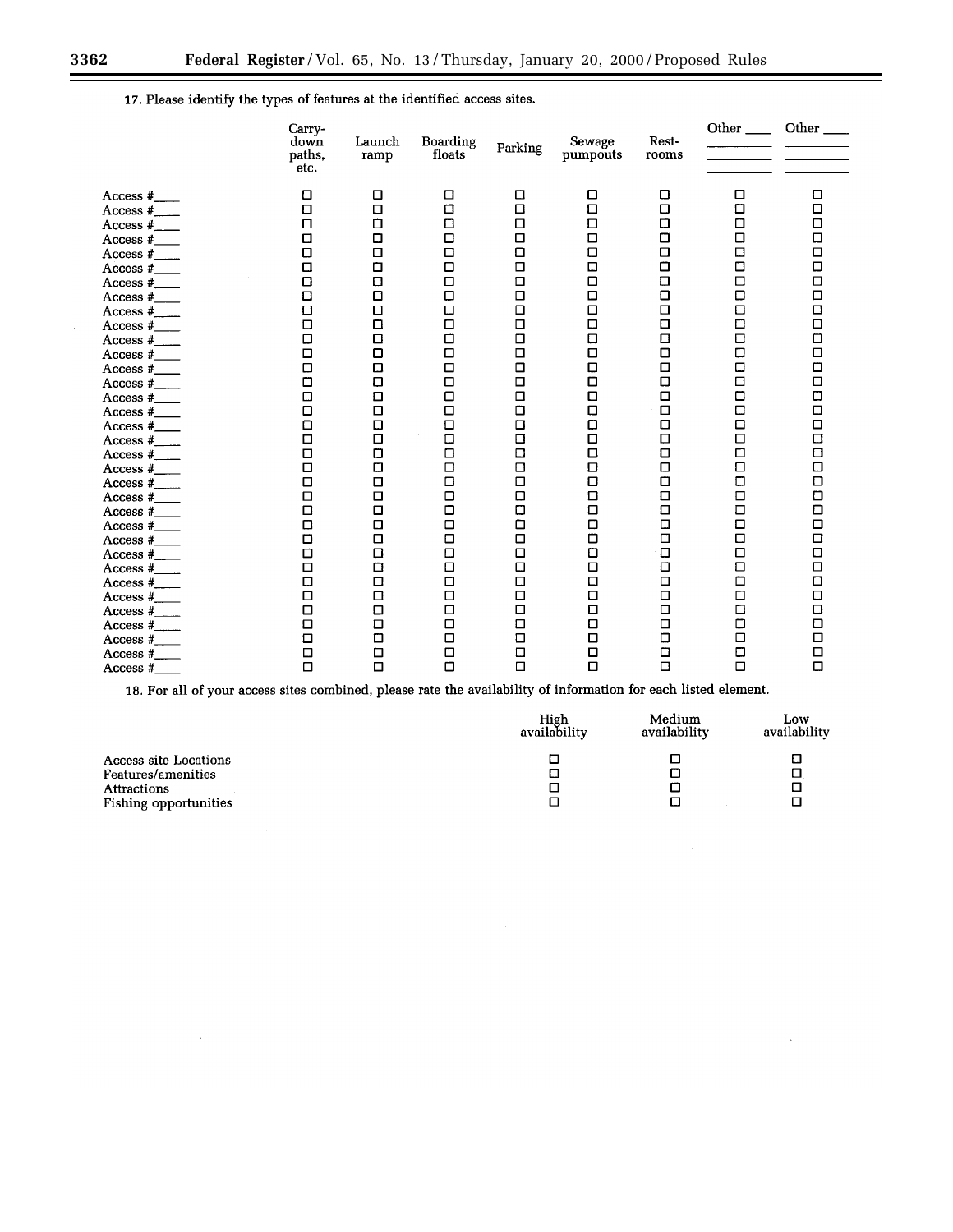19. Please identify the primary reasons that boaters use the identified access site(s). (Check all that apply)

|                                                                                                                                                          | Access to<br>cultural,<br>historical<br>attractions           | Access to<br>natural,<br>scenic<br>attractions | Access to<br>services<br>(shopping,<br>dining) | Good water<br>quality for<br>fishing                          | Good water<br>quality for<br>swimming | Other                                          |
|----------------------------------------------------------------------------------------------------------------------------------------------------------|---------------------------------------------------------------|------------------------------------------------|------------------------------------------------|---------------------------------------------------------------|---------------------------------------|------------------------------------------------|
| Access #<br>Access #<br>Access #<br>Access #<br>Access #<br>Access #<br>Access #<br>Access #<br>Access #<br>Access #<br>Access #<br>Access #<br>Access # | П<br>⊓<br>П<br>П<br>□<br>$\Box$<br>П<br>П<br>□<br>□<br>П<br>□ | П<br>Π<br>П<br>П<br>П<br>Π<br>п<br>П           |                                                | П<br>п<br>П<br>П<br>◻<br>⊡<br>□<br>□<br>П<br>П<br>◻<br>⊓<br>□ |                                       | ◻<br>□<br>□<br>□<br>П<br>◻<br>п<br>П<br>□      |
| Access #<br>Access #<br>Access #<br>Access #<br>Access #<br>Access #<br>Access #<br>Access #<br>Access #<br>Access #                                     | □<br>◻<br>◻<br>◻<br>Ω<br>◻<br>Ω<br>◻<br>□<br>Ω                | П<br>п<br>□<br>п<br>П<br>◻<br>п<br>П<br>□<br>п |                                                | □<br>□<br>□<br>□<br>□<br>□<br>◻<br>□<br>□<br>□                | ┚<br>□                                | П<br>□<br>□<br>□<br>П<br>□<br>П<br>□<br>П<br>О |

20. For each identified access site, what repairs, replacements, expansions, or additions are needed?

|                                            | Repair | Replace | Expand | Add    |  |
|--------------------------------------------|--------|---------|--------|--------|--|
| Carry-down walkway to the water's edge     | □      | □       | ◻      | □      |  |
| Launch ramp                                | ◻      | □       | □      | □      |  |
| Boarding floats                            | ◻      | $\Box$  | О      | $\Box$ |  |
| Parking                                    | ◻      | $\Box$  | о      | $\Box$ |  |
| Restrooms                                  | □      | $\Box$  | О      | $\Box$ |  |
| Waste dump stations                        | □      | $\Box$  | О      | $\Box$ |  |
|                                            | □      | $\Box$  | О      | $\Box$ |  |
| Other (specify)<br><u>Other (specify</u> ) | $\Box$ | $\Box$  | Ω      | $\Box$ |  |
|                                            | Repair | Replace | Expand | Add    |  |
| Carry-down walkway to the water's edge     | □      | $\Box$  | □      | □      |  |
| Launch ramp                                | О      | $\Box$  | □      | $\Box$ |  |
| <b>Boarding floats</b>                     | □      | □       | □      | о      |  |
| Parking                                    | ◻      | $\Box$  | □      | $\Box$ |  |
| Restrooms                                  | □      | $\Box$  | □      | $\Box$ |  |
| Waste dump stations                        | О      | О       | о      | $\Box$ |  |
|                                            | □      | $\Box$  | □      | $\Box$ |  |
|                                            | $\Box$ | $\Box$  | $\Box$ | $\Box$ |  |
|                                            | Repair | Replace | Expand | Add    |  |
| Carry-down walkway to the water's edge     | ◻      | □       | ◻      | □      |  |
| Launch ramp                                | ◻      | О       | о      | ο      |  |
| <b>Boarding floats</b>                     | ◻      | $\Box$  | ◻      | $\Box$ |  |
| Parking                                    | □      | $\Box$  | О      | $\Box$ |  |
| Restrooms                                  | □      | $\Box$  | □      | □      |  |
| Waste dump stations                        | П      | $\Box$  | □      | $\Box$ |  |
|                                            | □      | $\Box$  | □      | $\Box$ |  |
|                                            | □      | $\Box$  | □      | $\Box$ |  |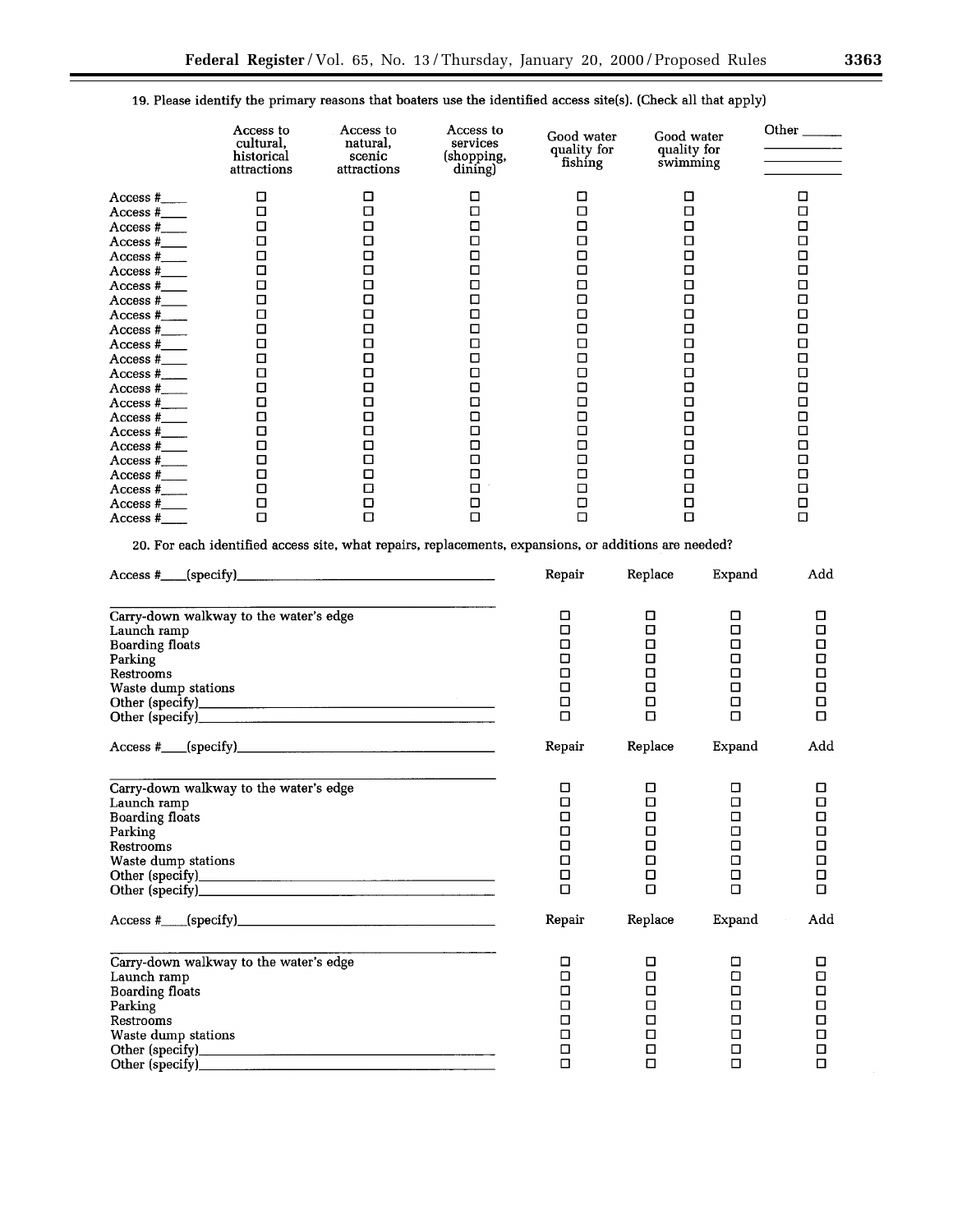21. Please estimate the replacement costs (gross annual not including land values) and annual maintenance costs for each listed boating access site. (Please include the estimated value of needed improvements or additions.)

|                      | Replacement costs | Maintenance costs |
|----------------------|-------------------|-------------------|
| Access $#$           |                   |                   |
| Access #             |                   |                   |
| Access #             |                   |                   |
| Access #             |                   |                   |
| Access #             |                   |                   |
| Access #             |                   |                   |
| Access #             |                   |                   |
| Access #             |                   |                   |
| Access #             |                   |                   |
| Access #             |                   |                   |
| Access #             |                   |                   |
| Access #             |                   |                   |
| Access #             |                   |                   |
| Access #             |                   |                   |
| Access #             |                   |                   |
| Access #             |                   |                   |
| Access #             |                   |                   |
| Access #             |                   |                   |
| Access #             |                   |                   |
| Access #             |                   |                   |
| Access #             |                   |                   |
| Access #             |                   |                   |
| Access #             |                   |                   |
| Access #             |                   |                   |
| Access #             |                   |                   |
|                      |                   |                   |
| Access #<br>Access # |                   |                   |
| Access #             |                   |                   |
|                      |                   |                   |
| Access #             |                   |                   |
| Access #             |                   |                   |
| Access #             |                   |                   |
| Access #             |                   |                   |
| Access #             |                   |                   |
| Access #             |                   |                   |
| Access #             |                   |                   |
| Access #             |                   |                   |

If you have a significant number of access sites please answer Question 22, if you have one or a limited number of access sites please go to Question 23.

22. If you have a significant number of access sites open to the public, please rate the overall condition for the entire network of sites. (Excellent-less than 25% require modernization, Good-25%-50% require modernization, Fair-50%-75% require modernization, Poor-more than 75% require modernization.)

 $\Box$  fair  $\Box$ excellent  $\Box$  good  $\square$  poor

23. If you have one or a limited number of access sites, please rate conditions as follows. (Excellent-no improvements needed, Good-will require upgrade within 10 years, Fair-will require upgrade within the next 5 years, Poor-requires upgrade now.)

| Access # :   | $\Box$ excellent    | $\Box$ good | $\Box$ fair    | $\Box$ poor    |
|--------------|---------------------|-------------|----------------|----------------|
| Access #     | $\Box$ excellent    | good<br>o   | $\square$ fair | $\square$ poor |
| $Access +$ : | $\Box$ excellent    | good<br>0   | $\Box$ fair    | $\square$ poor |
| $Access #$ : | $\Box$ excellent    | $\Box$ good | $\square$ fair | $\Box$ poor    |
|              | $\Box$ excellent    | 0           | $\Box$ fair    |                |
| Access $#$   |                     | good        |                | $\Box$ poor    |
| $Access +$ : | $\Box$ excellent    | $\Box$ good | $\Box$ fair    | $\Box$ poor    |
| $Access +$ : | $\Box$ excellent    | $\Box$ good | $\Box$ fair    | $\Box$ poor    |
| Access $#$   | $\Box$ excellent    | 0<br>good   | $\Box$ fair    | $\Box$ poor    |
| Access # :   | $\Box$ excellent    | $\Box$ good | $\Box$ fair    | $\Box$ poor    |
| Access $#$ : | $\Box$ excellent    | $\Box$ good | $\Box$ fair    | $\Box$ poor    |
| Access $#$   | $\Box$ excellent    | $\Box$ good | $\Box$ fair    | $\Box$ poor    |
| Access # :   | $\square$ excellent | $\Box$ good | $\Box$ fair    | $\Box$ poor    |
| Access #     | $\Box$ excellent    | $\Box$ good | $\Box$ fair    | $\Box$ poor    |
| Access $#$   | $\square$ excellent | good<br>u   | $\Box$ fair    | $\Box$ poor    |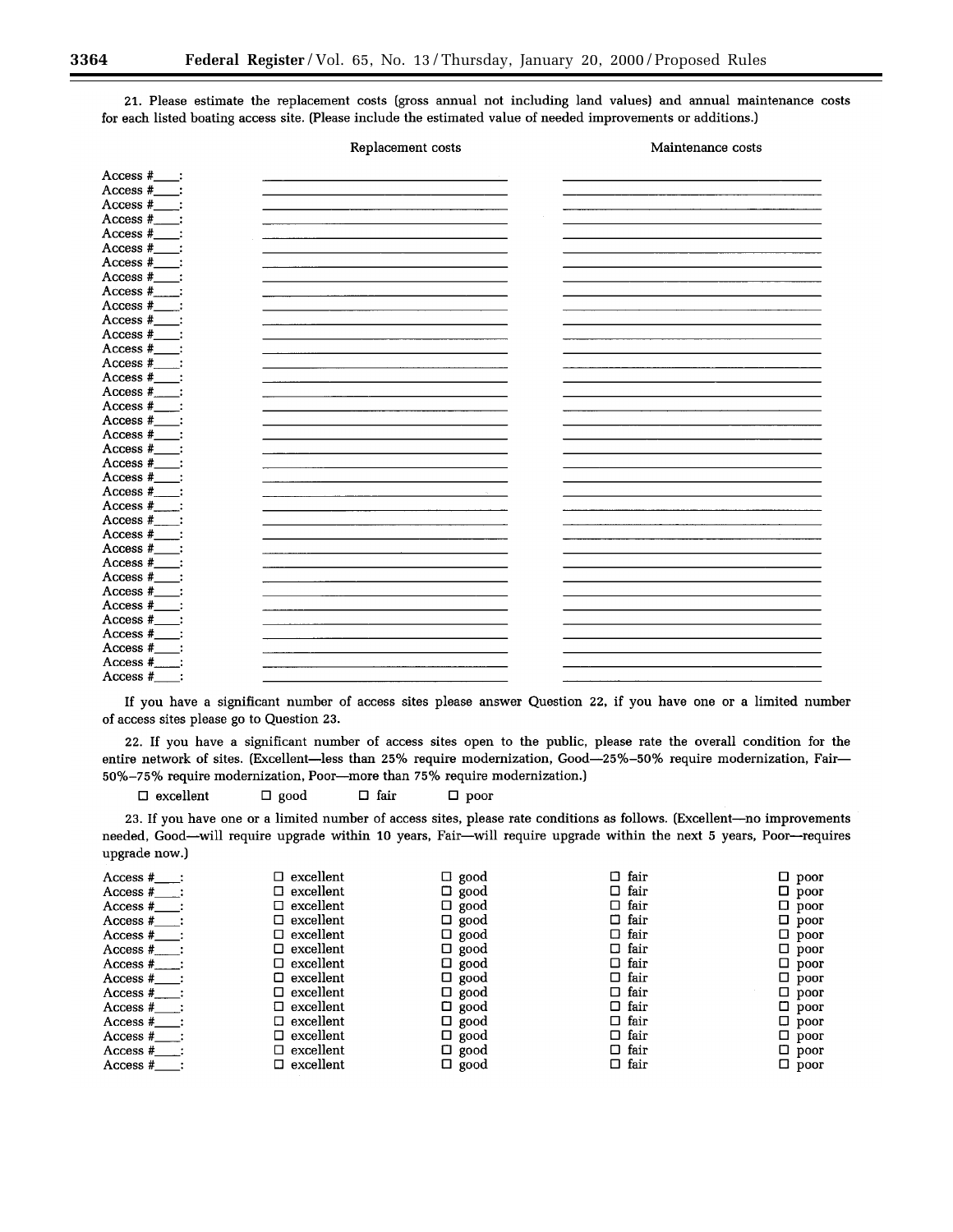|                                                                                                                                                                                                                                                                                                                                                                                                                     | None (first<br>come first<br>served)                                                                                                                                                                                                                                            | No-motor<br>restriction                                                                                                                                                                                                                                                                                                      | Day-use<br>fee<br>charged                                                                                                                                                                                                                                                                                                              | Use<br>permit<br>required                                                                                                                                                                                                                                                                                                              | Seasonal<br>use<br>restrictions                                                                                                                                                                                                                                                                                                   | Hourly<br>use<br>restrictions                                                                                                                                                                                                                                                                                                     | Other_                                                                                                                                                                                                                                                                                                                                      |
|---------------------------------------------------------------------------------------------------------------------------------------------------------------------------------------------------------------------------------------------------------------------------------------------------------------------------------------------------------------------------------------------------------------------|---------------------------------------------------------------------------------------------------------------------------------------------------------------------------------------------------------------------------------------------------------------------------------|------------------------------------------------------------------------------------------------------------------------------------------------------------------------------------------------------------------------------------------------------------------------------------------------------------------------------|----------------------------------------------------------------------------------------------------------------------------------------------------------------------------------------------------------------------------------------------------------------------------------------------------------------------------------------|----------------------------------------------------------------------------------------------------------------------------------------------------------------------------------------------------------------------------------------------------------------------------------------------------------------------------------------|-----------------------------------------------------------------------------------------------------------------------------------------------------------------------------------------------------------------------------------------------------------------------------------------------------------------------------------|-----------------------------------------------------------------------------------------------------------------------------------------------------------------------------------------------------------------------------------------------------------------------------------------------------------------------------------|---------------------------------------------------------------------------------------------------------------------------------------------------------------------------------------------------------------------------------------------------------------------------------------------------------------------------------------------|
| Access #<br>Access #<br>Access #<br>Access #<br>Access #<br>Access #<br>Access #<br>Access #<br>Access #<br>Access #<br>Access #<br>Access#<br>Access #<br>Access #<br>Access #<br>Access #<br>Access #<br>Access #<br>Access #<br>Access #<br>Access #<br>Access #<br>Access #<br>Access #<br>Access #<br>Access #<br>Access #<br>Access #<br>Access #<br>Access #<br>Access #<br>Access #<br>Access #<br>Access # | о<br>П<br>О<br>$\Box$<br>$\Box$<br>$\Box$<br>О<br>$\Box$<br>$\Box$<br>$\Box$<br>О<br>$\Box$<br>□<br>□<br>$\Box$<br>$\Box$<br>$\Box$<br>$\Box$<br>$\Box$<br>О<br>$\Box$<br>$\Box$<br>О<br>$\Box$<br>О<br>О<br>$\Box$<br>$\Box$<br>$\Box$<br>$\Box$<br>$\Box$<br>□<br>□<br>$\Box$ | □<br>$\Box$<br>$\Box$<br>$\Box$<br>$\Box$<br>$\Box$<br>$\Box$<br>$\Box$<br>$\Box$<br>$\Box$<br>$\Box$<br>$\Box$<br>$\Box$<br>$\Box$<br>$\Box$<br>о<br>$\Box$<br>$\Box$<br>$\Box$<br>$\Box$<br>$\Box$<br>$\Box$<br>$\Box$<br>$\Box$<br>о<br>О<br>$\Box$<br>$\Box$<br>$\Box$<br>$\Box$<br>$\Box$<br>$\Box$<br>$\Box$<br>$\Box$ | □<br>$\Box$<br>$\Box$<br>$\Box$<br>$\Box$<br>$\Box$<br>$\Box$<br>$\Box$<br>$\Box$<br>$\Box$<br>$\Box$<br>$\Box$<br>$\Box$<br>$\Box$<br>$\Box$<br>$\Box$<br>$\Box$<br>$\Box$<br>$\Box$<br>$\Box$<br>$\Box$<br>$\Box$<br>$\Box$<br>$\Box$<br>$\Box$<br>$\Box$<br>$\Box$<br>$\Box$<br>$\Box$<br>$\Box$<br>$\Box$<br>$\Box$<br>□<br>$\Box$ | □<br>$\Box$<br>$\Box$<br>$\Box$<br>$\Box$<br>$\Box$<br>$\Box$<br>$\Box$<br>$\Box$<br>$\Box$<br>$\Box$<br>$\Box$<br>$\Box$<br>$\Box$<br>$\Box$<br>$\Box$<br>$\Box$<br>$\Box$<br>$\Box$<br>$\Box$<br>$\Box$<br>$\Box$<br>$\Box$<br>$\Box$<br>$\Box$<br>$\Box$<br>$\Box$<br>$\Box$<br>$\Box$<br>$\Box$<br>$\Box$<br>О<br>$\Box$<br>$\Box$ | $\Box$<br>$\Box$<br>$\Box$<br>О<br>$\Box$<br>$\Box$<br>$\Box$<br>$\Box$<br>$\Box$<br>$\Box$<br>$\Box$<br>$\Box$<br>$\Box$<br>$\Box$<br>$\Box$<br>$\Box$<br>$\Box$<br>$\Box$<br>$\Box$<br>о<br>$\Box$<br>$\Box$<br>$\Box$<br>$\Box$<br>$\Box$<br>$\Box$<br>$\Box$<br>$\Box$<br>$\Box$<br>$\Box$<br>$\Box$<br>$\Box$<br>□<br>$\Box$ | □<br>$\Box$<br>$\Box$<br>$\Box$<br>$\Box$<br>$\Box$<br>$\Box$<br>$\Box$<br>$\Box$<br>$\Box$<br>$\Box$<br>$\Box$<br>$\Box$<br>$\Box$<br>$\Box$<br>$\Box$<br>$\Box$<br>$\Box$<br>$\Box$<br>D<br>$\Box$<br>$\Box$<br>$\Box$<br>$\Box$<br>$\Box$<br>$\Box$<br>$\Box$<br>$\Box$<br>$\Box$<br>$\Box$<br>$\Box$<br>$\Box$<br>О<br>$\Box$ | □<br>$\Box$<br>$\Box$<br>$\Box$<br>$\Box$<br>$\Box$<br>$\Box$<br>$\Box$<br>$\Box$<br>$\Box$<br>$\Box$<br>$\Box$<br>$\Box$<br>$\Box$<br>$\Box$<br>$\Box$<br>$\Box$<br>$\Box$<br>$\Box$<br>$\Box$<br>$\Box$<br>$\Box$<br>$\Box$<br>$\Box$<br>$\Box$<br>$\Box$<br>$\Box$<br>$\Box$<br>$\Box$<br>$\Box$<br>$\Box$<br>$\Box$<br>$\Box$<br>$\Box$ |
|                                                                                                                                                                                                                                                                                                                                                                                                                     |                                                                                                                                                                                                                                                                                 |                                                                                                                                                                                                                                                                                                                              |                                                                                                                                                                                                                                                                                                                                        |                                                                                                                                                                                                                                                                                                                                        |                                                                                                                                                                                                                                                                                                                                   |                                                                                                                                                                                                                                                                                                                                   |                                                                                                                                                                                                                                                                                                                                             |

25. If public funding sources were available for access site repair, improvement, expansion, or additions, would you be interested?

 $\hfill \square$  Yes  $\hfill \square$  No  $\Box$  Maybe-I'd like more information.

26. Please provide any comments about access sites not covered in this section.

27. Thank you for your help! If you would like a representative of this State to contact you about any questions and concerns or if you would like additional information about facility and site development funding sources, list your name, facility, telephone number, and best time to contact you.

| Name      |  |
|-----------|--|
| Facility  |  |
| Telephone |  |
| Time      |  |